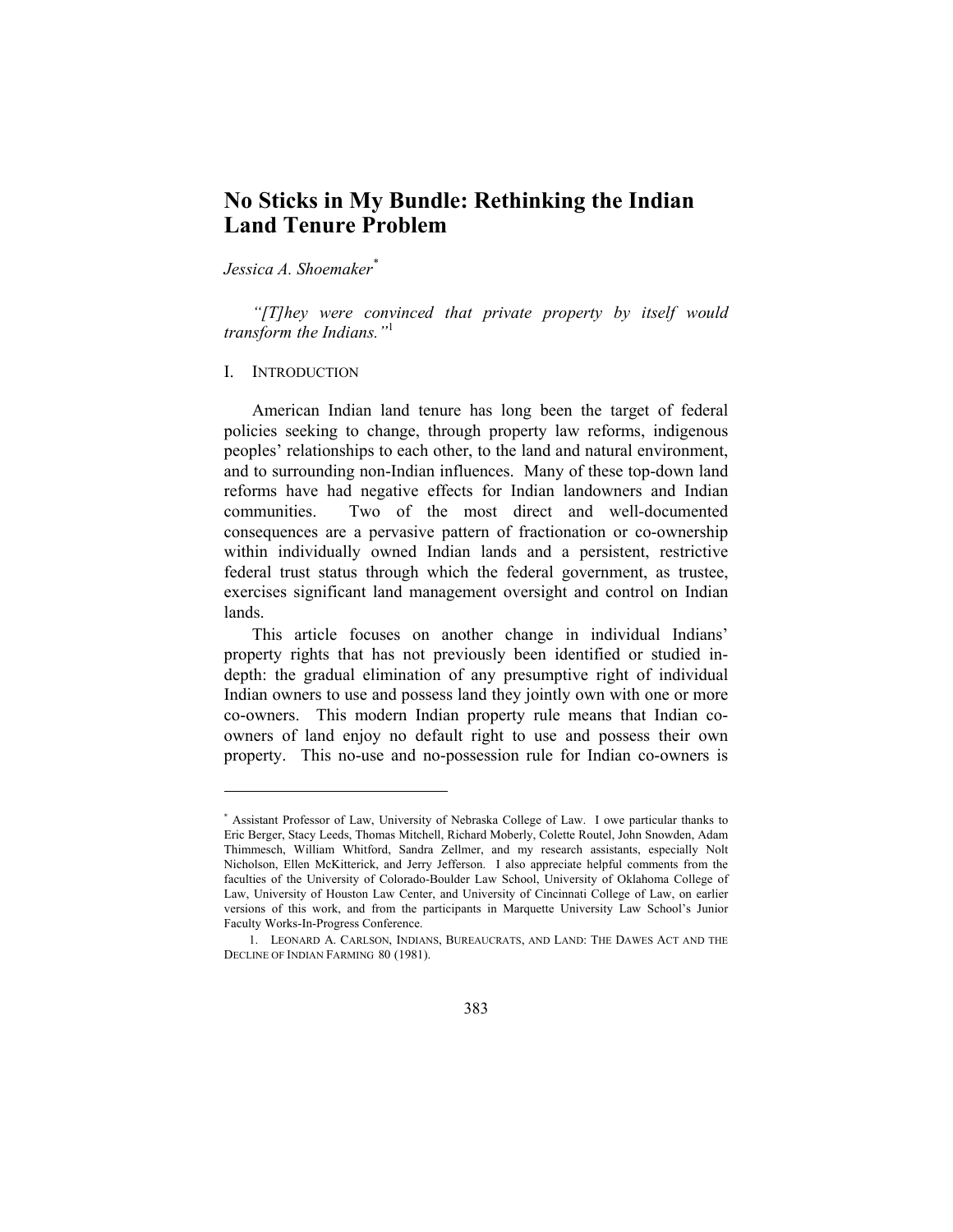contrary to both current federal Indian policy and the default rule for coownership in nearly every non-Indian context. A defining characteristic of common law co-ownership forms is the rule that all co-owners of land have an equal and undivided right to possess the entire estate, concurrently and presumptively, without the prior consent of their coowners and typically without any obligation to pay rent for that possession. 2 The opposite rule has developed in Indian property gradually and through a series of mostly agency-level decisions that have not been the subject of any significant debate or discussion.<sup>3</sup> Individual Indian owners have quietly lost their rights to use and possess jointly owned land despite repeated rounds of modern federal Indian statutes seeking to foster the opposite effect—Indian self-determination and Indian use of Indian land.<sup>4</sup>

Starting in 1887 with the General Allotment Act, Congress began to formalize a transition to Western forms of private property ownership within tribes' reserved territories.<sup>5</sup> By forcing the uniform "allotment" of reservation land to individual Indians, Congress sought to break up tribes as a controlling social and political influence and to assimilate individual Indians into idealized versions of the agrarian, Jeffersonian farmer, all based on a belief in the transformative power of private property.<sup>6</sup> Individual Indian allottees initially took title to their allotments not in a simple fee title but rather in a special trust status intended to prevent imprudent alienation of the land and to impose some preliminary federal oversight on individual land management decisions while the Indian allottees' intended transition to "civilized" farmer took effect.

Over time, allotment and the trust restrictions it imposed failed to create prosperous economies of individual farm proprietorships within tribal communities. Instead, patterns of pervasive co-ownership emerged on Indian allotments, with title to individually owned Indian land

 <sup>2.</sup> *See infra* Part II.

 <sup>3.</sup> *See infra* Parts IV–V.

 <sup>4.</sup> *See, e.g.*, *infra* Part IV.A, B.4, C. This article treats use and possession rights somewhat interchangeably for this purpose, which is consistent with the Department of Interior's general practice to refer to these rights collectively as "owner's use" rights. However, of course, in some aspects of traditional property law use and possession rights are distinct; *see also infra* text accompanying note 259; *cf.* A.M. Honoré, *Ownership*, *in* OXFORD ESSAYS IN JURISPRUDENCE 107, 113, 116 (A.G. Guest ed., 1961).

 <sup>5.</sup> General Allotment (Dawes) Act of 1887, ch. 119, 24 Stat. 388 (codified as amended at 25 U.S.C. §§ 331–334, 339, 341–342, 348–349, 354, 381 (2012)).

 <sup>6.</sup> *See* Jessica A. Shoemaker, Comment, *Like Snow in the Spring Time: Allotment, Fractionation, and the Indian Land Tenure Problem*, 2003 WIS. L. REV. 729, 730, 749; Judith V. Royster, *The Legacy of Allotment*, 27 ARIZ. ST. L.J. 1, 9 (1995).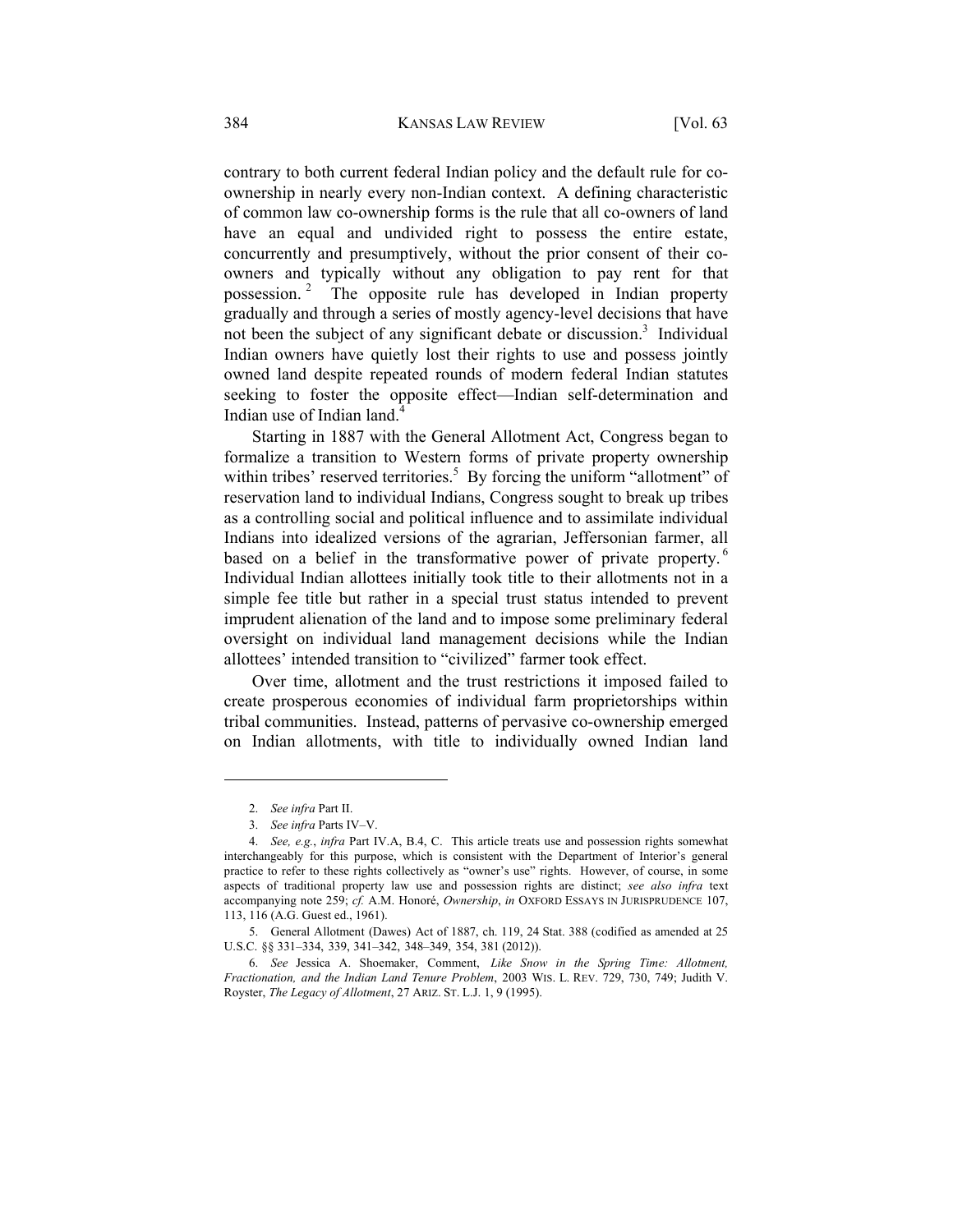becoming progressively fractionated as initial allotments passed, typically to multiple heirs, through a formulaic intestacy process and the restraints on alienation imposed by the federal trust status became permanent. Today, the majority of these remaining individual Indian allotments are co-owned by numerous (sometimes several hundred or more) co-owners, and most of these reservation lands are either leased to non-Indians through a Bureau of Indian Affairs (BIA) leasing program or are not used at all. This restrictive trust status also creates an enormous and expensive record keeping and administrative burden for the federal government.<sup>7</sup>

To date, any serious discussions or scholarship regarding Indian land tenure (and Indian poverty more generally) have focused largely on two interrelated issues. The first is the practical problems of fractionation (e.g., the high transaction costs associated with having so many different co-owners). The second is the cumbersome federal trust system that restricts alienation of these fractional interests and otherwise imposes a cumbersome bureaucratic process on almost any land transaction. <sup>8</sup> Therefore, proposed solutions have focused on how to consolidate fractional interests to reduce the total number of co-owners per tract,<sup>9</sup>

 <sup>7.</sup> *See, e.g.*, *infra* Parts III, IV.B.4, V.A.

 <sup>8.</sup> Most trust property today still cannot be transferred, alienated, or leased without the approval of the Secretary of Interior. 25 U.S.C. §§ 177, 348, 464, 2216, 2218 (2012); *see also* 25 C.F.R. § 152.17 (2014). Some new exceptions for tribal leases of tribal lands now exist, but these do not apply to individually owned trust allotments. *See, e.g.*, Helping Expedite and Advance Responsible Tribal Home Ownership (HEARTH) Act of 2012, Pub. L. No. 112-151, 126 Stat. 1150 (codified as amended at 25 U.S.C. § 415).

By way of brief background, most Indian reservations today are characterized by a checkerboard of different tenure types within reservation boundaries. Land is now owned in essentially one of three categories. In the first category, the federal government holds significant portions of land in trust for the tribe itself ("tribal trust lands"). Land is also held, often by non-Indian owners who are not members of the governing tribe, in a traditional fee title. FELIX S. COHEN, HANDBOOK OF FEDERAL INDIAN LAW § 15.03, at 998–99 (Nell Jessup Newton ed., 2012) [hereinafter 2012 COHEN HANDBOOK]. A third category—and the subject of this article—is land held in trust by the federal government on behalf of individual Indian owners ("individual trust lands" or "allotments"). *Id.* at 1071.

 <sup>9.</sup> *See, e.g.*, Shoemaker, *supra* note 6, at 764–70, 782–87 (discussing and critiquing prior federal legislative consolidation efforts and arguing for flexible, equitable distribution of coownership interests at probate to promote case-by-case consolidation); Jered T. Davidson, Comment, *This Land Is Your Land, This Land Is My Land? Why the Cobell Settlement Will Not Resolve Indian Land Fractionation*, 35 AM. INDIAN L. REV. 575 (2011) (arguing for dormant interest termination solution); Brian Sawers, *Tribal Land Corporations: Using Incorporation to Combat Fractionation*, 88 NEB. L. REV. 385 (2009) (arguing incorporation model as solutions for co-owner cooperation); Anthony J. Franken, Student Article, *Dealing with the Whip End of Someone Else's Crazy: Individual-Based Approaches to Indian Land Fractionation*, 57 S.D. L. REV. 345 (2012) (arguing for estate planning solutions).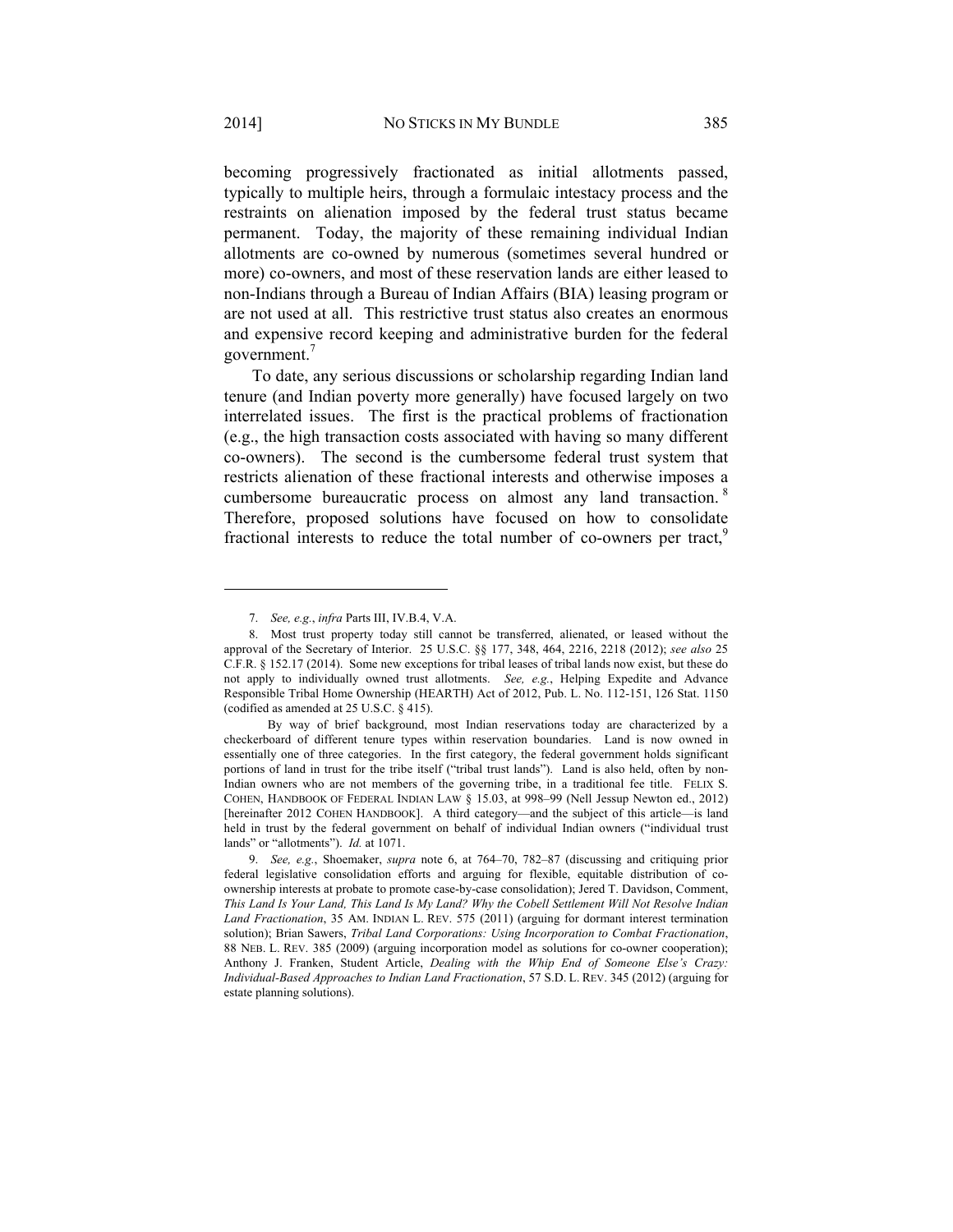and streamline or eliminate the federal trust bureaucracy itself.<sup>10</sup> Little or no attention has been paid, however, to the fundamental rights that these individual Indian co-owners actually possess during life or how, given this fractionation, the individual entitlements and co-ownership institutions might be better designed to promote Indian use of Indian resources within the limits of the existing system. $<sup>11</sup>$ </sup>

Indeed, so little attention has been paid to individual Indian landowners' actual legal rights to possession of their property (or lack thereof) that several legal authorities have relied on now-incorrect assumptions about Indian property rights or otherwise failed to recognize the modern changes taking place. These legal authorities include such bastions as the Supreme Court and the leading contemporary tribal membership organization and Indian law lobbying organization. For example, the Supreme Court has twice considered whether Indians' right to devise even the smallest fractional interests in these individual trust lands can be eliminated or significantly restricted, or whether doing so constitutes an unconstitutional taking of private property requiring just compensation to the individual property owner.<sup>12</sup> While assessing the taking of this one property right—the right to devise—the Court noted that these landowners otherwise "retained full beneficial use of the property during their lifetimes"13—but this is no longer true. Likewise,

<sup>10</sup>*.* Richard A. Monette, *Governing Private Property in Indian Country: The Double-Edged Sword of the Trust Relationship and Trust Responsibility Arising out of Early Supreme Court Opinions and the General Allotment Act*, 25 N.M. L. REV. 35 (1995) (arguing for tribal control of Indian property systems); Stacy L. Leeds, *The Burning of Blackacre: A Step Toward Reclaiming Tribal Property Law*, 10 KAN. J.L. & PUB. POL'Y 491, 496–97 (2001) (arguing for a conversion from a federal trust to a tribal trust system); Stacy L. Leeds, *Moving Toward Exclusive Tribal Autonomy over Lands and Natural Resources*, 46 NAT. RESOURCES J. 439, 455–61 (2006) (same); *see also* PROPERTY RIGHTS AND INDIAN ECONOMIES (Terry L. Anderson ed., 1992).

 <sup>11.</sup> Many property law scholars and social scientists have recognized, in other contexts, the importance of carefully designing default rules for jointly owned property to promote co-owner cooperation and achieve the most efficient use of resources, while also satisfying personal, familial, and community goals. *See, e.g.*, Hanoch Dagan & Michael A. Heller, *The Liberal Commons*, 110 YALE L.J. 549 (2001) (arguing co-ownership default rules should encourage individual autonomy and self-governance while also providing an exit mechanism that maximizes cooperation); Thomas W. Mitchell, *From Reconstruction to Deconstruction: Undermining Black Landownership, Political Independence, and Community Through Partition Sales of Tenancies in Common*, 95 NW. U. L. REV. 505, 517–21 (2001) (discussing the role of partition rights in the problem of black farmer land loss); Sarah E. Waldeck, *Rethinking the Intersection of Inheritance and the Law of Tenancy in Common*, 87 NOTRE DAME L. REV. 737 (2011) (discussing the relevance of property rules for families seeking to maintain certain "identity property," such as a family cottage).

 <sup>12.</sup> Babbit v. Youpee, 519 U.S. 234, 237 (1997); Hodel v. Irving, 481 U.S. 704, 717–18 (1987). The Court's takings analysis in these cases has been the subject of significant scholarly scrutiny. *See, e.g.*, Michael A. Heller & James E. Krier, *Deterrence and Distribution in the Law of Takings*, 112 HARV. L. REV. 997 (1999).

 <sup>13.</sup> *Hodel*, 481 U.S. at 715.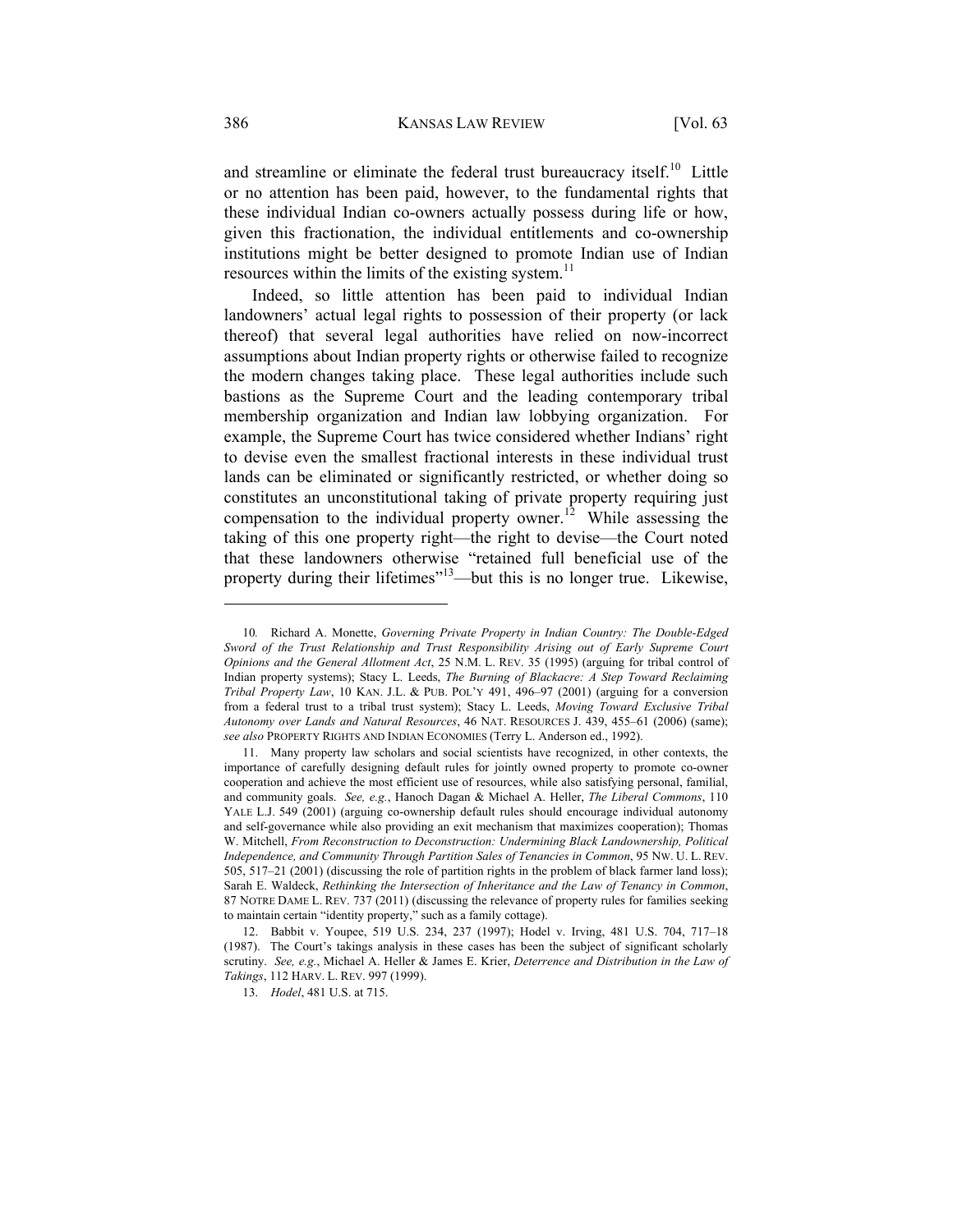some property scholars have pointed to these fractionated individual Indian titles as an example of the anticommons problem by which too much ownership can result in under-utilization of a resource.<sup>14</sup> These discussions, however, have largely not reflected that most Indian landowners are now legally precluded from directly utilizing the resource on their own. In some sense, the current issue on Indian lands is not a simple anticommons in which there is *too much ownership*, but rather a unique *absence* of the fundamental right of ownership—the right to possession—in any of the co-owners. Finally, even the National Congress of American Indians, the largest pan-Indian indigenous rights lobbying organization, expressed dismay and shock when the Department of Interior's most recent surface leasing regulations required a formal lease approved by the BIA (with an obligation to pay rent) even for co-owners taking possession of their own land—although this had arguably already been the Department's interpretation of individual Indians' property rights for roughly a decade.<sup>15</sup>

Analyzing the lack of individual rights to use and possess Indian land is particularly salient now. Congress and the Department of Interior are currently in the early stages of a ten-year effort to spend \$1.9 billion in settlement funds from the *Cobell* litigation to purchase some of these small fractional interests from willing sellers and return them to the governing tribe.<sup>16</sup> If executed effectively, this fractional interest buy-

 <sup>14.</sup> MICHAEL HELLER, THE GRIDLOCK ECONOMY: HOW TOO MUCH OWNERSHIP WRECKS MARKETS, STOPS INNOVATION, AND COSTS LIVES, 125–29 (2008); *see also* Dagan & Heller, *supra*  note 11, at 564 n.56; Michael A. Heller, *The Tragedy of the Anticommons: Property in the Transition from Marx to Markets*, 111 HARV. L. REV. 621, 685–87 (1998).

 <sup>15.</sup> Comment of Jefferson Keel, President, Nat'l Cong. of Am. Indians, to Del Laverdure, Principal Deputy Assistant Sec'y of Indian Affairs (Jan. 30, 2011) at 2–3, http://www.regulations.gov/#!documentDetail;D=BIA-2011-0001-0072 [hereinafter NCAI Comments]. Mr. Keel argued each landowner in a tenancy in common "has full rights to use the property in any manner" and is "'not liable for rent to the other co-tenant in the ordinary course of their relationship.'" *Id.* (quoting 1 FRIEDMAN ON LEASES 2:1.5 (Patrick A. Randolph ed., 2011)). He also noted there is "no authority in federal law for BIA to diminish the property rights of each Indian co-owner and to require co-owners to pay rent for the use of their own property." *Id.*; *see also* NAT'L CONG. OF AM. INDIANS, RES. PDX-11-015, HOMESITE LEASING, OWNER CONSENT AND THE INDIAN LAND CONSOLIDATION ACT (2011), http://www.ncai.org/attachments/Resolution\_xrJM zVCyQhldPTtOSdUpYGKVSEXWbNqszNOGlORZReZWIxDQyya\_PDX-11-015\_final.pdf [hereinafter NCAI Resolution].

 <sup>16.</sup> In 1996, Eloise Cobell famously filed a class action against the Secretary of Interior claiming the agency had violated its federal trust responsibility to Native American citizens by failing to account for billions of dollars in Indian trust assets, including income from individual trust lands. The federal courts generally agreed that the government had breached its trust responsibility, and the parties settled for \$3.4 billion. From these settlement funds, \$1.9 billion is allocated to purchasing small fractional interests from willing Indian sellers in order to reduce fractionation, which is seen as exacerbating the Department of Interior's accounting challenges. *See*  Cobell v. Salazar, 679 F.3d 909, 913–16 (D.C. Cir. 2012); Cobell v. Salazar, 573 F.3d 808, 809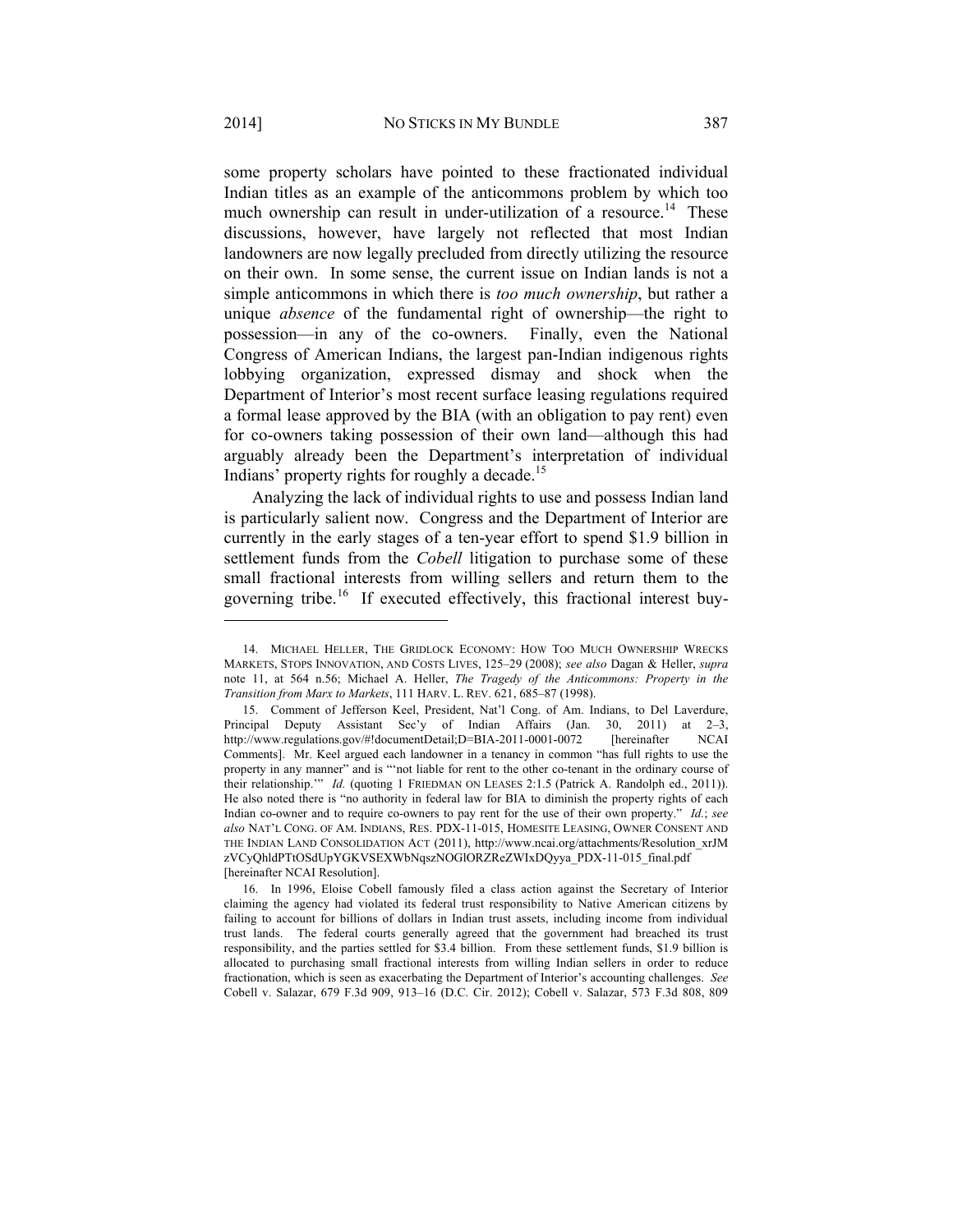back program could go a long way toward reducing the total number of co-owners in an average fractionated individual trust property to a more manageable number. Even a buy-back fund this large, though, is insufficient to eliminate fractionation and co-ownership completely.<sup>17</sup> Nonetheless, as the number of co-owners per tract goes down, tribes must be supported in reevaluating local property rules. This is necessary not just to maintain any reduction in Indian land fractionation. It is also needed, more broadly, to create a more rational system of incentives and entitlements for individual co-owners to maximize all of the potential values of owning this resource, including the potential benefits of making some local, informal arrangements for the use and possession of land that may have important personal, social, and economic significances.

This article asserts that the current federal rules for Indian coownership of trust land are poorly designed and have erred too far on the side of the marginal interests of absentee landowners at the expense of the property rights of active local landowners whose direct use of their own jointly owned lands could have broader long-term benefits. This article proceeds in five parts. Part II begins with an analysis of the rules, and what we have learned, from traditional co-ownership frameworks in the non-Indian context. Part III discusses the specific context of this Indian law property problem. Part IV then provides an analysis of how Indian co-owner use and possession rights have been recognized and valued over time. This analysis will demonstrate that both historically and currently the intent of both indigenous nations and the federal government has been to promote Indian self-determination through Indian use of Indian land. Part IV also shows, however, that many federal actions in the twentieth century had perverse effects that did limit some owner's use rights. Picking up with regulatory changes in 2001

<sup>(</sup>D.C. Cir. 2009); Claims Resolution Act of 2010, Pub. L. No. 111-291, § 101, 124 Stat. 3064, 3066– 70; Armen H. Merjian, *An Unbroken Chain of Injustice: The Dawes Act, Native American Trusts, and Cobell v. Salazar*, 46 GONZ. L. REV. 609 (2011).

 <sup>17.</sup> *See, e.g.*, U.S. DEP'T OF THE INTERIOR, INITIAL IMPLEMENTATION PLAN: LAND BUY-BACK PROGRAM FOR TRIBAL NATIONS 8 (2012), https://www.iltf.org/sites/default/files/Buy-Back%20Initial-Implementation-Plan.pdf [hereinafter BUY-BACK PLAN] ("[D]espite the size of the Fund, the Fund may not supply sufficient capital to purchase all fractional interests across Indian country."). Moreover, the plan applies only to willing sellers, and "it is not clear how many of the 219,000 individual owners will be interested in selling their fractional interests." *Id.* at 8. There is also a time limit that precludes any purchases after 10 years. *Id.* There are also concerns that, as developed, costs of appraisals and other transaction costs could consume a significant portion of the funds. *Id.* at 11 n.8.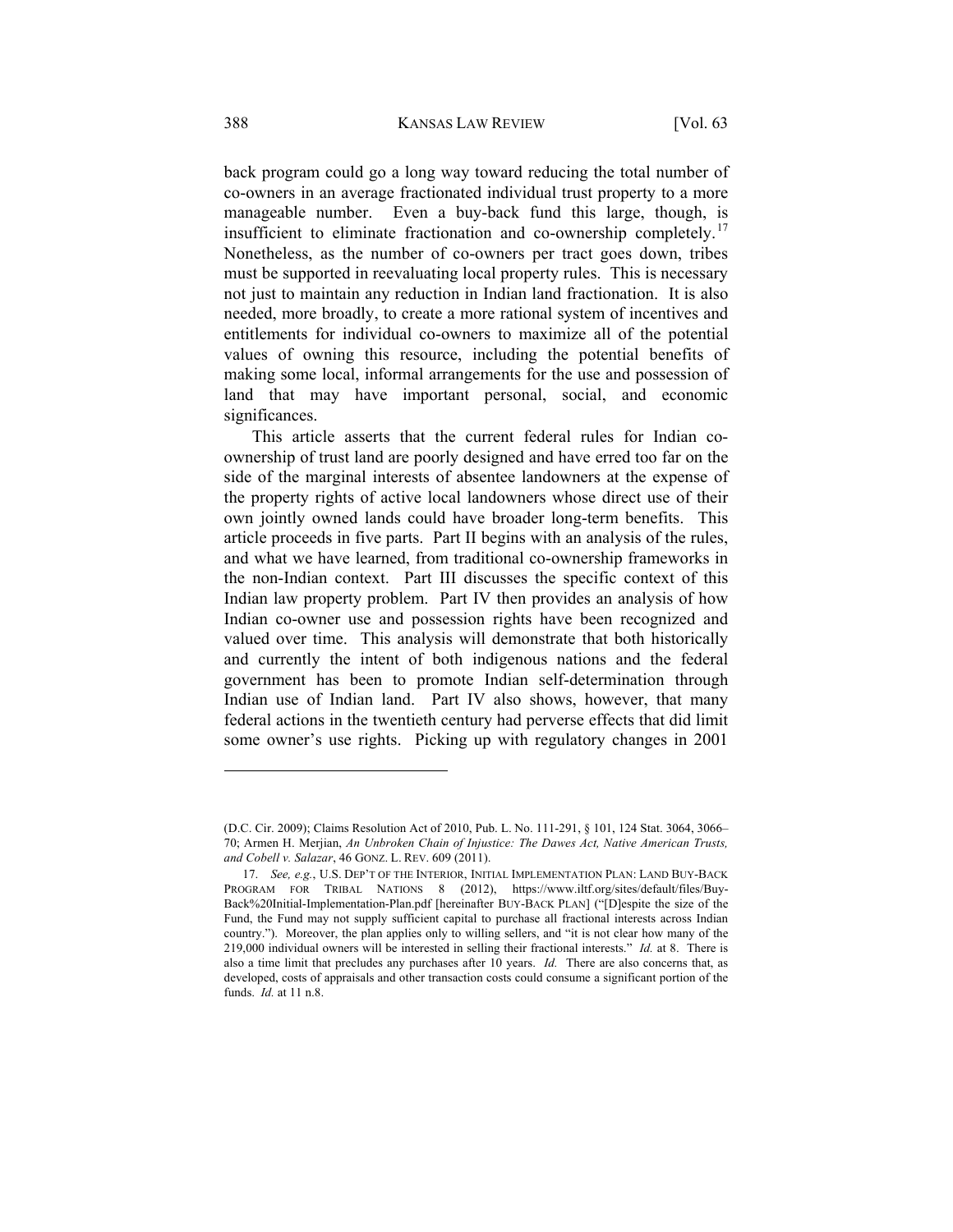and 2013, Part V analyzes the modern rule of no co-owner possession without a lease. Finally, Part VI identifies and addresses the particular challenges created by the current tenure system. This section concludes that the very property reforms originally intended to incentivize individual Indians' development of their own private properties have instead had the opposite effect, creating undue barriers to enterprise and self-determination in Indian Country. This article concludes that future co-ownership rules should be designed at the tribal level, with federal support, and with an emphasis on careful, locally driven modifications to the current co-ownership form to permit more diverse arrangements for land management and use among co-owners.

#### II. DESIGN OF CO-OWNERSHIP RULES

Where more than one owner has rights to concurrent ownership of the same land, the default property rules for these co-ownership arrangements outside of the Indian law context are relatively wellsettled.<sup>18</sup> Whether the property is held in a tenancy in common, a joint tenancy with rights of survivorship, or a more specialized tenancy by entirety for married persons, the defining characteristic is that all coowners, regardless of the size of their fractional share, have an undivided right to possess the whole property.<sup>19</sup> Co-owners share most of the other benefits and burdens of their co-ownership in proportion to their respective interests in the property. For example, each co-owner is ultimately responsible for a pro rata share of the carrying cost of the property and, likewise, is entitled to a pro rata share of the value when it is sold.<sup>20</sup> Co-owners are also entitled to a pro rata share of most other income derived from the property, whether from extracting natural resources or leasing the property to third parties who pay rent for its use. $21$  But with respect to possession and use of land by co-owners themselves, "no matter how small [an individual's] fractional interest, each [co-owner] is entitled to full possessory rights in every part of [the property], subject only to fellow co-tenants' identical rights of possession."<sup>22</sup>

 <sup>18.</sup> *See generally* 7 RICHARD R. POWELL, POWELL ON REAL PROPERTY § 50.01–.09 (Michael Allen Wolf ed., 2013).

 <sup>19.</sup> *Id.* § 50.01[1] at 4; *see also* 86 C.J.S. *Tenancy in Common* §§ 1, 26 (2014).

 <sup>20. 86</sup> C.J.S. *Tenancy in Common* §§ 1, 90.

 <sup>21. 2</sup> AMERICAN LAW OF PROPERTY § 6.14 (A. James Casner ed., 1952).

 <sup>22.</sup> Evelyn A. Lewis, *Struggling with Quicksand: The Ins and Outs of Co-tenant Possession Value Liability and a Call for Default Rule Reform*, 1994 WIS. L. REV. 331, 347; *see also* 7 POWELL,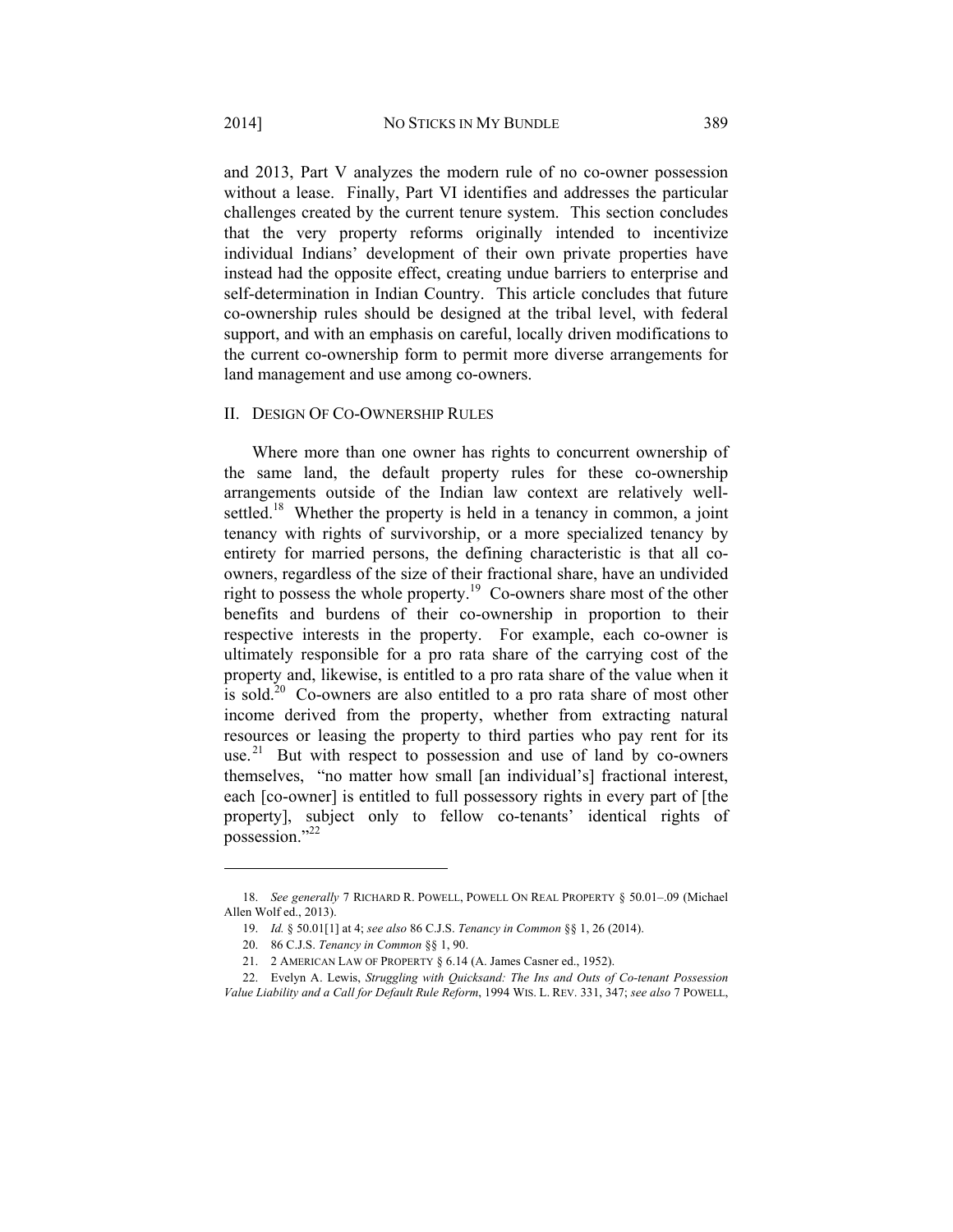This undivided right to possess the whole property is important and broad. A co-owner in possession of jointly-owned land, under these default rules, need not get any kind of consent or permission from her coowners before taking that possession.<sup>23</sup> In addition, in most jurisdictions, when a single co-owner initiates sole and exclusive possession of the entire property and the remaining co-owners make no attempt to use the property simultaneously, the in-tenant in possession is not liable to her absent co-owners for any kind of rent for her ongoing use of their jointly owned land.<sup>24</sup> The in-tenant is really exercising her own property right to possess the whole and is not required to pay for that exercise where the other co-owners fail to make use of their own rights.<sup>25</sup> In some cases, courts also explain this no-rent rule based on the legal conception that all the co-owners in a joint tenancy, for example, are really just one single legal owner. 26 Thus, possession by one co-owner is conceived as equivalent to possession by all of the co-owners. $27$ 

The rights of a co-owner to use the property without compensating the other co-owners are limited only in a case where a co-owner receives actual rental income from a third party for leasing out the property.<sup>28</sup> A co-owner does typically have to share actual rental proceeds with his coowners, even though he could have used the same land himself directly as a co-owner without a rent requirement if he did not interfere with any other co-owner's actual use.<sup>29</sup>

*supra* note 18, § 50.01[1].

 <sup>23.</sup> W.W. Allen, Annotation, *Accountability of Cotenants for Rents and Profits or Use and Occupation*, 51 A.L.R.2d 388 § 9 (1957) (updated 2014); *see also* 20 AM. JUR. 2D *Cotenancy and Joint Ownership* § 115 (2014).

 <sup>24. 7</sup> POWELL, *supra* note 18, § 50.03[1][a]; Allen, *supra* note 23, §§ 2, 7[a]; CORNELIUS MOYNIHAN & SHELDON F. KURTZ, MOYNIHAN'S INTRODUCTION TO THE LAW OF REAL PROPERTY 283 (4th ed. 2005) ("All of the cotenants are free to enjoy their ownership and the non-occupying coowners should not, by abstaining from the exercise of their right to possession, be able to convert the status of the occupying tenant from that of co-owner to rent paying tenant.").

 <sup>25.</sup> *See* ROGER BERNHARDT & ANN M. BURKHART, REAL PROPERTY IN A NUTSHELL (West 6th ed. 2010).

 <sup>26.</sup> *E.g.*, Swafford v. Brasher, 22 So.2d 24, 25 (Ala. 1945) ("The possession of one tenant in common is prima facie presumed to be the possession of all . . . .").

 <sup>27. 86</sup> C.J.S. *Tenancy in Common* § 27 (2014); *see also Swafford*, 246 Ala. at 638; Big Run Coal & Clay Co. v. Helton, 323 S.W.2d 855, 856 (Ky. Ct. App. 1959) ("The possession of one cotenant is presumptively the possession of all and inures to the benefit of all."); Shives v. Niewoehner, 191 N.W.2d 633, 635 (Iowa 1971) ("The possession of one tenant in common is presumed to be for the benefit of all, and will, in the absence of statute to the contrary, be regarded as the possession of all cotenants . . . .").

 <sup>28. 2</sup> AMERICAN PROPERTY, *supra* note 21, § 6.14.

 <sup>29. 7</sup> POWELL, *supra* note 18, § 50.04[1], at 22; Swartzbaugh v. Sampson, 54 P.2d 73, 75 (Cal.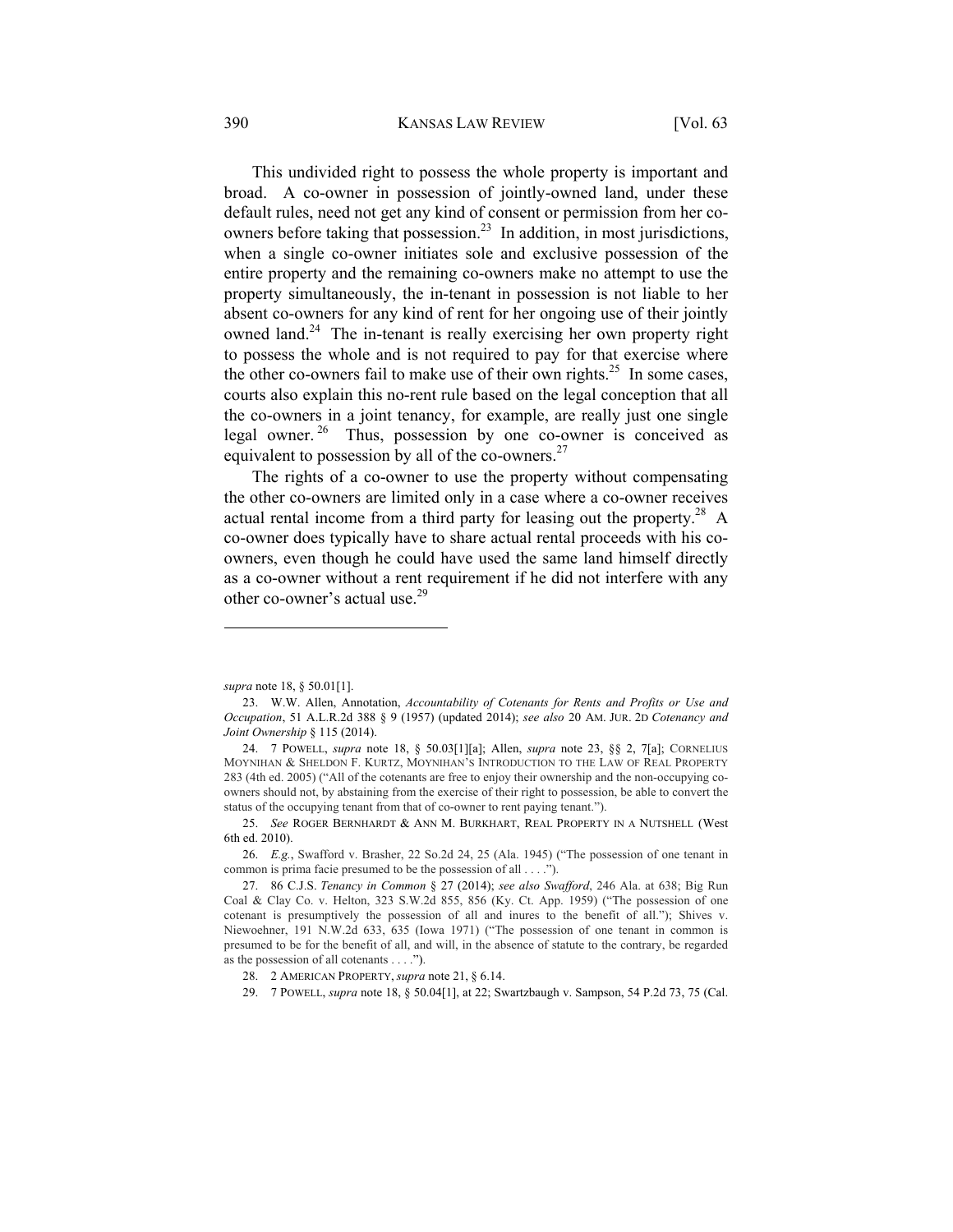For this and other reasons, some scholars have critiqued the rule that a single co-owner in possession need not compensate the out-ofpossession co-owners for the value of her own use and possession of the jointly owned land.<sup>30</sup> These critics have suggested, for example, that the non-possessing co-owners may be entitled to some measure of compensation from the in-tenant out of fairness for her exclusive use and possession of their land, even if she is a fellow co-owner.<sup>31</sup> However, although the possibility of a rent requirement has been debated, and in a minority of jurisdictions adopted, $32$  the fundamental right of possession is left largely unquestioned, probably for the same reason that possession itself is deemed one of the most important sticks in the property rights bundle.<sup>33</sup> Without the right to possess one's own property, it hardly seems like property at all. And for co-ownership of property to mean something, it must include the right to possess the property, at least in parallel with other co-owners.<sup>34</sup>

The Supreme Court, for example, has underlined this point by emphasizing that "property law has long protected an owner's expectation that he will be relatively undisturbed at least in the possession of his property."35 The Supreme Court has also emphasized that any permanent physical occupation of another's property "does not

Ct. App. 1936); *see also* Stark v. Barrett, 15 Cal. 361, 368 (1860).

 <sup>30.</sup> *E.g.*, Lewis, *supra* note 22, at 352, 419 ("[A]n in-tenant's exclusive use of cotenancy property is a combination of actual possession on his own behalf and representational possession of the interest attributable to the out-tenant. Given this, it is anomalous and intellectually inconsistent to say that the unity of possession concept requires value accountability for representational possession through a third-party stranger to the cotenancy, but prevents such value accountability when the representational possession is achieved through a non-stranger cotenant."); Lawrence Berger, *An Analysis of the Economic Relations Between Cotenants*, 21 ARIZ. L. REV. 1015 (1979).

 <sup>31.</sup> Lewis, *supra* note 22, at 418.

 <sup>32.</sup> *Id.* at app. (listing minority of states that have adopted a default rent requirement for coowner use); *see also* Cohen v. Cohen, 106 N.E.2d 77, 79 (Ohio 1952). It is also worth noting that, although not requiring rent per se, in many cases courts will require an in-tenant in sole possession to pay an increased or disproportionate share of the carrying or maintenance costs of the property, up to and including the value of that tenant's possession itself. *See, e.g.*, 2 AMERICAN PROPERTY, *supra*  note 21, § 6.17, at 76.

 <sup>33.</sup> Honoré, *supra* note 4, at 113 (arguing that "[u]nless a legal system provides some rules and procedures for attaining [the right to possess] it cannot be said to protect ownership").

 <sup>34.</sup> Others have characterized this by stating that the distinctive feature of property is the right to exclude others—to take possession yourself and prevent others from doing so. In the case of coownership, co-owners generally can exclude non-owners, but not other co-owners, because all coowners have an essential right to possession of the whole. James E. Krier, Essay, *Evolutionary Theory and the Origin of Property Rights*, 95 CORNELL L. REV. 139, 144 (2009) ("If nobody has a right to exclude, there is no property.").

 <sup>35.</sup> Loretto v. Teleprompter Manhattan CATV Corp*.*, 458 U.S. 419, 436 (1982).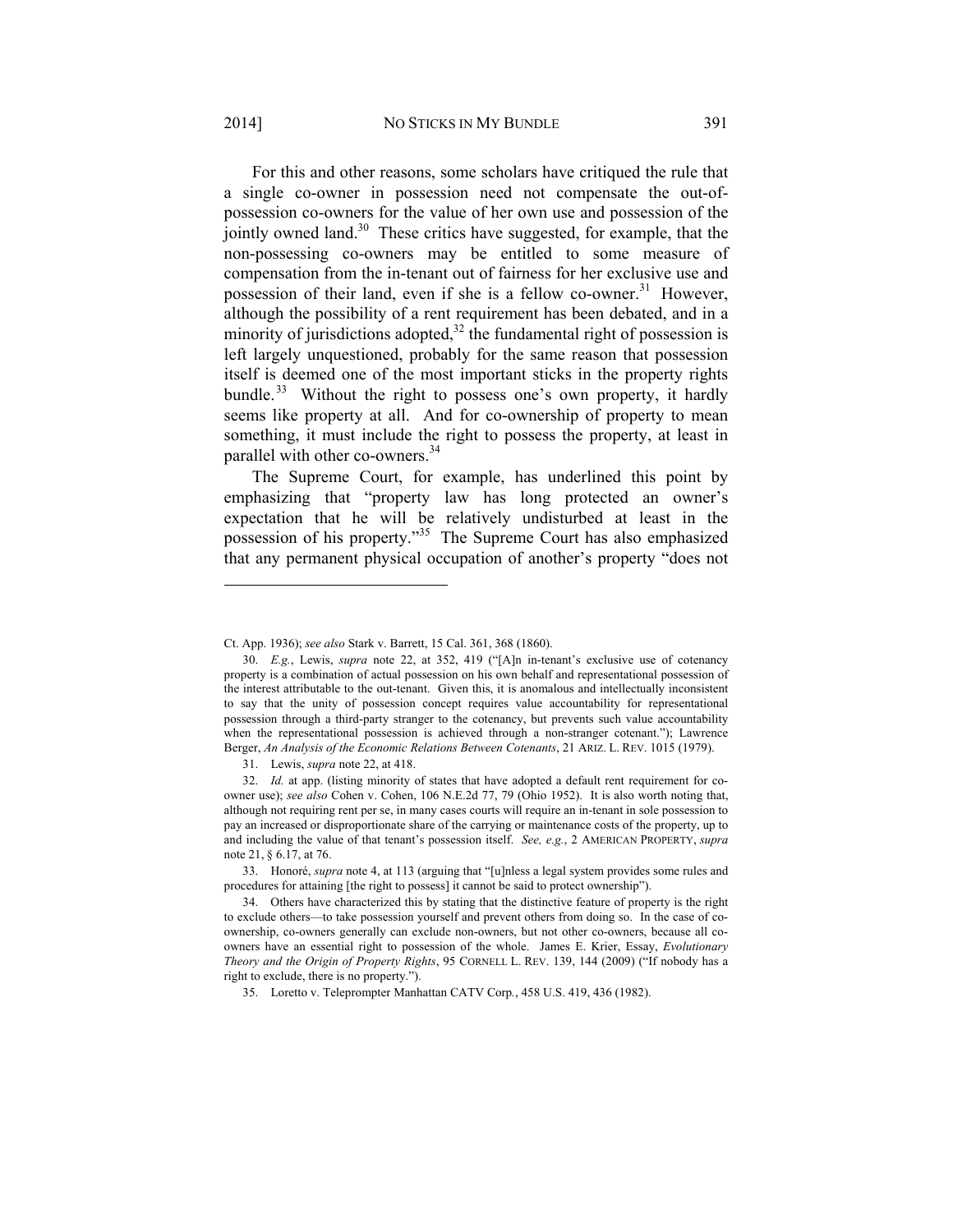simply take a single 'strand' from the 'bundle' of property rights: it chops through the bundle, taking a slice of every strand" because the owner neither has the right to possess the occupied space himself nor to exclude the occupier from the possession and use of that space.<sup>36</sup> The Supreme Court has also framed the importance of a landowner's right to exclude non-owners—which is really the right to possess the property while prohibiting outsiders from taking possession of the property—as "one of the most essential sticks in the bundle of rights that are commonly characterized as property  $\dots$ ."<sup>37</sup>

As a practical matter, obvious challenges and conflicts can arise when co-owners share the same right to possess (simultaneously) the whole. As one court evocatively described, "[t]wo men cannot plow the same furrow."<sup>38</sup> Thus, two key remedies have been created for disputes among co-owners in the common law: partition and ouster. Partition gives every co-owner in a tenancy in common or joint tenancy the right to bring an action to force physical division of co-tenancy property so that each co-owner can have sole ownership of a separate, divided piece of property. 39 If physical in-kind partition is not feasible under the circumstances, the court may force a sale of the property and division of the proceeds among former co-owners in proportion to the economic interests held.40 This unilateral right to force a partition provides an absolute right to exit from the joint ownership. $41$ 

Ouster is a narrower remedy, short of partition, for co-owners who disagree about how the property should be used. If a co-owner in possession actually excludes another co-owner from taking shared

 $\overline{\phantom{a}}$ 

40. *Id.*

 <sup>36.</sup> *Id.* at 435.

 <sup>37.</sup> Kaister Aetna v. United States, 444 U.S. 164, 176 (1979). Certainly, this does not mean that property requires absolute rights to exclude. *See, e.g.*, Prune Yard Shopping Ctr. v. Robins, 447 U.S. 74 (1980) (private shopping mall may not exclude certain protesters exercising protected rights to speech); State v. Shack, 277 A.2d 369 (N.J. 1971) (private farmer employing and housing migrant farmworkers may not exclude specialized service providers who are "essential" to those workers' "health, welfare, or dignity").

 <sup>38.</sup> Mastbaum v. Mastbaum, 9 A.2d 51, 55 (N.J. Ch. 1939).

 <sup>39. 7</sup> POWELL, *supra* note 18, § 50.07[1], at 37.

 <sup>41.</sup> *See id.*; 4 JAMES A. BLACKMUN ET AL., THOMPSON ON REAL PROPERTY § 30.02, at 82 (David A. Thomas ed., 2004); Waldeck, *supra* note 11, at 737; Thomas W. Mitchell et al., *Forced Sale Risk: Class, Race, and the "Double Discount*," 37 FLA. ST. U. L. REV. 589, 610 (2010). The National Conference of Commissioners on Uniform State Laws has also addressed the subject by completing the Partition of Heirs Property Act, which as of this writing has been enacted in three states and is being considered in four more. *See generally Partition of Heirs Property Act*, UNIF. LAW. COMM'N, http://www.uniformlaws.org /Act.aspx?title=Partition%20of%20Heirs%20Property %20Act (last visited Nov. 20, 2014) (describing the Uniform Partition of Heirs Property Act and noting the status of its enactment across the United States).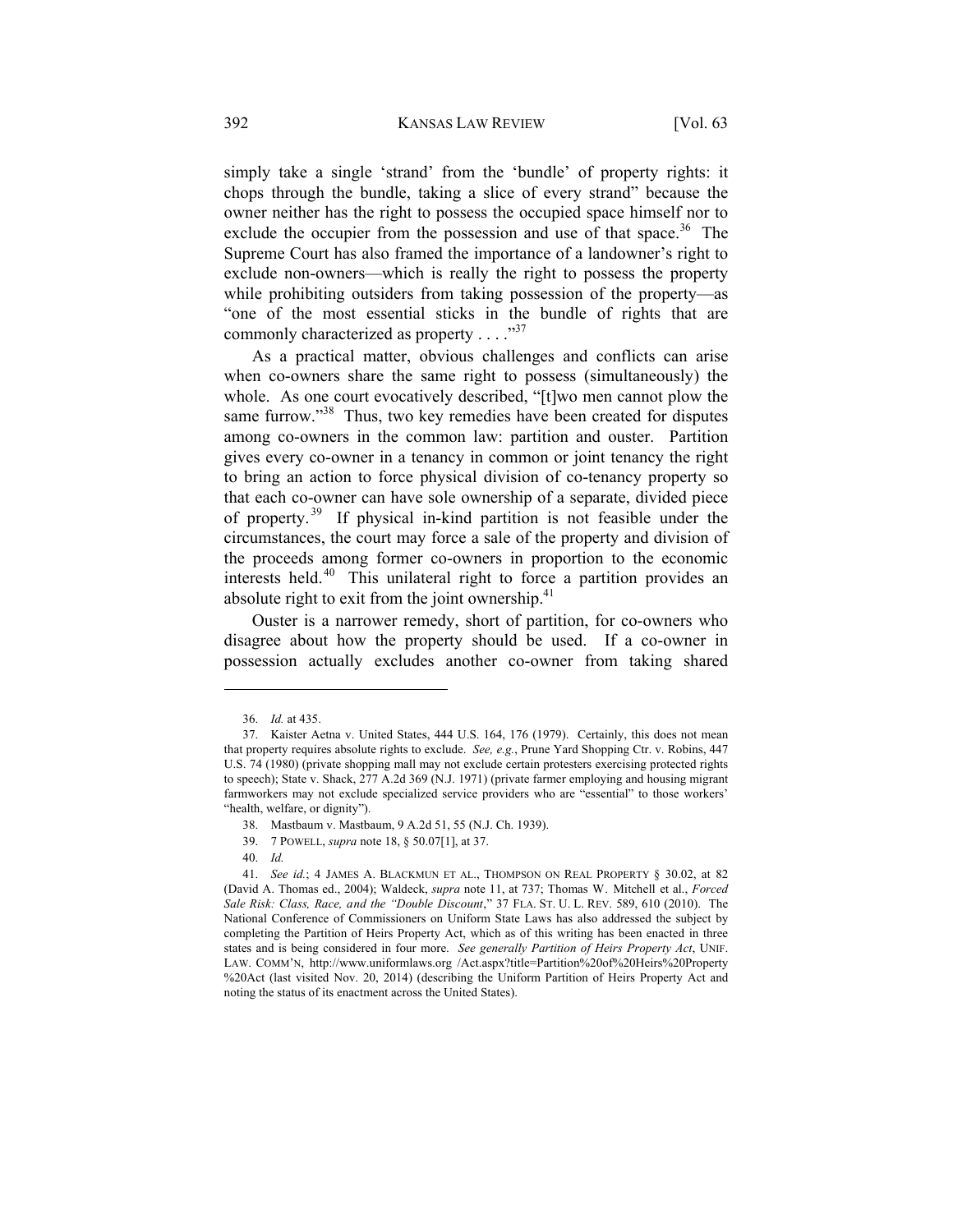possession of the property—that is, physically prevents another co-owner from actual efforts to use or possess any part of the land—there may be sufficient evidence of "ouster."<sup>42</sup> Typically, to find ouster there must be evidence that the non-possessing co-owner "actually sought to occupy the [property] but was prevented from moving in by [the possessing coowner]*."*43 In most jurisdictions, this requires more than just a demand from other co-owners to vacate the property or pay rent for its use.<sup>44</sup> If there is ouster, the remedy is to require the possessing co-owner to pay a fair-market rental value to the excluded co-owners.<sup>45</sup>

The combined effect of these joint ownership rules is to reward and encourage productive use of property by the owners themselves.<sup>46</sup> An industrious co-owner can take complete possession of jointly owned land without any obligation to get prior permission for his use or possession from his co-owners, 47 and if the other absentee co-owners make no parallel effort to use and possess the land themselves (and therefore are never deemed to be "ousted" by the in-tenant), the industrious in-tenant has no obligation to compensate his co-owners for his use.<sup>48</sup> However, an in-tenant who makes direct use of the land itself is rewarded not only with free rent to the entire property but also with some protection in partition or other accounting or contribution proceedings. For example, if an in-tenant has individually improved the property or is in current possession of the property, that history of productive use and possession, and personal attachment to the land, is typically considered and, where

 <sup>42.</sup> MOYNIHAN & KURTZ, *supra* note 24, at 282 ("Since each of the tenants is entitled to possession of the entire property subject to a reciprocal right in his cotenants, if one of the tenants excludes the others from the possession or enjoyment of the whole or any part of the land, his conduct amounts to an ouster and an action of ejectment will lie in favor of the excluded tenants.").

 <sup>43.</sup> Spiller v. Mackereth, 334 So. 2d 859, 862 (Ala. 1976).

 <sup>44.</sup> *See* Allen, *supra* note 23, § 9; *see also* MOYNIHAN & KURTZ, *supra* note 24, at 282 ("Sole possession by the occupying tenant . . . without more, is not ouster. There must be a repudiation of the rights of the cotenants and a claim of sole ownership; otherwise, the cotenants may properly assume that the possession of the occupying tenant is not hostile to their interests.").

 <sup>45. 7</sup> POWELL, *supra* note 18, § 50.03[1][a], at 15–16.

 <sup>46.</sup> The wisdom of encouraging owners to use their own land, especially for farming, rather than leasing it to third parties, has theoretical support. *See, e.g.*, DAVID J. PETERS, MO. ECON. RES. & INFO. CTR., TECHNICAL PAPER P-0702-1, REVISITING THE GOLDSCHMIDT HYPOTHESIS: THE EFFECT OF ECONOMIC STRUCTURE ON SOCIOECONOMIC CONDITIONS IN THE RURAL MIDWEST 7–8 (2002) (summarizing social science demonstrating rural communities dominated by locally owned, moderate-sized farms consistently have better socioeconomic well-being across multiple indicators than communities with agriculture dominated by large, corporate or absentee farm ownership).

 <sup>47.</sup> Co-owners cannot, of course, commit waste or unreasonably prejudice the interests of coowners. *See generally* 7 POWELL, *supra* note 18, §§ 56.01–56.12; *see also infra* Part VI.A.1.

 <sup>48.</sup> This is not the same if he merely leases the property to a third party. *See supra* note 29 and accompanying text.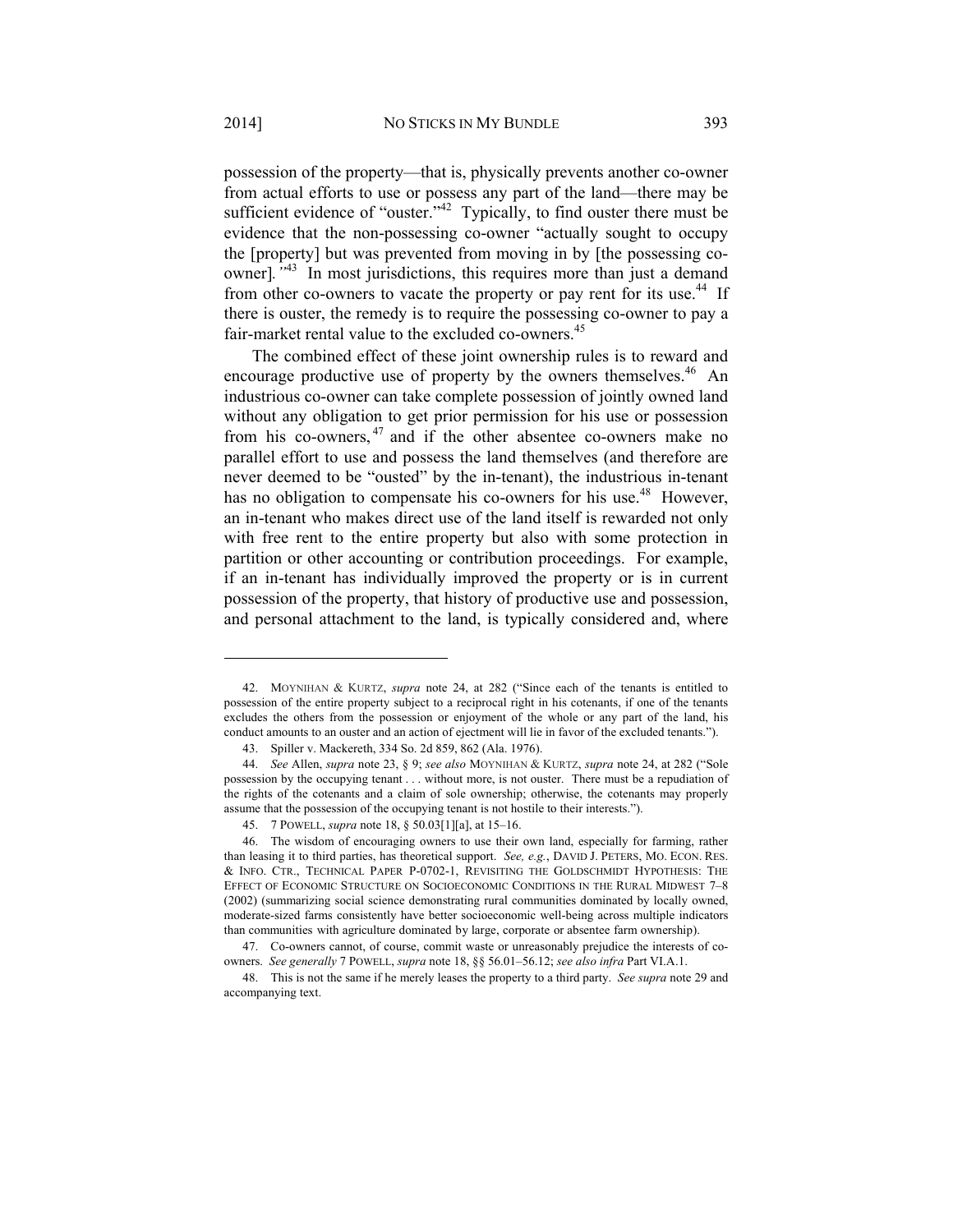possible, accounted for in the ultimate distribution of land or other monetary proceeds from the land.<sup>49</sup>

# III. WHY OWNER'S USE RIGHTS MATTER

The situation in nearly every Indian community today is essentially the opposite of the default rules for other co-owners of property. Coowners of individually owned Indian trust land no longer have a direct, undivided right to possess their property. Nor can they possess some proportionate share of their land. Instead, an Indian co-owner must execute a formal lease, or otherwise get actual prior permission from all of their co-owners, and often approval from the BIA, before taking possession. They must also pay those other co-owners fair-market-value rent (as determined by the BIA, typically after a lengthy appraisal process) in exchange for that possession. There is no parallel functioning partition remedy to exit the property unilaterally and directly, and in effect, all co-owners are "ousted" from their jointly owned property by the Department of Interior's property rules themselves.<sup>50</sup>

In 2001, the Department of Interior promulgated the first regulation openly declaring that only an "Indian landowner who owns 100 percent of the trust or restricted interests in a tract" is allowed to "take possession without a lease or any other prior authorization from [the BIA]." <sup>51</sup> In

 <sup>49. 7</sup> POWELL, *supra* note 18, § 50.04[2], at 24; 4 BLACKMUN, *supra* note 41, § 32.07(b), at 102. The in-tenant, however, may have to pay more of the costs of carrying and maintaining the property, and in that way offset somewhat his "free use" of the co-owners' shares of the land. *Id.* 

 <sup>50.</sup> In 2004, Congress did authorize a partition sale option for some "highly fractionated Indian lands," but partition has a different meaning here, which illustrates again some of the complexity of the Indian trust bureaucracy. 25 U.S.C. § 2204(c) (2012). Instead of providing a unilateral exit right, with a preference for partition in kind, the current partition sale rules provide for a particular kind of forced sale of highly fractionated parcels after a detailed application process, consent from at least 50 percent of co-ownership interests in the land, and a mandatory appraisal. *Id.* The sale must also take place at an auction with limits on who qualifies for potential bidding and with the caveat that the final price at auction must be at least the appraised value. *Id.* This cumbersome practice rarely occurs in practice. Diane K. Lautt, *The American Indian Probate Reform Act: A Five-Year Review*, 51 WASHBURN L.J. 105, 119–20 (2011). In addition, the Department of Interior technically does have some other in-kind partition authority, but it is outdated and also rarely used. *See generally* 2012 COHEN HANDBOOK, *supra* note 8, at 1085–86; *see also* 25 C.F.R. § 152.33 (2014) (discussing different partition procedures for "competent" versus "incompetent" co-owners); 25 U.S.C. §§ 372, 378, 483 (2012); *see also* S. REP. NO. 106-361, at 2 (2000) ("Even when partition [in kind] is a legal option, it is rarely a practical alternative."); Walker v. Great Plains Reg'l Dir., Bureau of Indian Affairs, 57 I.B.I.A. 167, 169, 174–77 (2013) (discussing federal legal authority for partition in kind of trust allotments in context of a nearly 20-year (and still unsuccessful) effort by one individual co-owner to have a pro-rata share of his allotment interest partitioned to him).

 <sup>51. 25</sup> C.F.R. §§ 162.104(a), 166.200 (2002). However, in some instances, even a sole owner still needs BIA permission to make certain uses of his or her own land. *See, e.g.*, Koontz v. Nw. Reg'l Dir., Bureau of Indian Affairs, 55 I.B.I.A. 177, 185 (2012) ("Indeed, even where a trust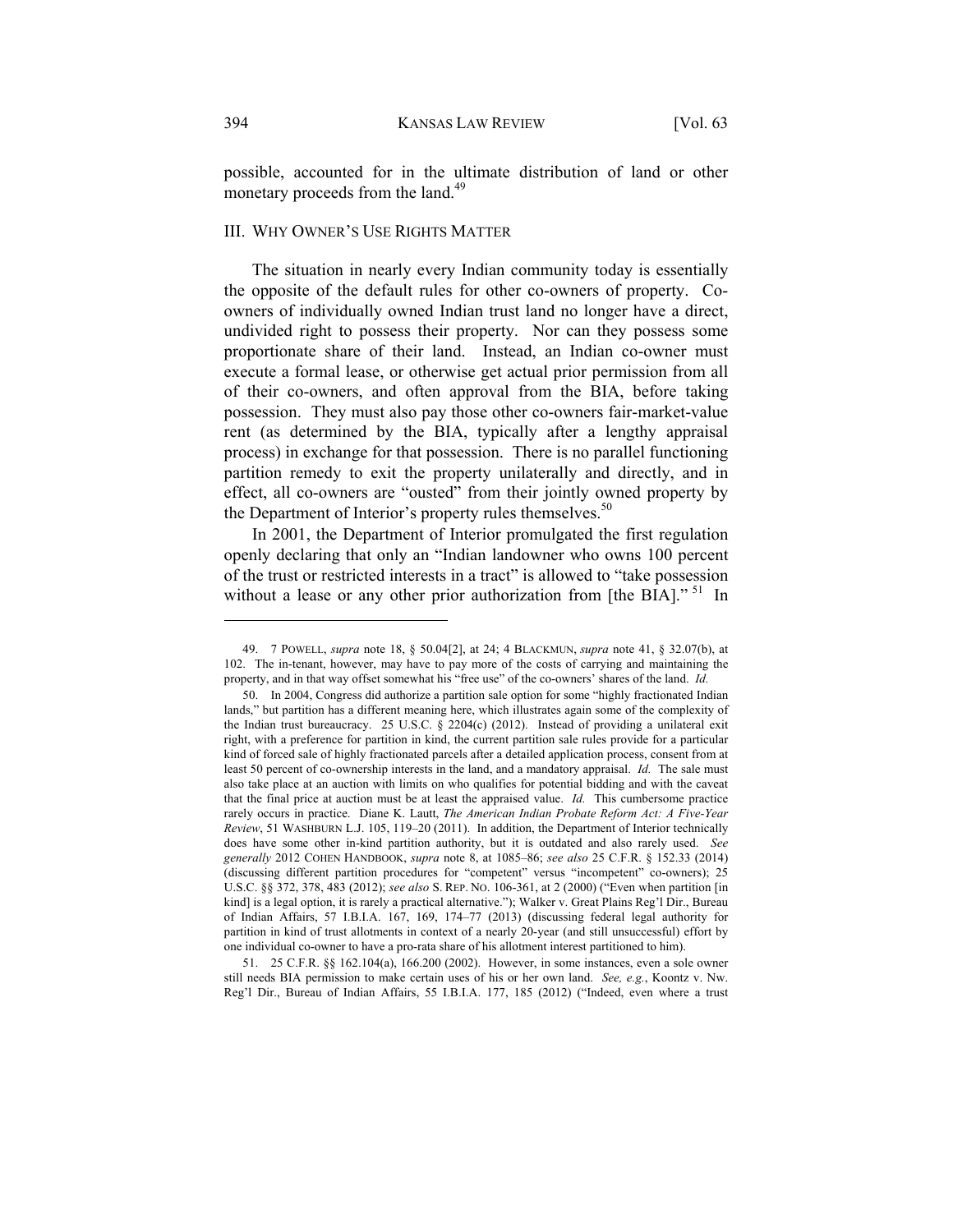2013, the Department expanded the application of this no-possession rule to say that before a co-owner could possess her own land she must have a formal BIA-approved lease or some other form of unanimous permission from all of her co-owners.<sup>52</sup> Unauthorized possession, even by a coowner, would be—and is—treated as trespass by the BIA.<sup>53</sup>

These rules create perverse results where individual Indian landowners are precluded from making actual use of their own land whether for housing, farming, gardening, grazing, business, or other purposes. As just one example, at the Pine Ridge Reservation in South Dakota, approximately 1 million of the 1.7 million reservation acres are still owned by individual Indians.<sup>54</sup> Despite this significant land resource, Pine Ridge had the poorest census tract in the nation and an unemployment rate of 73 percent.<sup>55</sup> A year after President Clinton's visit in 1999 to announce additional federal support, there were still approximately 1200 families on a waiting list for housing on the Pine Ridge Reservation.<sup>56</sup> More recently, when a group of three Pine Ridge families successfully started a sustainable buffalo ranching cooperative on the reservation, they expressly desired to expand their operation to include more Pine Ridge families. Despite market demand for such an expansion, this growth was precluded due, at least in part, to the

allotment is owned entirely by one individual, that individual must also secure approval from BIA for any harvest on the allotment if the forest products will be sold."); *see also* 25 C.F.R. § 163.27 (2014) (requiring BIA approval even for harvest of forest products for personal use).

 <sup>52. 25</sup> C.F.R. § 162.005 (2014).

 <sup>53.</sup> *Id.* § 162.003 (defining trespass as "any unauthorized occupancy, use of, or action on any Indian land or Government land"). *But see id.* § 162.106 and *infra* note 256 and accompanying text for possible special rules for agricultural leases. The BIA also in some instances exercises more flexibility in how a "trespassing" co-owner is treated. *E.g.*, Goodwin v. Pac. Reg'l Dir., Bureau of Indian Affairs, 44 I.B.I.A. 25, 29–30 (2006) (holding that co-owner in trespass need not be immediately evicted from premises but rather BIA could elect to allow co-owner to remain in possession while a possible residential lease is considered).

 <sup>54.</sup> VILLAGE EARTH, PINE RIDGE RESERVATION ALLOTTEE LAND-PLANNING MAP BOOK 3 [hereinafter PINE RIDGE MAP BOOK], https://www.iltf.org/sites/default/files /pine\_ridge\_map \_book.pdf; *see also Pine Ridge Land Information System*, VILLAGE EARTH, http://www.lakotalands.net/prlis (last visited Nov. 20, 2014).

 <sup>55.</sup> *Clinton Visits Indian Reservation*, NEWSDAY, July 8, 1999, at A07.

 <sup>56.</sup> U.S. DEP'T OF HOUS. & URBAN DEV., SHARED VISIONS: PINE RIDGE, A YEAR LATER SHARING THE DREAM 12 (2000), http://archives.hud.gov/reports/pineridge/sharedvisions.pdf. In 2013, the Chief Executive Officer of Oglala Sioux (Lakota) Housing agency on the Pine Ridge Reservation told the Senate Indian Affairs Committee that Pine Ridge needs at least 4,000 new housing units to meet community needs. *Identifying Barriers to Indian Housing Development and Finding Solutions: Hearing Before the S. Comm. on Indian Affairs*, 113th Cong. 30–33 (2013) (statement of Paul Iron Cloud, Chief Executive Officer, Oglala Sioux (Lakota) Housing, Pine Ridge Reservation).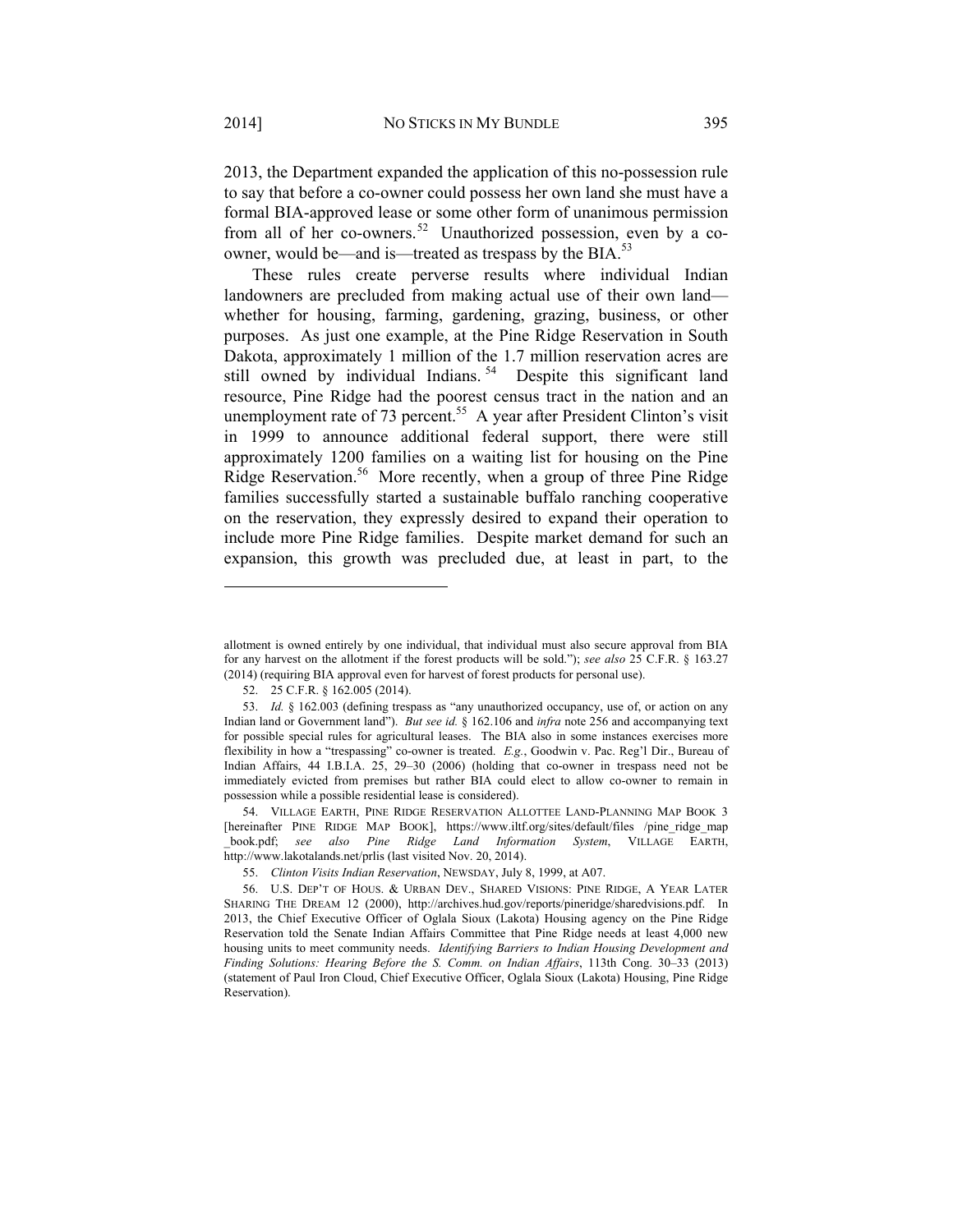ranchers' lack of access to their own lands for grazing.<sup>57</sup> Instead, a small group of just 20 people lease 46 percent of Pine Ridge Indian lands through the BIA's leasing program, 58 and individual landowners are effectively prohibited from accessing their own jointly owned lands without a lease.<sup>59</sup>

The experience on Pine Ridge reflects the general experience in many Indian communities. Although roughly 56 million acres of Indian land remain within Indian reservation boundaries today, and more than 10 million of these acres are owned by individual Indians in this trust status, $60$  extreme poverty persists in many Indian communities. $61$  The vast majority of Indian land is agricultural, $62$  and agriculture provides one of the best non-gaming opportunities for growth of tribal economies.<sup>63</sup> Yet, Indians themselves do not typically use these agricultural lands. Only 16 percent of the \$1.6 billion worth of agricultural commodities produced on Indian reservations in 2007 went to Native farmers and

 <sup>57.</sup> *See* Alleen Brown, *This Land is Our Land*, IN THESE TIMES (July 12, 2011), http://www.iatp.org/documents/landowners-without-land; *see also Lakota Buffalo Caretakers Cooperative*, VILLAGE EARTH, http://villageearth.org/global-affiliates/lakota-buffalo-caretakersassociation (last visited Nov. 20, 2014).

 <sup>58.</sup> PINE RIDGE MAP BOOK, *supra* note 54, at 3.

 <sup>59.</sup> *See infra* Part V.

 <sup>60.</sup> BUY-BACK PLAN, *supra* note 17, at 5; *see also* GEORGE L. RUSSEL, AMERICAN INDIAN DIGEST 30 (1993) (approximately 300 federally recognized reservations include 55 million acres of Indian-owned land; 44 million acres are held in trust for the tribe, while the remaining 11 are individually owned).

 <sup>61.</sup> U.S. COMM'N ON CIVIL RIGHTS, A QUIET CRISIS: FEDERAL FUNDING AND UNMET NEEDS IN INDIAN COUNTRY ix (2003) [hereinafter QUIET CRISIS], http://www.usccr.gov/pubs/na0703 /na0731.pdf. For example, the United States Commission on Civil Rights has concluded that "Native Americans continue to rank at or near the bottom of nearly every social, health, and economic indicator," compared to other groups in American society, suffering "higher rates of poverty, poor educational achievement, substandard housing, and higher rates of disease and illness." *Id.* 

 <sup>62.</sup> RUSSEL, *supra* note 60, at 30 (stating that of the 55 million acres of land contained within federally recognized Indian reservations, 44 million Indian acres are range and grazing lands, 5.3 million acres are commercial forest, and 2.5 million acres are crop lands); Darla J. Mondou, *The American Indian Agricultural Resource Management Act: Does the Winters Water Bucket Have a Hole in It?*, 3 DRAKE J. AGRIC. L. 381, 387 (1998) (stating 75 percent of Indian land is agricultural); Judith V. Royster, *Practical Sovereignty, Political Sovereignty, and the Indian Tribal Energy Development and Self-Determination Act*, 12 LEWIS & CLARK L. REV. 1065, 1066 n.3 (2008) (reporting that "more than 43 million acres of tribal lands are range and grazing land, and another 2.5 million acres are 'crop areas'").

 <sup>63.</sup> *See* S. REP. No. 103-186, at 2 (1993), *reprinted in* 1993 U.S.C.C.A.N. 2459, 2460 (finding that "[t]he farming and ranching sector provides the main source of entrepreneurial opportunity to the Indian people within Indian reservations and communities"); *see also* William Parker, *Agriculture*, *in* AMERICAN ECONOMIC GROWTH: AN ECONOMIST'S HISTORY OF THE UNITED STATES 409 (Lance Davis et al. eds., 1972).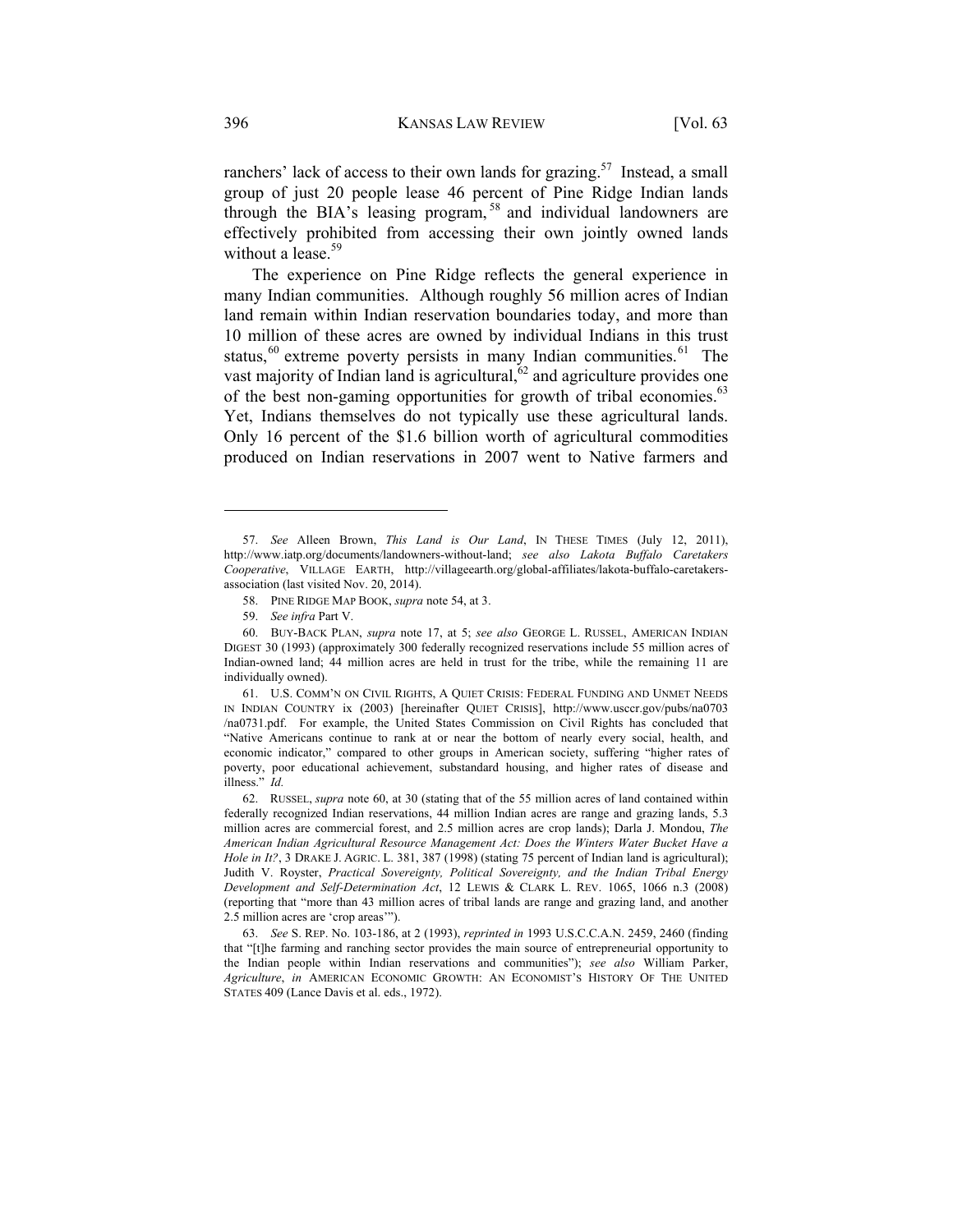ranchers.<sup>64</sup> The Department of Interior recently estimated that half of all the jointly owned individual Indian land on reservations was idle or "generated no income" from 2006 to  $2011$ .<sup>65</sup>

Meanwhile, fresh food is in short supply on many reservations, 66 as is housing  $67$  and employment.  $68$  When the Indian Land Tenure Foundation (ILTF) conducted surveys to measure "how Indian people view . . . land ownership and management," ILTF discovered that "overall, the respondents [74.31 percent of them] perceived Indian control and management of land as having the most importance in securing a better life for future generations and tribal sovereignty."<sup>69</sup> However, the survey revealed that "in reality, property rights are not, or cannot be, used effectively in Indian country. In other words, the respondents perceived great systemic barriers in the use of property rights related to land and natural resources."<sup>70</sup>

 67. Despite relatively widespread landownership, less than a third of Native Americans own homes (compared to two-thirds of all Americans). U.S. GOV'T ACCOUNTABILITY OFFICE, GAO-02- 654, NATIVE AMERICAN HOUSING: VA COULD ADDRESS SOME BARRIERS TO PARTICIPATION IN DIRECT LOAN PROGRAM (2002). HUD has also estimated that housing shortages for Indian families increased 40 percent from 2003 to 2012. *See Identifying Barriers to Indian Housing Development and Finding Solutions: Hearing Before the Senate Committee on Indian Affairs*, 113th Cong. 1 (2013) (statement of Cheryl H. Causley, Chairwoman, National American Indian Tribal Council).

 <sup>64.</sup> Raymond Cross, *Keeping the American Indian Rancher on the Land: A Socio-Legal Analysis of the Rise and the Demise of American Indian Ranching on the Northern Great Plains*, 49 WASHBURN L.J. 745, 769–70 (2010); U.S. DEP'T OF AGRIC., 2007 CENSUS OF AGRICULTURE: AMERICAN INDIAN FARMERS 1, 3 (2009) [hereinafter 2007 CENSUS].

 <sup>65.</sup> BUY-BACK PLAN, *supra* note 17, at 5–6.

 <sup>66.</sup> *See, e.g.*, Kelly Gibson, *Fresh Food for Food Deserts*, NAT'L RELIEF CHARITIES BLOG (Aug. 5, 2011), http://blog.nrcprograms.org/fresh-food-in-food-deserts (describing charitable efforts to provide fruits and vegetables to isolated reservations); Steph Larsen, *Welcome to the Food Deserts of Rural America*, GRIST.ORG (Jan. 22, 2011, 10:00 PM), http://grist.org/article/2011-01-21 welcome-to-the-food-deserts-of-rural-america (describing one experience of a food desert on Omaha Indian Reservation in Nebraska). *Compare Food Access Research Atlas*, U.S. DEP'T OF AGRIC. ECON. RESEARCH SERV. (May 28, 2014), http://www.ers.usda.gov/data-products/food-accessresearch-atlas/go-to-the-atlas.aspx#.UyYms3lNxBU, *with Indian Reservations in the Continental United States*, NAT'L PARK SERV., U.S. DEP'T OF THE INTERIOR, http://www.nps.gov/ nagpra/DOCUMENTS/RESERV.PDF (last visited Nov. 20, 2014).

 <sup>68.</sup> QUIET CRISIS, *supra* note 61. More recent reports have suggested unemployment for Indians who live on reservations may be "nearly ten times that for the nation as a whole." Gavin Clarkson, *Accredited Indians: Increasing the Flow of Private Equity into Indian Country as a Domestic Emerging Market*, 80 U. COLO. L. REV. 285, 287 (2009).

 <sup>69.</sup> *Community Survey: Importance and Value of Property Rights*, 2003 INDIAN LAND TENURE FOUND. 1, 3–4, *available at* https://www.iltf.org/sites/default/files/community\_survey\_2003.pdf. Only 44.5 percent said property rights "work for Indians." *Id.* Only 15.1 percent thought their property rights were secure and respected by federal and state governments, and 16.1 percent perceived information about property rights as "accessible and understandable." *Id.* at 4.

 <sup>70.</sup> *Id.*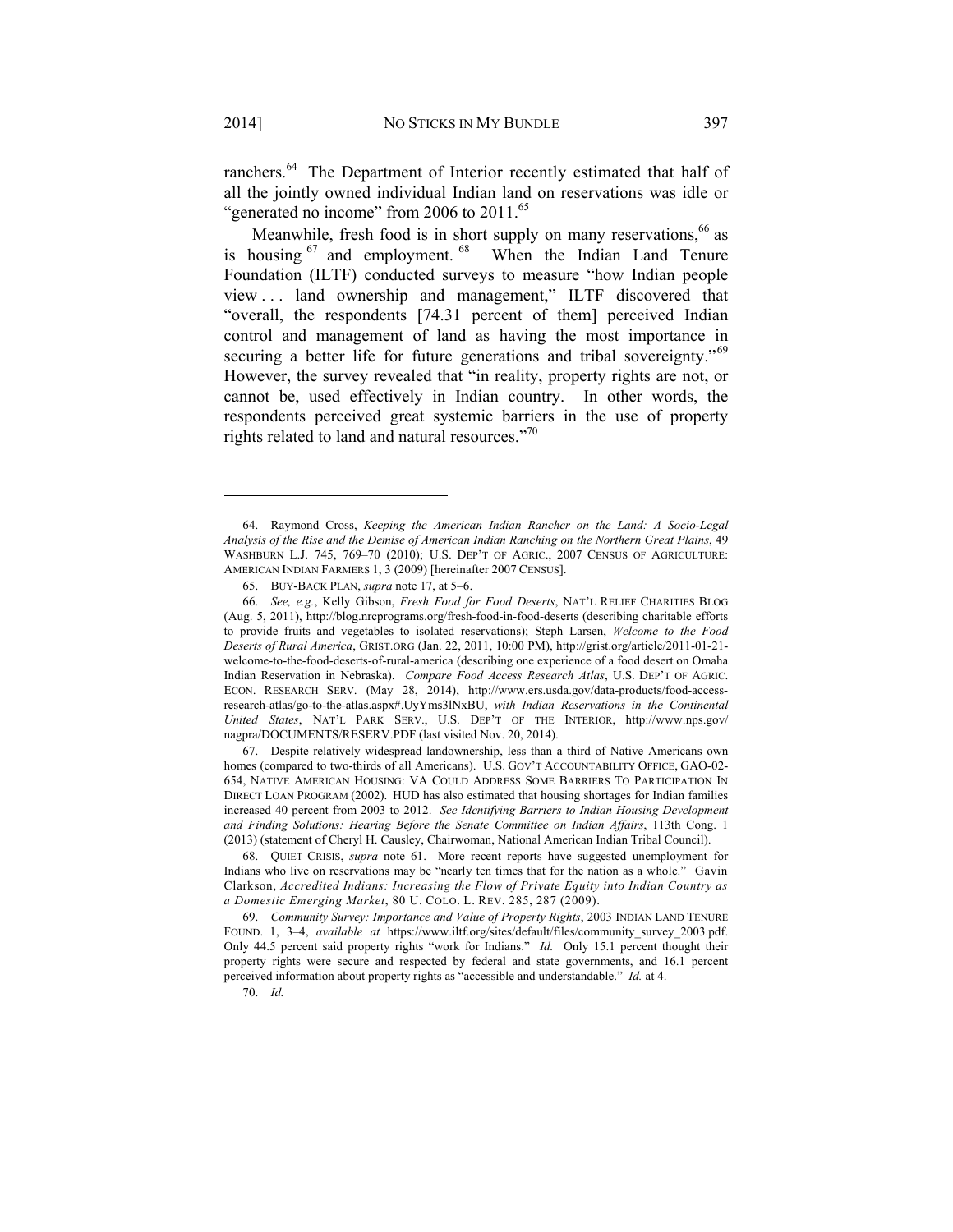Previously, I have argued that the extreme fractionation on Indian lands, combined with the correspondingly restrictive federal trust status over these lands, has caused what I termed a "constructive dispossession" within Indian Country, with Indian landowners retaining few, if any, of the beneficial aspects of property ownership under these conditions.<sup>71</sup> Other property scholars in the anticommons literature have also pointed to the under-utilization of these lands and blamed the problem on a presumed presence of too many property rights, and therefore too many transaction costs, for individual owners to choose to invest in their own land's use.<sup>72</sup> Certainly, the extreme degree of fractionation and the burdensome federal trust status do impede land use. However, Indian landowners' lack of any direct use and possession rights is at least another significant—and overlooked—factor. Fractionation and the trust bureaucracy are two important elements of the Indian land tenure dilemma; the actual design of owners' legal rights and entitlements is the critical third point in the triangle. In other words, it is not only that Indian landowners suffer a constructive dispossession because of an on the ground over-crowding and over-bureaucratization of small interests. Rather, current Department of Interior rules now effectuate a legal dispossession, too. It is not merely inconvenient for Indian landowners to use and possess their lands. In many cases, it is also illegal.

This legal dispossession is not explained away by some kind of special wrinkle of federal Indian law and history. Instead, the opposite is true. Historically, individual Indian property rights, especially individual Indian possession rights, were recognized and even promoted by the federal government.<sup>73</sup> Congress, more recently, continues to pass legislation seeking to increase Indian landowners' use and control of their land.<sup>74</sup> The Supreme Court has also held that, even in the cases of the most extreme fractionation, Indian landowners retain valid protected private property rights in these tiny interests, and even just one "stick" in the individual Indian landowners' property rights "bundle"—the right to devise these small interests—could not be eliminated, or overly

 <sup>71.</sup> Shoemaker, *supra* note 6, at 730 & n.5; *see also* Sawers, *supra* note 9, at 404 (incorporating term); *see also Indian Land Consolidation Act: Hearing Before the S. Comm. on Indian Affairs on S. 1340*, 117th Cong. 34 (2002) (statement of Austin Nunez, Chair of Indian Land Working Group) (telling Senate Indian Affairs Committee that Indian landowners "will no longer stand" for the experience of being "detached from our lands as your laws have tried to make us").

 <sup>72.</sup> *See supra* note 14 and accompanying text.

 <sup>73.</sup> *See, e.g.*, *infra* Part IV.A.

 <sup>74.</sup> *See infra* Part IV.A.3–4, IV.C.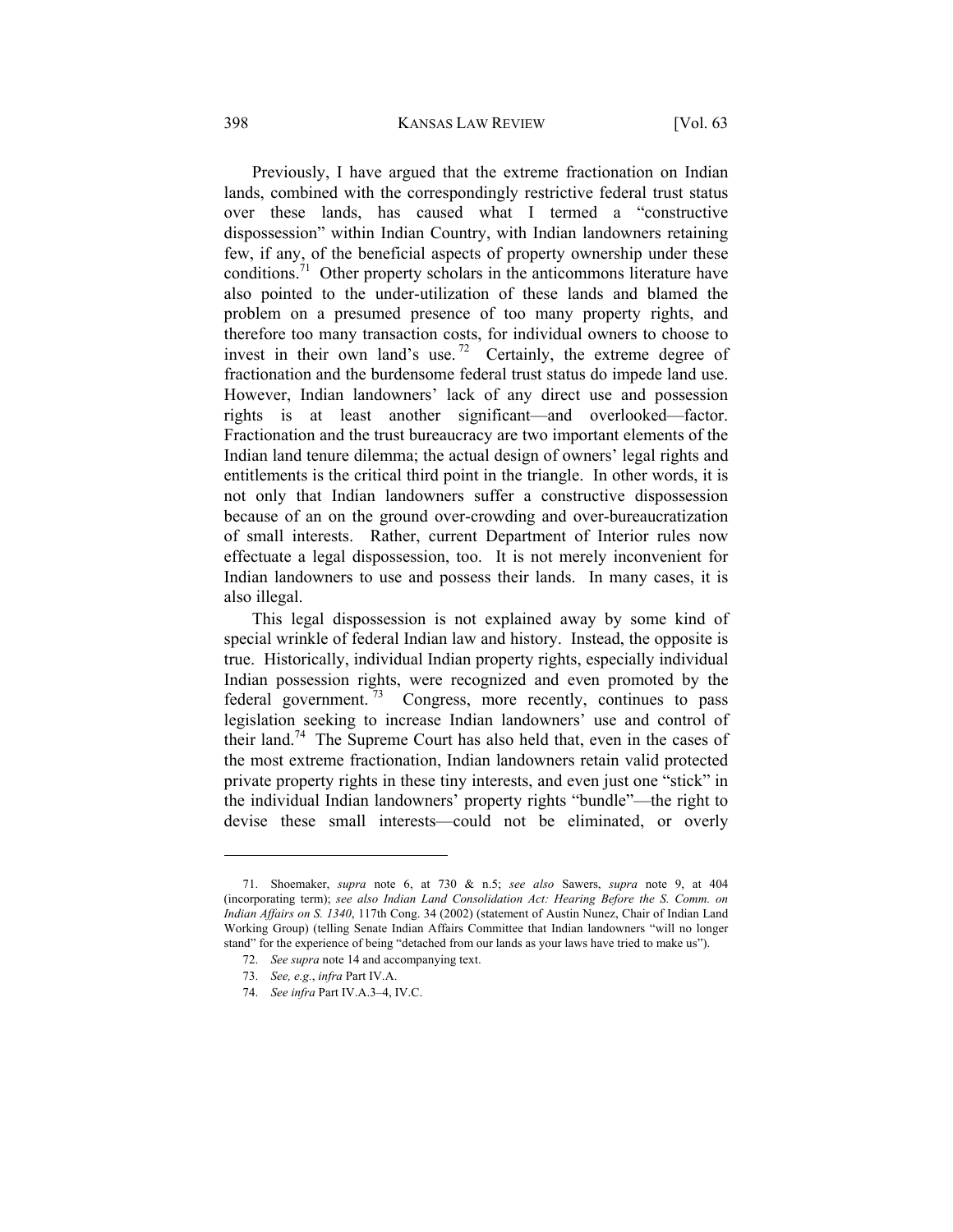restricted, without just compensation under the Fifth Amendment.<sup>75</sup> Nonetheless, the default co-ownership rules have changed inversely to prohibit direct individual use. In order to appreciate the significance of this change, the next section analyzes the repeated reaffirmations of the importance of individual use and possession rights by the federal government and the strength of these rights historically. Although European contact, discovery, and the conquest story all had a massive dispossession effect on Indian owners of Indian land as huge swaths of Indian property and territory transferred to non-Indian ownership and control, the legislation of the last century and a half points to a Congressional preference for (or at least policy of non-interference with) Indian possessors and users of remaining Indian land.

#### IV. THE EBB AND FLOW OF INDIAN OWNER'S USE

Prior to contact with Europeans, individual Indians' rights in land were defined by the hundreds of different indigenous nations that existed on this continent.<sup>76</sup> Each of these nations had their own internal, functioning institutions for the organization and management of individual property rights.<sup>77</sup> This section provides an overview of these indigenous land tenure systems, with a focus on how they valued individual use rights, and then analyzes the evolution of these rights following Indian nations' contact with Europeans. At least on the lands that Indian nations retained after contact, the federal government has repeatedly recognized and even promoted strong individual use and possession rights. Although some individual Indian landowners certainly experienced challenges in exercising these use and possession rights, and intermittent agency actions limited some of these rights to some degree, the overall theme is preference and protection for owner's use and possession rights in Indian lands.

 <sup>75.</sup> Babbit v. Youpee, 519 U.S. 234, 237 (1997); Hodel v. Irving, 481 U.S. 704, 717–18 (1987).

 <sup>76.</sup> *See generally* Indian Entities Recognized and Eligible to Receive Services from the Bureau of Indian Affairs, 77 Fed. Reg. 47868 (Aug. 10, 2012) (current listing of 566 federally recognized Indian tribes).

 <sup>77.</sup> *See also* Kenneth H. Bobroff, *Retelling Allotment: Indian Property Rights and the Myth of Common Ownership*, 54 VAND. L. REV. 1559 (2001); Leeds, *Burning*, *supra* note 10, at 493; John C. Hoelle, Comment, *Re-Evaluating Tribal Customs of Land Use Rights*, 82 U. COLO. L. REV. 551 (2011).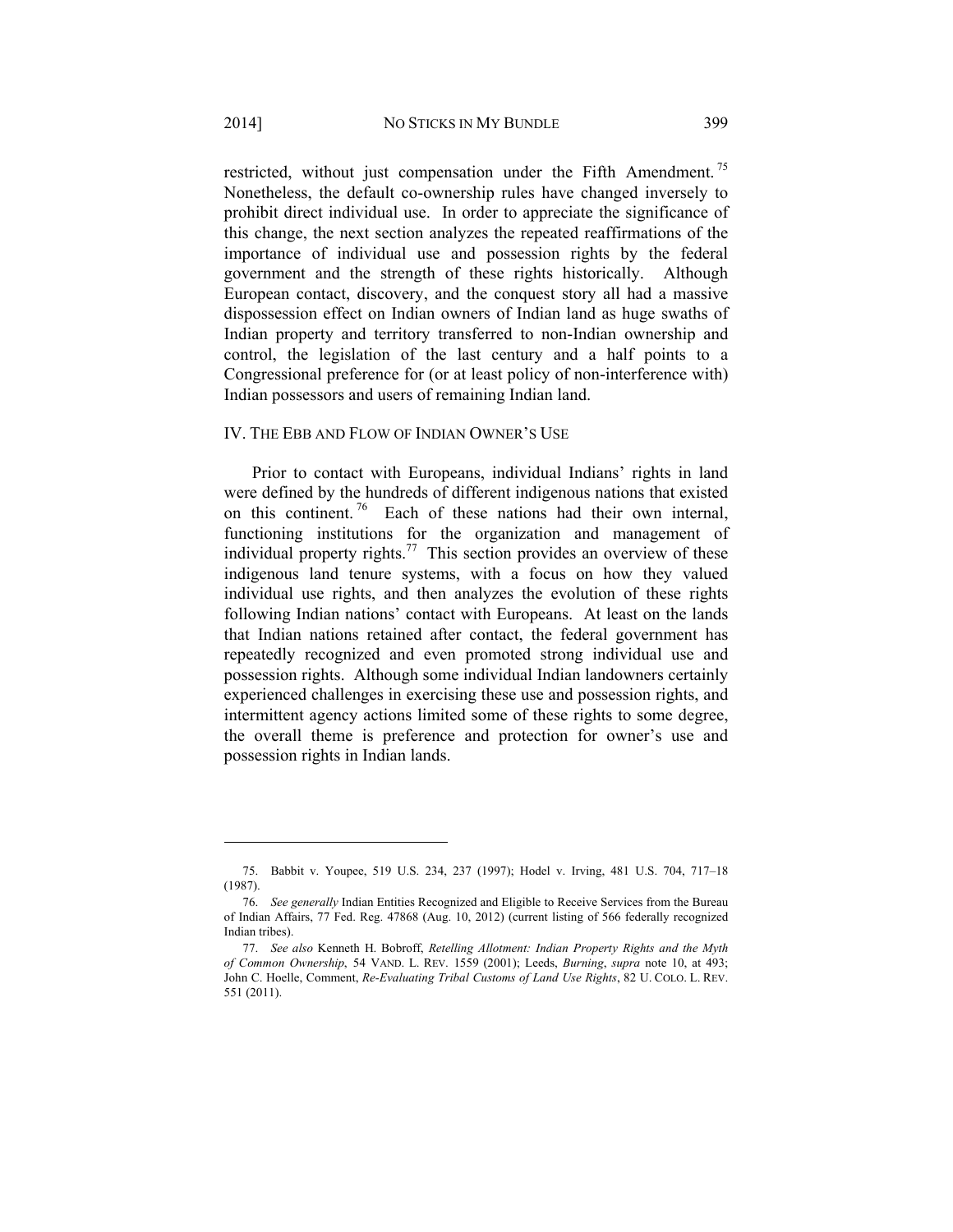#### *A. Prior Possession*

#### 1. Indigenous Systems of Individual Use

The nuances of indigenous property law institutions varied by tribe, and they were necessarily informed by both the unique landscape in which each tribe was located and basic differences in social structures, such as whether a given tribe engaged primarily in settled farming or more nomadic hunting. Generally speaking, most of these indigenous property law institutions included at least some allocations of individual use rights. Although sometimes generalized in collective understanding as a historic communal or commons-ownership regime, in fact most original (pre-European contact) tribal land tenure systems consisted of indigenous institutions for the allocation of individual use and occupancy rights to tribal members based on an individual's actual, continuous use of a particular piece of land.<sup>78</sup> Thus, indigenous tenure was based not on true commons systems but instead on systems of individual use and occupancy rights, with individual Indians enjoying specific rights in land as perfected by actual use.<sup>79</sup> These individual use and occupancy rights, generally, would revert back to the tribe upon abandonment by the individual property holder.<sup>80</sup> For example, early accounts of the Omaha Tribe in Nebraska report institutions for family-based gardening and farming that provided for undisturbed ownership and occupancy of tracts of lands for as long as a family cultivated that  $\text{land}^{\text{81}}$ . This came with a collective understanding that such land would become free for use by other tribal members again only once the tract had been abandoned for a season.<sup>82</sup>

To the extent there was shared ownership or shared rights to use a given piece of property (e.g., where multiple family members jointly farmed a particular plot of land), these indigenous tribal property systems

 <sup>78.</sup> Hoelle, *supra* note 77, at 559–60. Almost all Indian property systems permitted tribal citizens to transfer their individual use and possession rights within the tribe but prohibited transfers outside of the tribe without tribal leaders' permission. Bobroff, *supra* note 77, at 1572. This restriction on alienation outside the tribe "led many outsiders, including nineteenth and twentiethcentury reformers, to conclude that title to Indian lands was invariably held by the tribe in common," but this was not true. *Id.*; *see also* CARLSON, *supra* note 1, at 85.

 <sup>79.</sup> *History of the Allotment Policy: Hearings on H.R. 7902 on the Readjustment of Indian Affairs Before the H. Comm. on Indian Affairs*, 73d Cong. 431 (1934) (statement of D.S. Otis) [hereinafter Otis].

 <sup>80.</sup> Bobroff, *supra* note 77, at 1584.

 <sup>81.</sup> ADDISON E. SHELDON, LAND SYSTEMS AND LAND POLICIES IN NEBRASKA: A HISTORY OF NEBRASKA LAND 5 (1936).

<sup>82</sup>*. Id.*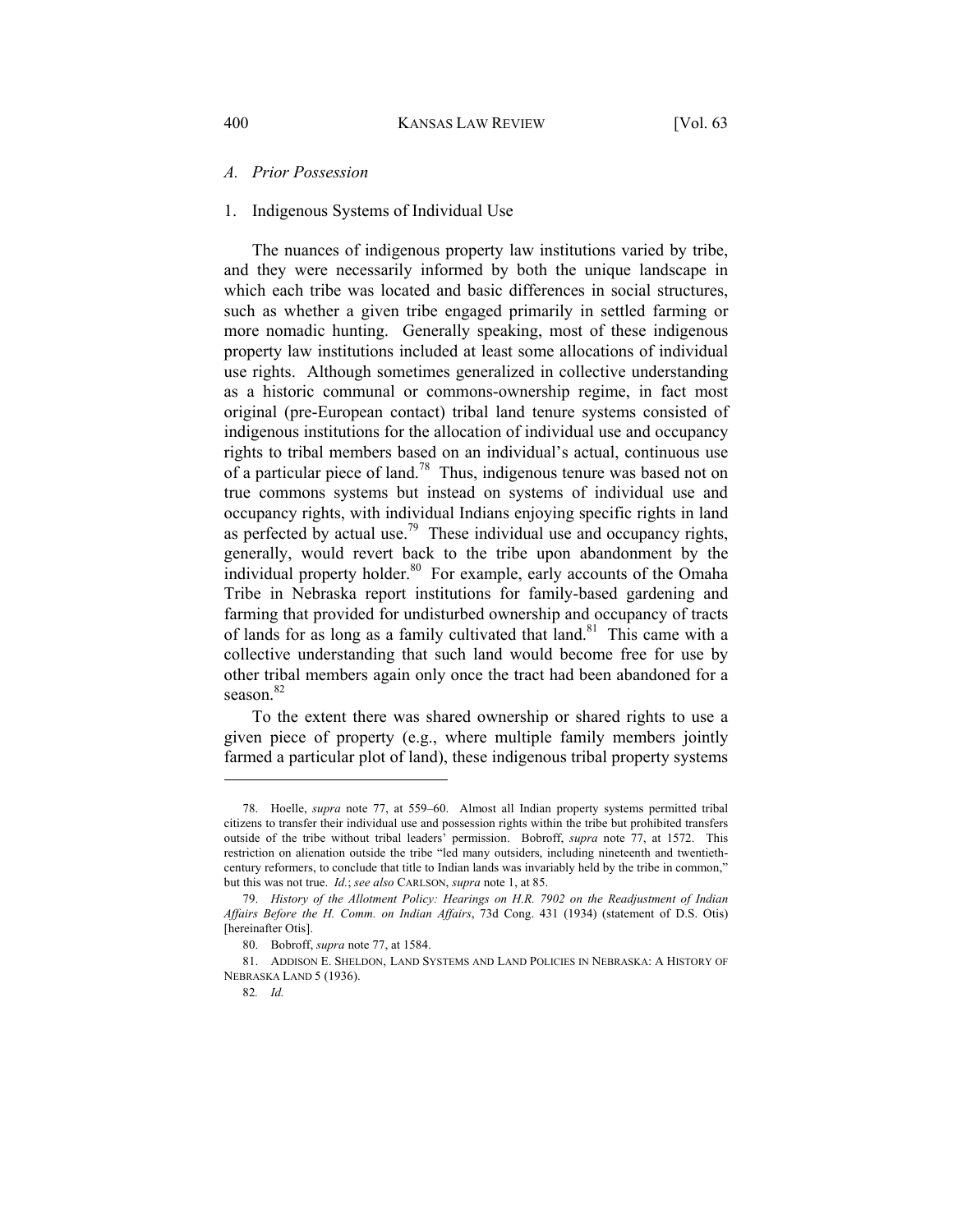also included "basic rules" by which these jointly owned lands were managed among the co-owners. <sup>83</sup> For example, in the Cherokee tradition, Dean Stacy Leeds has reported that these internal "rules" provided preferences for the decisions of active owners who remained physically connected to the land. $84$  They also imposed a requirement that any co-owners who permanently moved away from the area or no longer maintained a meaningful contact with the property would sell or gift their interests to another remaining active co-owner.<sup>85</sup> Indeed, any sale offers were made to co-tenants or other Indian family members, not to outsiders, and one co-tenant could not change the land's use without consensus of the other active co-owners.<sup>86</sup>

#### 2. Discovery and Recognized Occupancy Rights

Of course, European contact with indigenous nations resulted in a fundamental restructuring of Indian land tenure patterns. These changes started at a macro level with the introduction of European settlers causing a shift of tribal territorial boundaries—and therefore an actual geographic change to location and size of particular landholdings. Over time, however, European contact changed not just the map of where tribal landholdings were located but also the internal allocations of individuals' rights to these lands. Initially, however, the use and possession rights of individual Indians were still primarily protected.

In *Johnson v. M'Intosh*, the Supreme Court concluded that "discovery" of the new continent by Europeans resulted in the transition of Indian land tenure from its pre-contact fee-like status to an Indian "right of occupancy" that was extinguishable only by the new European sovereign, either through a purchase between the sovereign European nation and the sovereign Indian nation, or by conquest.  $87$  This

 <sup>83.</sup> Leeds, *Burning*, *supra* note 10, at 496.

 <sup>84.</sup> *Id.* 

 <sup>85.</sup> *Id.*

 <sup>86.</sup> *Id.* In addition, before allotment, any individual Indian rights in land passed by tribal inheritance systems, which varied by tribe. *See, e.g.*, Jones v. Meehan, 175 U.S. 1, 29 (1899) (determining that right to inherit unrestricted land owned by Indian chief "was controlled by the laws, usages, and customs of the tribe, and not by the law of the state of Minnesota, nor by any action of the Secretary of the Interior"); Bobroff, *supra* note 77, at 1615; Robert D. Cooter & Wolfgang Fikentscher, *Indian Common Law: The Role of Custom in American Indian Trial Courts, Part II*, 46 AM. J. COMP. L. 509, 530–35 (1998) (describing various traditional inheritance patterns).

 <sup>87.</sup> Johnson v. M'Intosh, 21 U.S. 543, 543 (1823); *see also* LINDSAY G. ROBERTSON, CONQUEST BY LAW: HOW THE DISCOVERY OF AMERICA DISPOSSESSED INDIGENOUS PEOPLES OF THEIR LANDS 75–76, 100–12 (2005).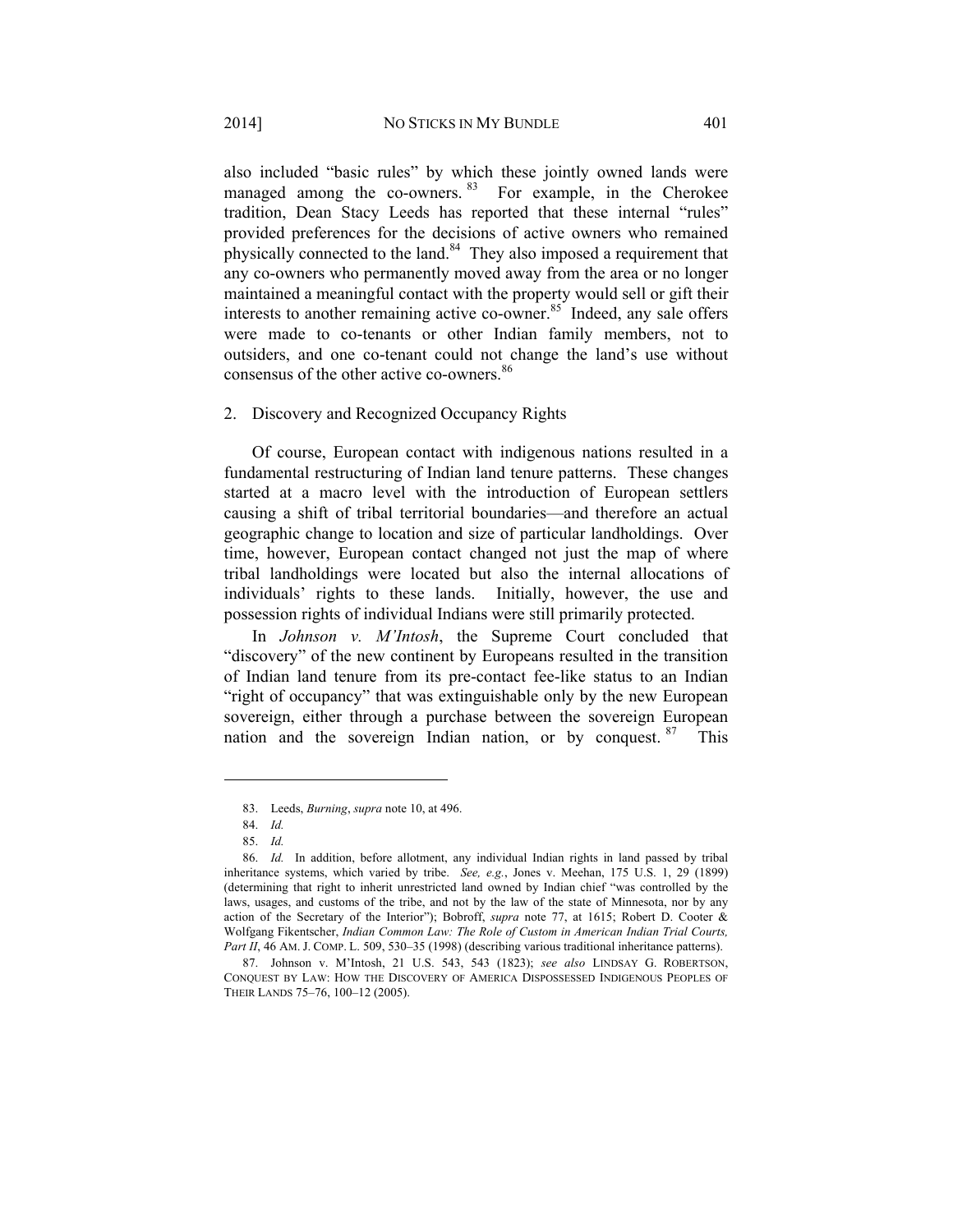recognized "right of occupancy" came to be called Indian title. <sup>88</sup> Although Indians' overall property rights were diminished by the *Johnson* opinion, the property right at issue in this article—the right to occupy (or use and possess) land—was preserved, remaining nearly absolute unless and until it was terminated in a subsequent transaction endorsed by the federal government. On the remaining Indian land so occupied, tribes continued to allocate use and possession rights to individuals as they saw fit. Indeed, individual Indians' rights to specific tracts post-discovery have been recognized by scholars and courts.<sup>89</sup>

Nearly a century of treaty making followed European contact; through sovereign-to-sovereign treaty instruments, tribal nations sold or traded their occupancy rights to the British and then U.S. government.<sup>90</sup> The Indian nations reserved to themselves in these transactions certain defined remaining territories (i.e., "reservations") for tribal citizens' exclusive use and enjoyment, and title to these reservation lands went from the limited "Indian title" (i.e., the right of occupancy subject to federal extinguishment only) to a formal "recognized title" that would be subject to Fifth Amendment takings remedies if subsequently taken by the federal government without just compensation.<sup>91</sup> Originally, within these reserved territories, tribes could continue to apply (or reform based on new circumstances and resource allocations) their internal tenure systems for land use and management.<sup>92</sup>

<sup>88</sup>*. Johnson*, 21 U.S. at 543.

 <sup>89.</sup> For example, there were early cases in which railroads did recognize that they should "compensate individual Indians whose fences, cultivated land, and other improvements had been rendered valueless by the railroad" going through traditional Indian lands. Ronald L. Trosper, The Economic Impact of the Allotment Policy on the Flathead Indian Reservation (Aug. 1974) (unpublished Ph.D. dissertation, Harvard University) (on file with the D'Arcy Mcnickle Library, Salish Kootenai College).

Mary and Carrie Dann are another example. However, because the Dann sisters asserted individual property rights outside of recognized tribal territories, it took the Organization of American States to affirm their claims when the federal government would not. *See* Mary & Carrie Dann v. United States, Case 11.140, Inter-Am. Comm'n H.R., Report No. 75/02, doc. 5 rev. 1 (Dec. 27, 2002); Comm. for the Elimination of Racial Discrimination, Early Warning and Urgent Action Procedure, Decision 1 (68), United States of America, U.N. Doc. No. CERD/C/USA/DEC/1 (Apr. 11, 2006); *see also* Allison M. Dussias, *Squaw Drudges, Farm Wives, and Dann Sisters' Last Stand: American Indian Women's Resistance to Domestication and the Denial of Their Property Rights*, 77 N.C. L. REV. 637 (1999).

 <sup>90.</sup> *See generally* Felix S. Cohen, *Original Indian Title*, 32 MINN. L. REV. 28, 35 (1947); 2012 COHEN HANDBOOK, *supra* note 8, at 26–29.

 <sup>91.</sup> *Compare* United States v. Shoshone Tribe of Indians, 304 U.S. 111 (1938) (treaty recognized land is recognized title), *with* Tee-Hit-Ton Indians v. United States, 348 U.S. 272 (1955) (absent treaty recognition, mere occupancy right of aboriginal Indian title not subject to Fifth Amendment takings liability).

<sup>92</sup>*. E.g.*, Bobroff, *supra* note 77, at 1615; Leonard A. Carlson, *Learning to Farm: Indian Land*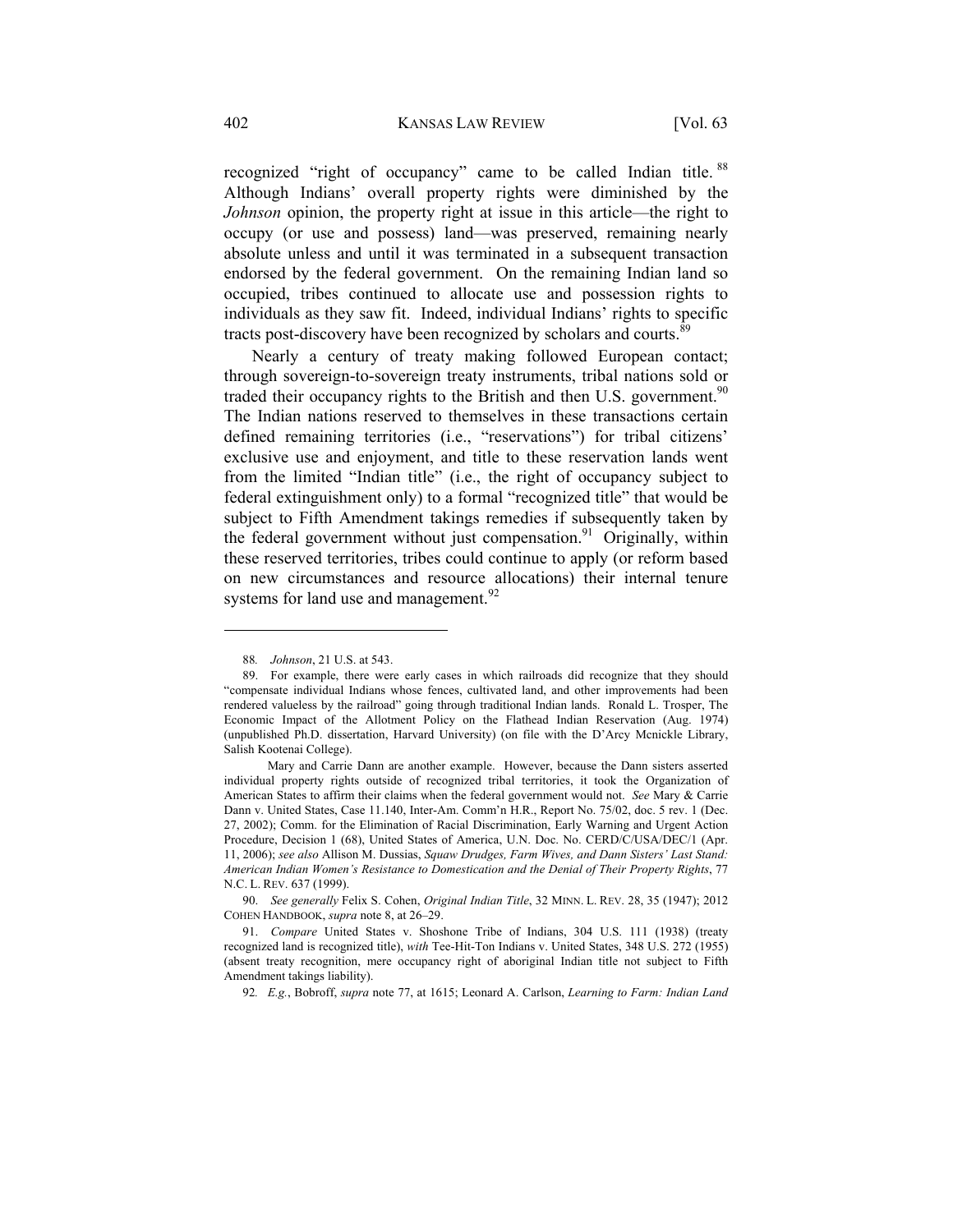These original reservation boundaries demarking areas for exclusive Indian use did not, however, remain impenetrable.<sup>93</sup> Homesteading white farmers and other non-Indian influences grew increasingly anxious at seeing reservation lands that were not producing as they thought necessary.<sup>94</sup> Demoralized Indian nations increasingly depended on rations from the federal government as they lost their historic tribal survival mechanisms (such as the annual buffalo hunt), and pressure mounted to make the land more productive and the Indians more independent.<sup>95</sup>

#### 3. Allotment and the Making of Indian Farmers

In the mid-nineteenth century, the federal government began implementing the federal allotment policy by which reformers sought to establish Western notions of private ownership within Indian Country based on a profound belief in the transformative power of private property. The idea was simple: a formal Western-styled system of private property imposed on individual Indians within the reservation would break up the tribe as a controlling social influence, encourage individualism and self-interest, and promote the progress of autonomous Indian farmers.<sup>96</sup> These reformers believed that, with the break-up of tribal structures, individual Indians would be driven by "enlightened selfinterest" and "would soon want to accumulate wealth and property [through farming] and ... would acquire the habits and customs of Christian society."97

The idea was that by formalizing individual title to parcels of land rather than allocating individual use rights, if at all, through tribal tenure systems—the federal government could promote more individualistic

*Tenure and Farming Before the Dawes Act*, *in* PROPERTY RIGHTS, *supra* note 10, at 73–74. For a broader history of the reservation era, see generally 2012 COHEN HANDBOOK, *supra* note 8, at 60– 64.

 <sup>93.</sup> In addition, reservation boundaries were re-drawn when, for example, the federal government pressured tribes for additional treaty cessions or mandated removal and relocation. *See generally id.* at 41–51.

 <sup>94.</sup> *E.g.*, Otis, *supra* note 79, at 432.

 <sup>95. 2</sup> FRANCIS PAUL PRUCHA, THE GREAT FATHER: THE UNITED STATES GOVERNMENT AND THE AMERICAN INDIANS 661–62 (1984).

 <sup>96.</sup> CARLSON, *supra* note 1, at 79; *see also* Bobroff, *supra* note 77, at 1565; Kathleen R. Guzman, *Give or Take an Acre: Property Norms and the Indian Land Consolidation Act*, 85 IOWA L. REV. 595, 597 n.3 (2000); Royster, *supra* note 6, at 9.

 <sup>97.</sup> CARLSON, *supra* note 1, at 80.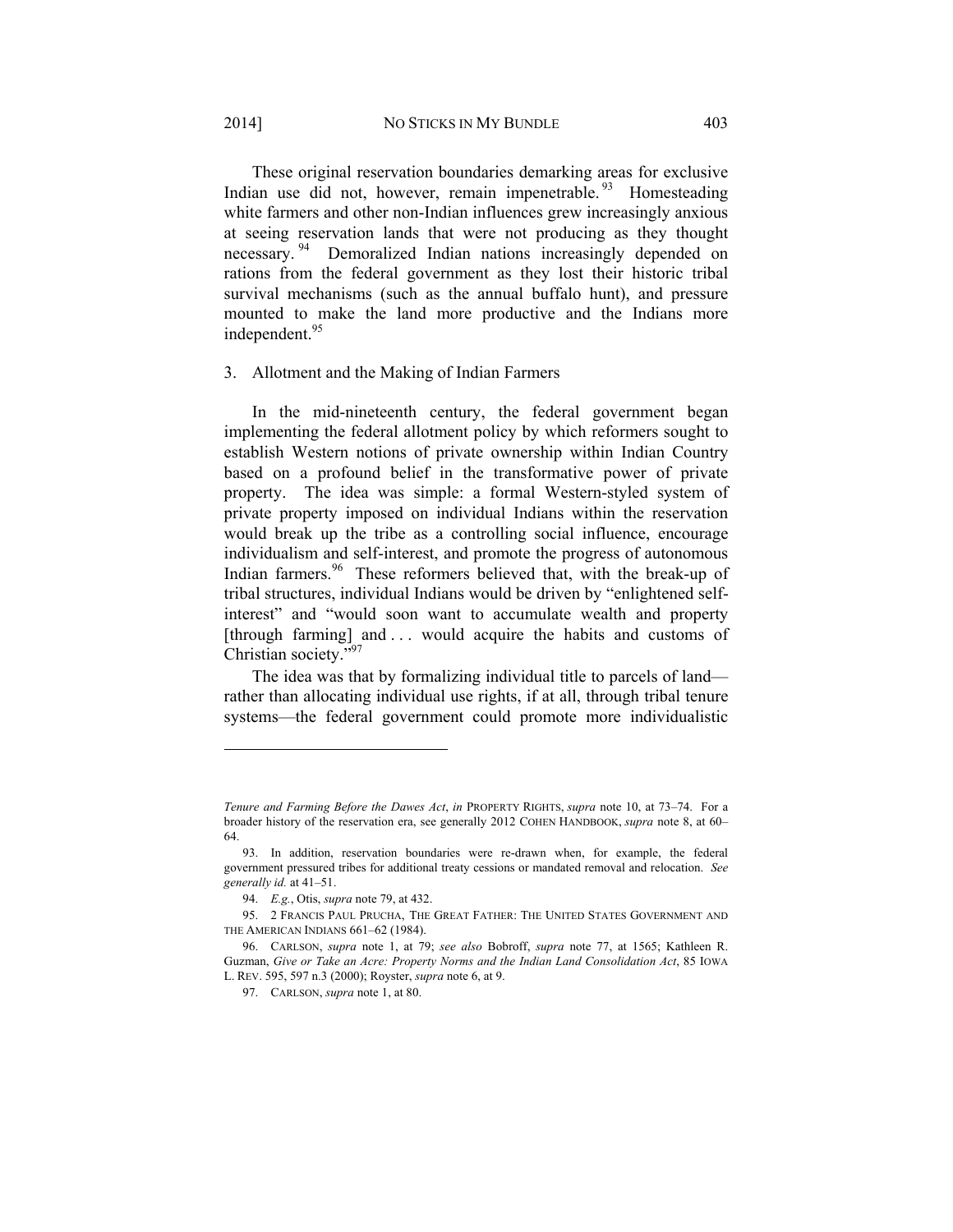behavior by Indians and, in turn, greater exploitation of Indian resources by the Indians themselves. <sup>98</sup> Thus, through allotment, the federal government imposed a one-size-fits-all version of private property within reservations, erased indigenous tenure systems for allocating individual rights, and formally redistributed reservation lands to individual Indians in parcels ranging on average from 40 to 160 acres in size.<sup>99</sup> In 1903, the Supreme Court affirmed that the federal government, as an exercise of its plenary power over Indians, could execute these land reforms without Indian consent. $100$ 

Some of these reformers and allotment advocates did believe that, before allotment, reservation lands were purely owned "in common" and that allotment was introducing private rights in land for the first time. Their contemporaries, however, soon pointed out that the notion of Indian tenure as "communism" was largely inaccurate because "the vast majority of cases of Indian economic pursuits [were] carried on directly with individual rewards in view," including in the Indian agricultural economy specifically.<sup>101</sup> This was true as much for Pueblo agriculture, which incorporated individualistic farming effort and pooled resources only in the care of the irrigation systems, as it was for the annual buffalo hunt of the Omaha tribe. <sup>102</sup> By "communism," allotment advocates meant largely that "the title to land invariably vested in the tribe and the actual holding of the land was dependent on its use and occupancy."103

Indeed, even as allotment was being implemented, there were discrete incidents of Indian Office agents recognizing pre-existing tenure systems. For example, in the process of selecting allotments for individual Indians, agents "usually recognized" the claims of any Indians who had already occupied or improved particular tracts of land.<sup>104</sup> Furthermore, disputes sometimes arose when the federal government deemed certain lands subject to allotment that in fact were subject to prior individual indigenous claims.<sup>105</sup> For example, on the Pine Ridge reservation in 1904, the allotting agent reported that his allotment

 <sup>98.</sup> Otis, *supra* note 79, at 431.

<sup>99.</sup> COHEN'S HANDBOOK OF FEDERAL INDIAN LAW § C(2)(d), at 132-34 (Rennard Strickland et al. eds., 1982 ed.) [hereinafter 1982 COHEN HANDBOOK]; *see also* Royster, *supra* note 6, at 10–12. 100. *See* Lone Wolf v. Hitchcock, 187 U.S. 553, 567–68 (1903) (finding Indian consent not required for allotment).

 <sup>101.</sup> Otis, *supra* note 79, at 431.

 <sup>102.</sup> *Id.*

 <sup>103.</sup> *Id.*; *see also supra* note 79 and accompanying text.

 <sup>104.</sup> JANET A. MCDONNELL, DISPOSSESSION OF THE AMERICAN INDIAN 7–8, 1887–1934 (1991).

 <sup>105.</sup> *Id.* at 22–23.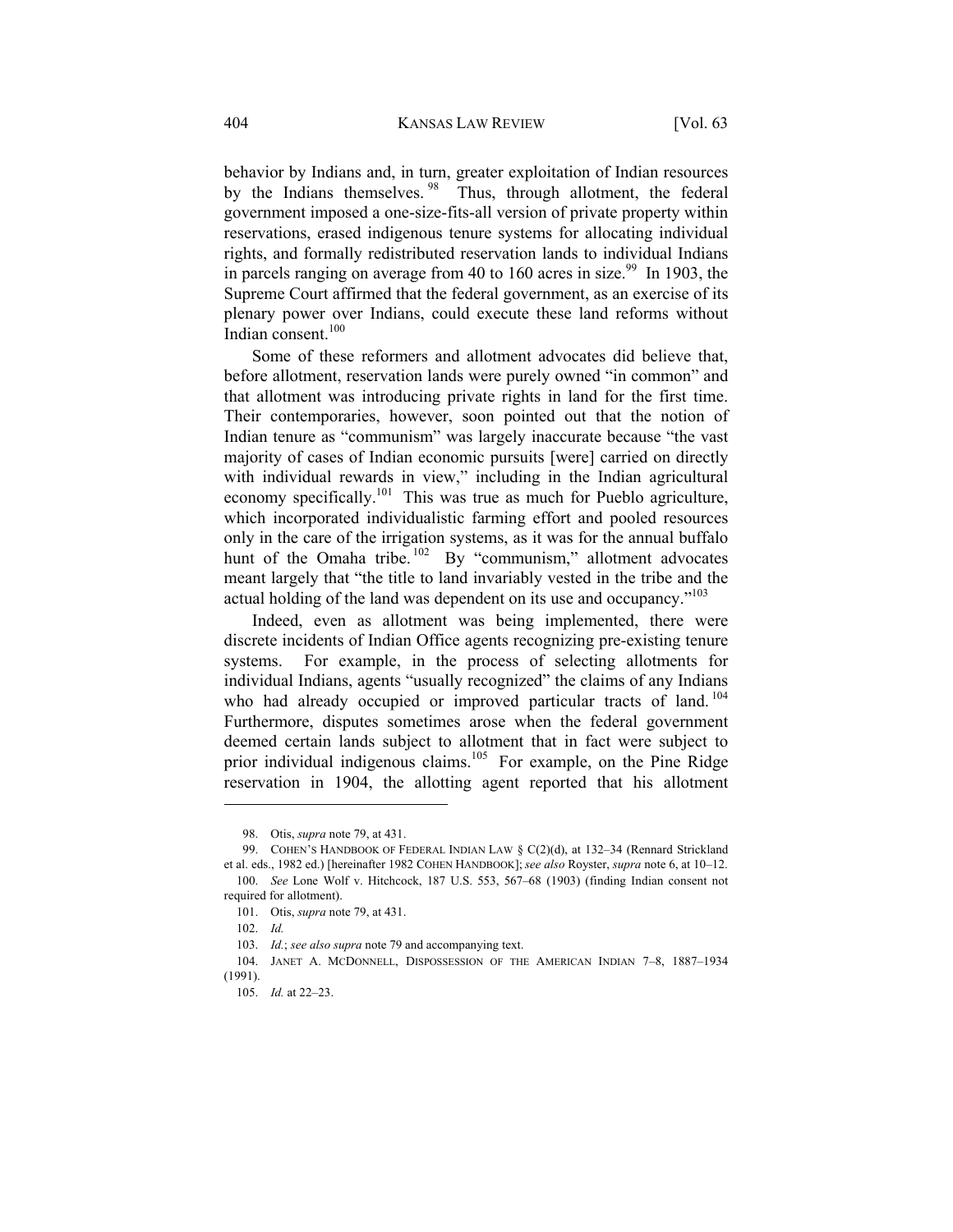process was being hampered by individuals claiming prior rights to certain desirable land along creeks and by the fact that as many as four families might live on the same section at the time of allotment.<sup>106</sup> In some instances, the agent worked to convince individuals to agree to arrangements that would allow them to keep their original home and water but then to take the balance of their allotment elsewhere, resulting in the scattering of many families.  $107$  Similarly, the Palm Springs reservation agent struggled to implement allotment in 1922 after Indians had been living and farming there peacefully for 36 years.<sup>108</sup> Individual Indians objected that the allotments would not only separate families but would "disturb the orchards that they had carefully nurtured for years."<sup>109</sup>

Nonetheless, allotment did proceed on most reservations,<sup>110</sup> and on the allotments that were made, individuals were to own their squares of property privately, but not in a straightforward fee simple. Instead, initial allotments were placed in a new, specially designed trust status through which the federal government would act as a trustee overseeing the individual's land management choices for an initial probationary period.111

Importantly, this trust status was designed to "protect" individual parcels of land while the Indian allottees completed their intended transformation to farmers. 112 While a common real estate trust arrangement today might contemplate a trustee taking possession of the trust corpus or res and then managing it directly on behalf of the absentee beneficiary, this initial federal trust protection of Indian lands was designed for an entirely different purpose.<sup>113</sup> Allotment was intended, instead, to promote Indian enterprise by Indian landowners on Indians'

 <sup>106.</sup> *Id.* at 22.

 <sup>107.</sup> *Id.*

 <sup>108.</sup> *Id.*

 <sup>109.</sup> *Id.* The policy at Palm Springs at least was ultimately softened so that only Indians who wanted an allotment would receive one, and each Indian was guaranteed a minimum of irrigable acres. *Id.* at 24.

 <sup>110.</sup> By 1934, 118 of the 213 reservations at that time had been allotted. OFFICE OF INDIAN AFFAIRS, U.S. DEP'T OF THE INTERIOR, *Indian Land Tenure, Economic Status, and Population Trends*, *in* SUPPLEMENTARY REPORT OF THE LAND PLANNING COMMITTEE TO THE NATIONAL RESOURCES BOARD pt. 10, at 5 (1935) [hereinafter 1935 LAND PLANNING].

 <sup>111.</sup> General Allotment (Dawes) Act of 1887, ch. 119, 24 Stat. 388, § 5 (codified as amended at 25 U.S.C. § 348 (2012)).

 <sup>112.</sup> *See infra* notes 116–20 and accompanying text.

 <sup>113.</sup> *Cf*. GEORGE T. BOGERT, TRUSTS 352–55 (6th ed. 1987) (describing traditional trustee duties to take possession of the trust res and noting "rare cases" where "the beneficiary is permitted by the trust instrument to have possession of the trust property . . . .").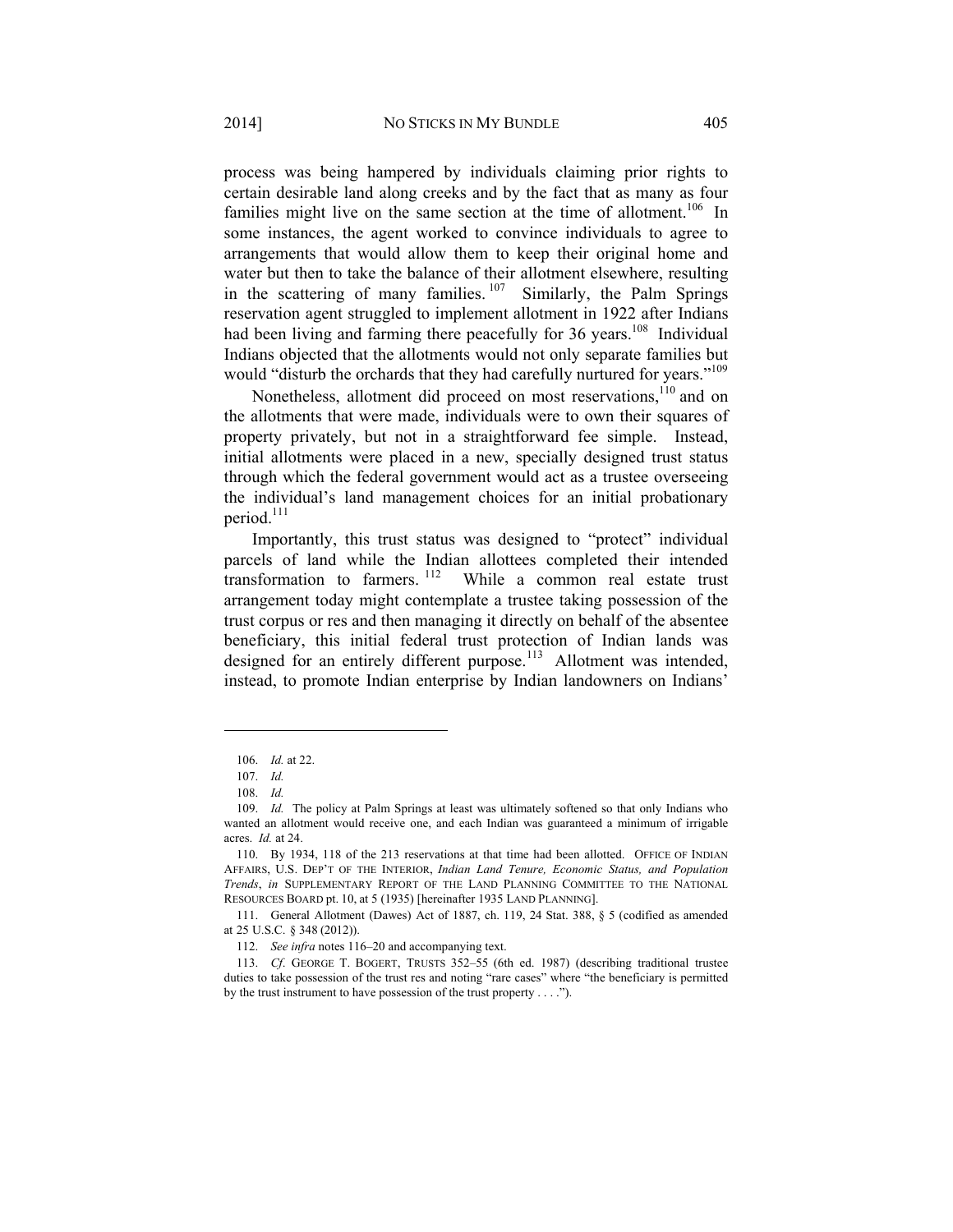own lands. 114 As Senator Dawes himself articulated, the goal was for an individual Indian to "own the land he cultivates."<sup> $115$ </sup> While in trust, the allottee had an individual "right of use and enjoyment" in the allotment that would become "absolute ownership" upon the removal of the trust status and conveyance of a fee patent.<sup>116</sup> An allottee also acquired, by virtue of his allotment, "full possessory rights with respect to the improvements and the timber upon his allotment, as well as the minerals beneath it."<sup>117</sup>

The original trust status for allotments did impose a federal restraint on alienation intended to prohibit improvident transfers to Indians or non-Indians while the allottee was becoming "competent" to own and use the land directly without the trust status protections.<sup>118</sup> In addition, as originally designed, this trust status also denied individual Indian allottees the right to determine, through devise or other tribal inheritance institutions, who received the allotment after death. <sup>119</sup> Thus, in the period immediately following allotment, the trust status of Indian lands prohibited any transfer of trust title during life or any individual or tribal control of the transfer of the allotment after the allottee's death.<sup>120</sup> The one thing these allottees did retain, however, was strong use and possession rights. They could use, possess, and exclude others from the allotment as they saw fit, as long as it did not result in a threat to the security of the title (like a mortgage, for example).

 <sup>114.</sup> Otis, *supra* note 79, at 430.

 <sup>115.</sup> *Id.*

 <sup>116.</sup> FELIX S. COHEN, HANDBOOK OF FEDERAL INDIAN LAW 220 (1941) [hereinafter 1941 HANDBOOK].

 <sup>117. 2</sup> T. HAAS, U.S. INDIAN SERVICE, TRIBAL RELATIONS PAMPHLET NO. 3, THE INDIAN & THE LAW 16 (1949), *available at* http://thorpe.ou.edu/cohen/Indian%20&%20Law%202 /indian \_law2.html.

 <sup>118.</sup> *See* General Allotment (Dawes) Act of 1887, ch. 119, 24 Stat. 388 (codified as amended at 25 U.S.C. §§ 331–334, 339, 341–342, 348–349, 354, 381 (2012)) (providing for original 25-year trust period); Burke Act of 1906, ch. 2348, 34 Stat. 182 (codified at 25 U.S.C. § 349 (2012)) (authorizing early issuance of a fee (unrestricted) patent to any Indian allottee upon competency determination). Of course, if a given parcel had the trust status removed, then this was fee land that could be sold or otherwise transferred—including to unscrupulous land speculators or through state tax foreclosure sales. *See infra* Part IV.B.2.

 <sup>119.</sup> Instead of applying traditional tribal inheritance systems, after allotment, all individual allotments necessarily passed by the intestacy laws of the state that surrounded them, often to multiple children and relatives. General Allotment (Dawes) Act of 1887 § 5; *see also* 1982 COHEN HANDBOOK, *supra* note 99, at 230–31, § B(4)(a), at 618–19.

 <sup>120.</sup> *See* United States v. Mitchell, 445 U.S. 535, 544 (1980) (holding allotment's "trust language" was intended to prevent improvident alienation while assuring "immunity from state taxation").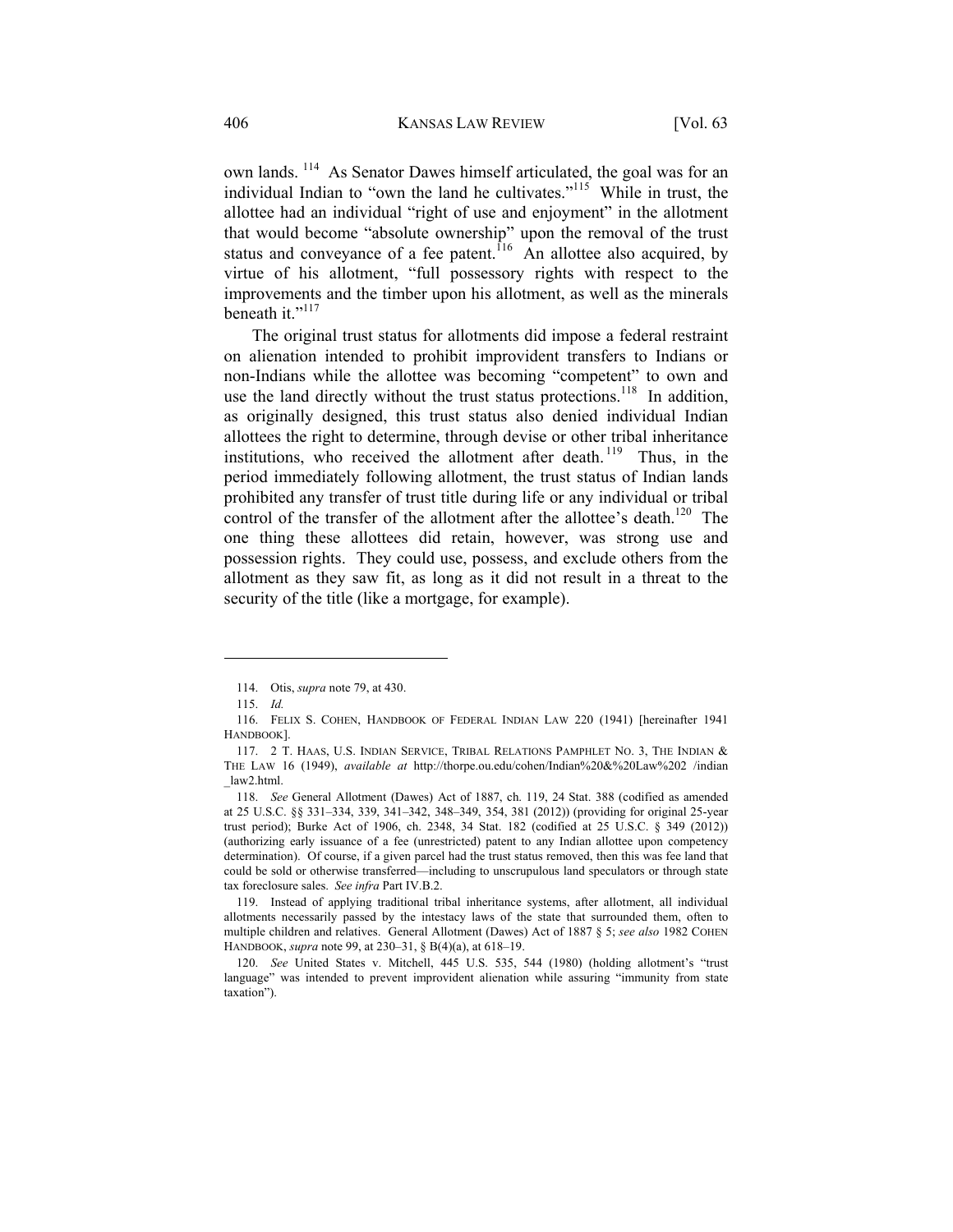#### *B. Unintended Consequences*

Despite allotment's Jeffersonian intentions, the transition from indigenous use-based property systems to federal trust allotments had the perverse effect on the ground of reducing individuals' actual use and occupancy of their own lands. In its implementation, "allotment was followed by a dramatic decline in Indian farming."<sup>121</sup> "[T]he data . . . are remarkably uniform in suggesting that in the years from 1900 to 1930 a clear and widespread pattern of stagnation and decline was evident among the newly allotted Indian farmers."<sup>122</sup> Part of this experience can be explained by the failure of allotment's administrators to provide sufficient farming supplies and training for the particular types of farming desired, the fact that many allottees received allotments that were too small or too dry for successful farming enterprises, and by the repercussions of the cultural shock that allottees experienced after they were unceremoniously swept into wholesale farming (and isolated living) endeavors<sup>123</sup>

However, these social, psychological, and physical challenges are not the only causes for the decline in Indian use of Indian land that allotment precipitated. Other significant legal changes also occurred in the period immediately after allotment that indirectly began to erode allottees' rights to make use of reservation land. First, Congress introduced a program to facilitate the leasing of Indian allotments to non-Indians—a program that grew exponentially over time, to the point that today the vast majority of Indian lands that are in use at all are used through a lease arrangement, often to non-Indian lessees. Second, the allotment policy also caused a massive transfer of title to roughly 65 percent of reservation lands from Indians to non-Indians, which further reduced the available land base that new generations of Indian heirs could spread out on and use (and practically compelled more shared ownership arrangements on the land that remained). Finally, the Department of Interior's initial probate program favored sale of allotments after an allottee's death and prohibited wills or tribal

 <sup>121.</sup> CARLSON, *supra* note 1, at 155.

 <sup>122.</sup> *Id.* at 155.

 <sup>123.</sup> For example, in 1889, one critic reported the story of "one Indian, with several hundred acres which composed the grants to himself and family, found 'that he had indeed a vast but unusable possession; a large land estate, but without teams, implements, money, houses or experience, and consequently without power to use a foot of it.'" Otis, *supra* note 79, at 467 (quoting 1889 BD. OF INDIAN COMM'RS ANN. REP. 21, at 105).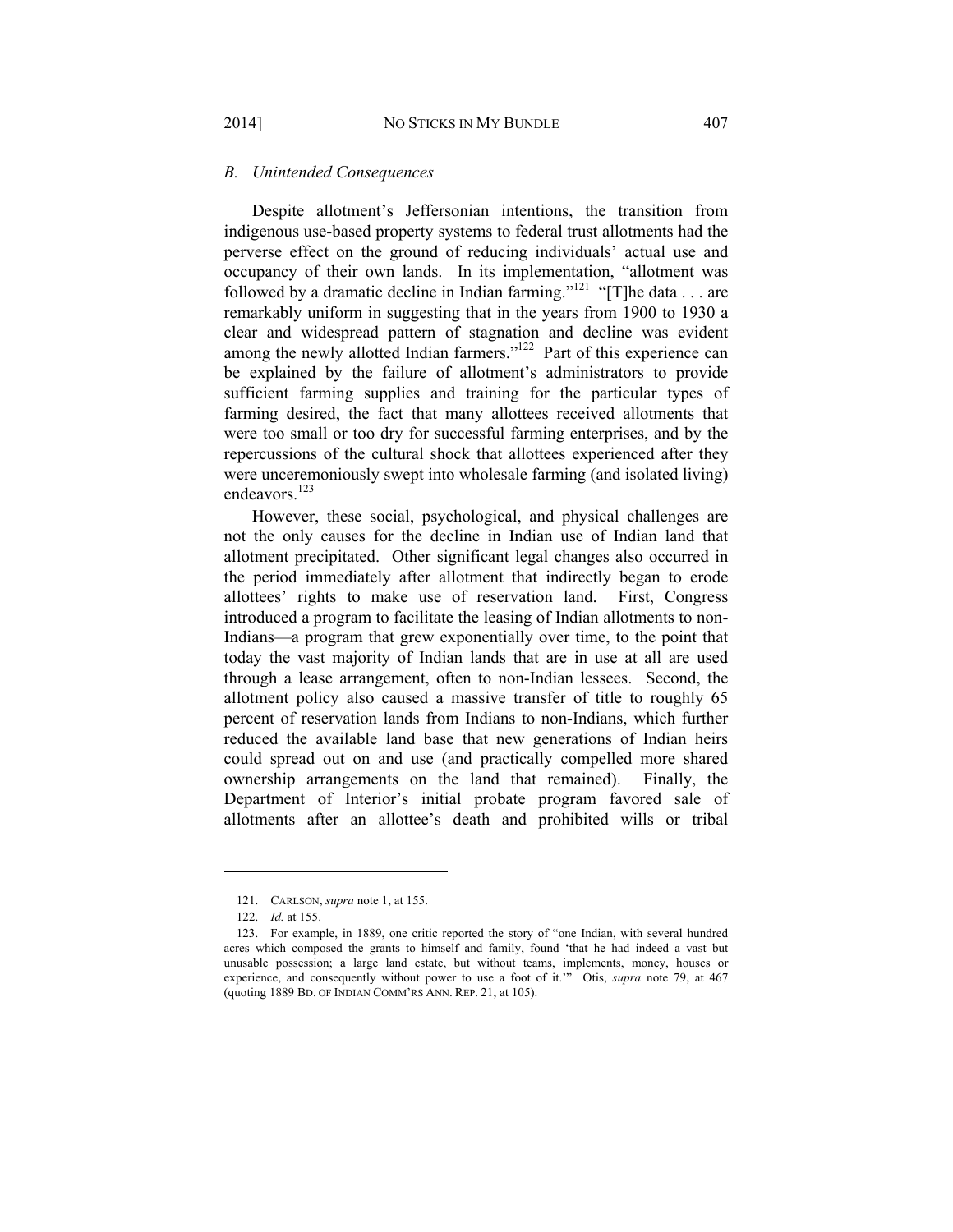inheritance traditions that would have more flexibly consolidated ownership among families.

## 1. Introducing the Leasing Program

The move to BIA-administered leasing of Indian land is perhaps the most fateful step away from Indian use of Indian land. Congress changed the trust restrictions on allotments very early on to permit leasing of allotments while they were still in the trust status. These changes were controversial even at the time because they were directly contrary to the original allotment purpose of converting Indians into land-holding, active, and enterprising farmers themselves.<sup>124</sup> Leasing converted Indian landowners into passive landlords, not agrarian farmers.<sup>125</sup> Nonetheless, advocates at the time pushed leasing and emphasized the importance of making the most productive use of land possible, and it was justified by the idea that incorporating some white farmer lessees into the reservation would provide models of Western farming techniques and other civilized behaviors that would help teach the Indian residents self-reliance.<sup>126</sup> It also, simply, satisfied white settlers' appetite for more land.<sup>127</sup>

The move to leasing began in 1891 when Congress gave the Department of Interior authority to lease the land of allottees who were unable to farm themselves. The leases were limited in type and duration (three years for farming or grazing leases and ten years for mining leases), and the authority extended only to allottees who could not "personally and with benefit to himself occupy or improve" the land "by reason of age or other disability."128 Over time, the scope of permitted

 <sup>124.</sup> *E.g.*, MCDONNELL, *supra* note 104, at 46 ("Indian Office officials . . . remained torn [because leasing] could also harm the Natives by enabling them to live off rentals rather than farm."). For an additional resource summarizing historical-allotment-related legislation during this period, see *Historical Allotment Legislation*, INDIAN LAND TENURE FOUND., www.iltf.org/resources/land-tenure-history/historical-allotment-information (last visited Nov. 20, 2014).

 <sup>125.</sup> MCDONNELL, *supra* note 104, at 44, 60–70 (describing argument that leasing defeated the purpose of allotment by taking away the allottees' incentives to work and noting concerns about potential fraud and abuse).

 <sup>126.</sup> *Id.* at 41.

 <sup>127.</sup> *See also* LEWIS MERIAM, THE PROBLEM OF INDIAN ADMINISTRATION 476 (Inst. for Gov't Research ed., 1928) [hereinafter MERIAM REPORT] ("Obviously it is far simpler administratively to lease a good piece of land to a white tenant and to dole the proceeds out to the Indian owner than it is to educate the Indian to work his own land.").

 <sup>128.</sup> Act of Feb. 28, 1891, ch. 383, § 3, 26 Stat. 794, 795 (amending Dawes Act).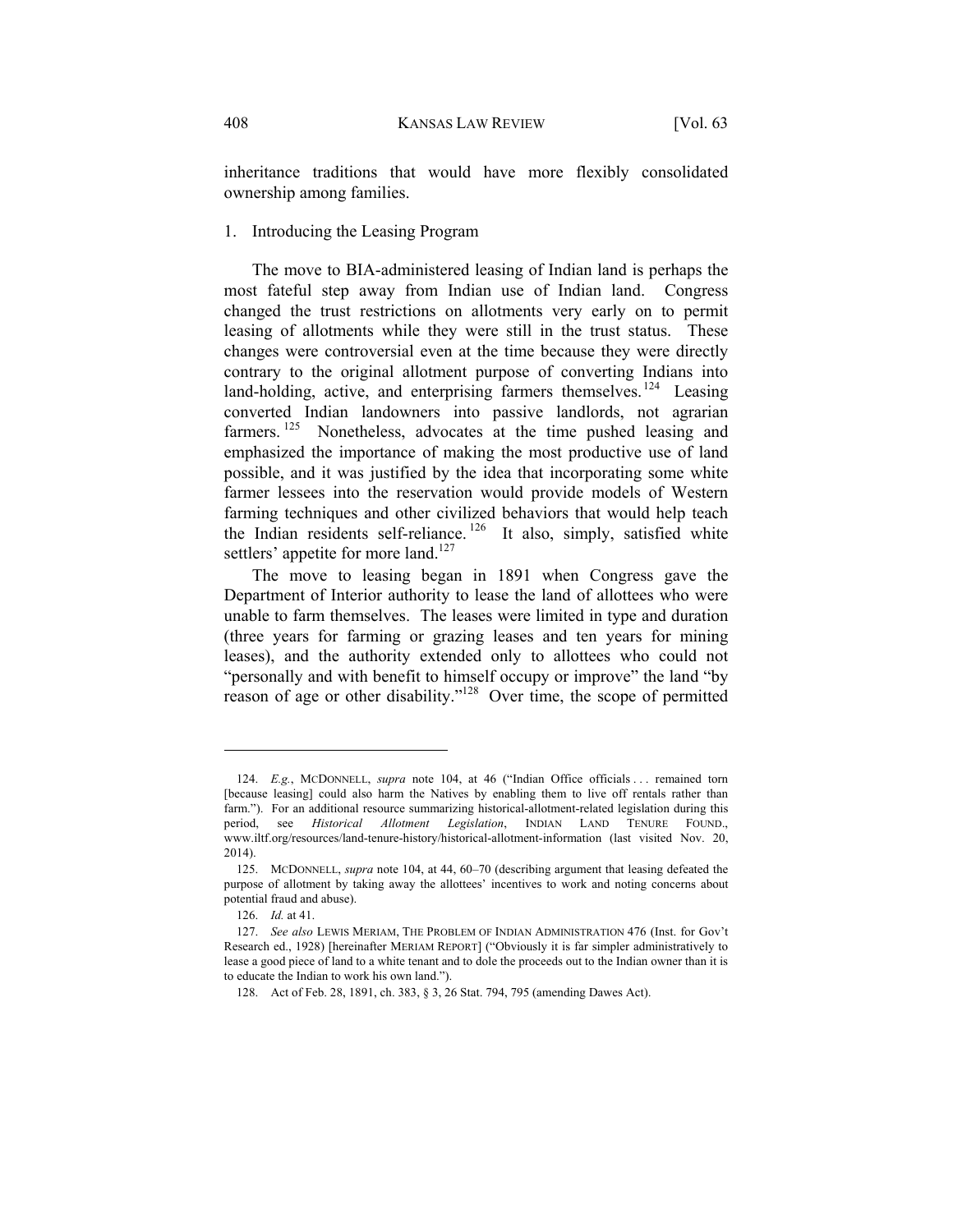leases dramatically expanded, $129$  and the Department of Interior shifted approval authority from the Secretary to local Indian agents.<sup>130</sup> These changes had a dramatic effect. Before 1894, the Indian Office approved only 6 or 8 total leases on Indian allotments.<sup>131</sup> In 1925, over  $40,000$ leases for grazing and farming were approved on 4 million acres.<sup>132</sup>

## 2. Land Loss

The second major post-allotment development contributing to reduced Indian use of Indian land was significant Indian land loss as a result of allotment-era policies. In addition to a desire to assimilate individual Indians into prototypical Christian farmers who would cultivate their own private lands, allotment was also motivated by a desire to open more land for white farmers' development.<sup>133</sup> Thus, allotment redistributed significant tracts of Indian land to non-Indians. This occurred primarily in two ways: (1) so-called surplus land sales, and (2) the alienation of individual allotments once fee patents were granted and the initial trust protections removed. As detailed in the following section, early practices related to the descent or devise of allotments after the allottee's death also contributed to this problem.

Most notably, significant swaths of un-allotted Indian lands—the euphemistically entitled "surplus lands"—were often opened by the federal government to white homesteaders and settlers within reservation boundaries.<sup>134</sup> In total, Indians lost approximately 60 million acres of formerly reserved territories through these surplus land sales, significantly reducing the available remaining land on which future generations could spread out.<sup>135</sup> As Vine Deloria eloquently described:

The lands were not, of course, surplus. The formula used [for Indian allotments]—160 acres for the head of the family, eighty acres for older children and wives, and forty acres for minor children, did not look even five years down the road to the future of the tribe. If an adult man were capable of supporting his family on 160 acres, did that mean that

 <sup>129.</sup> *E.g.*, Act of May 31, 1900, ch. 598, 31 Stat. 170 (expanding eligible leasing); Act of June 25, 1910, ch. 431, § 4, 36 Stat. 856 (codified as amended at 25 U.S.C. § 403 (2012)) (permitting lease for any purpose if Secretary oversaw expenditure of rent income).

 <sup>130.</sup> *See* 1935 LAND PLANNING, *supra* note 110, at 7; MCDONNELL, *supra* note 104, at 49.

 <sup>131. 1935</sup> LAND PLANNING, *supra* note 110, at 7; MCDONNELL, *supra* note 104, at 43.

 <sup>132.</sup> MCDONNELL, *supra* note 104, at 9–50.

 <sup>133.</sup> Otis, *supra* note 79, at 434–35 ("It is probably true that the most powerful force motivating the allotment policy was the pressure of the land-hungry western settlers.").

 <sup>134.</sup> CARLSON, *supra* note 1, at 79; *see also* Royster, *supra* note 6, at 13–14.

 <sup>135.</sup> MCDONNELL, *supra* note 104, at 121.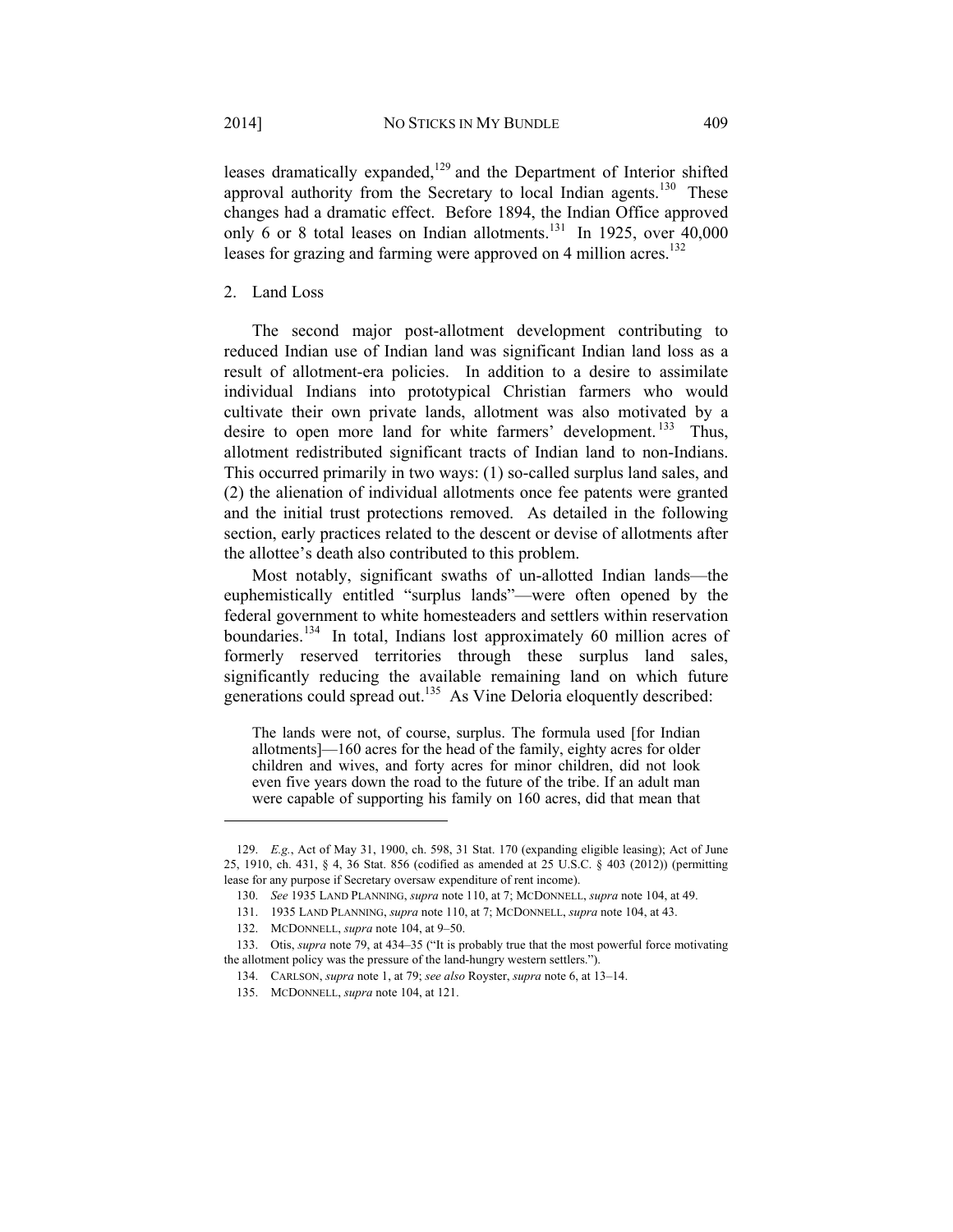his eighteen-year-old son could do so on eighty acres, and a decade later his twelve-year-old, now twenty two, on forty acres?

In addition, when an individual allottee was deemed "competent," the trust restrictions on land were removed and he received a straight fee title to the property, this almost always resulted in the ultimate sale of that land to a non-Indian purchaser.<sup>137</sup> As one government report from 1935 concluded, "[t]he granting of fee patents has been practically synonymous with outright alienation."<sup>138</sup> In total, an additional 23 to 27 million acres of originally allotted Indian land passed out of Indian ownership from these fee patent transactions.<sup>139</sup> Then, these landless exallottees had no other mechanism for acquiring Indian lands because of the trust status on remaining allotments and the previous sale of "surplus" reservation lands to non-Indians, and therefore in "Indian fashion, the landless and homeless ex-allottees domiciled themselves upon their relatives, thus overpopulating the remaining Indian lands and pressing upon the subsistence which could be wrung from them."<sup>140</sup> "[W]hile the white newcomers steadily consolidated their holdings into good, usable farming and grazing units through their purchases from the allottees, supplemented by leasing, exactly the opposite effect was being worked upon the lands remaining in Indian ownership."<sup>141</sup>

Putting the surplus land sales and fee patent issues together, a loss of approximately 90 million acres of Indian land (out of 138 million acres of remaining Indian lands at that time) is attributed to the allotment policy.142

 <sup>136.</sup> Vine Deloria, Jr., *Reserving to Themselves: Treaties and the Powers of Indian Tribes*, 38 ARIZ. L. REV. 963, 978 (1996); *see also* MERIAM REPORT, *supra* note 127, at 472.

 <sup>137. 1935</sup> LAND PLANNING, *supra* note 110, at 6 ("Indians who retained their land after coming into full control over it were rare exceptions.").

 <sup>138.</sup> *Id.* When the Indian Office took a sample of fee patent results on a group of studied reservations, only 3 to 20 percent of fee-patented land remained in Indian ownership. *Id.*

 <sup>139.</sup> *Id.*; *see also* MCDONNELL, *supra* note 104, at 88–99 (describing how approximately 27 million acres of lands were lost through "competency determinations" after which newly acquired fee titles were sold or transferred to land speculators who either effectuated the competency determinations in the first place or pounced soon thereafter to acquire land from unsuspecting (and unprotected) allottees).

 <sup>140. 1935</sup> LAND PLANNING, *supra* note 110, at 8.

 <sup>141.</sup> *Id.*

 <sup>142.</sup> Guzman, *supra* note 96, at 605 (explaining that remaining Native American lands plunged from 138 million acres in 1887 to 48 million acres in 1934, for a total loss of 90 million acres in this time period).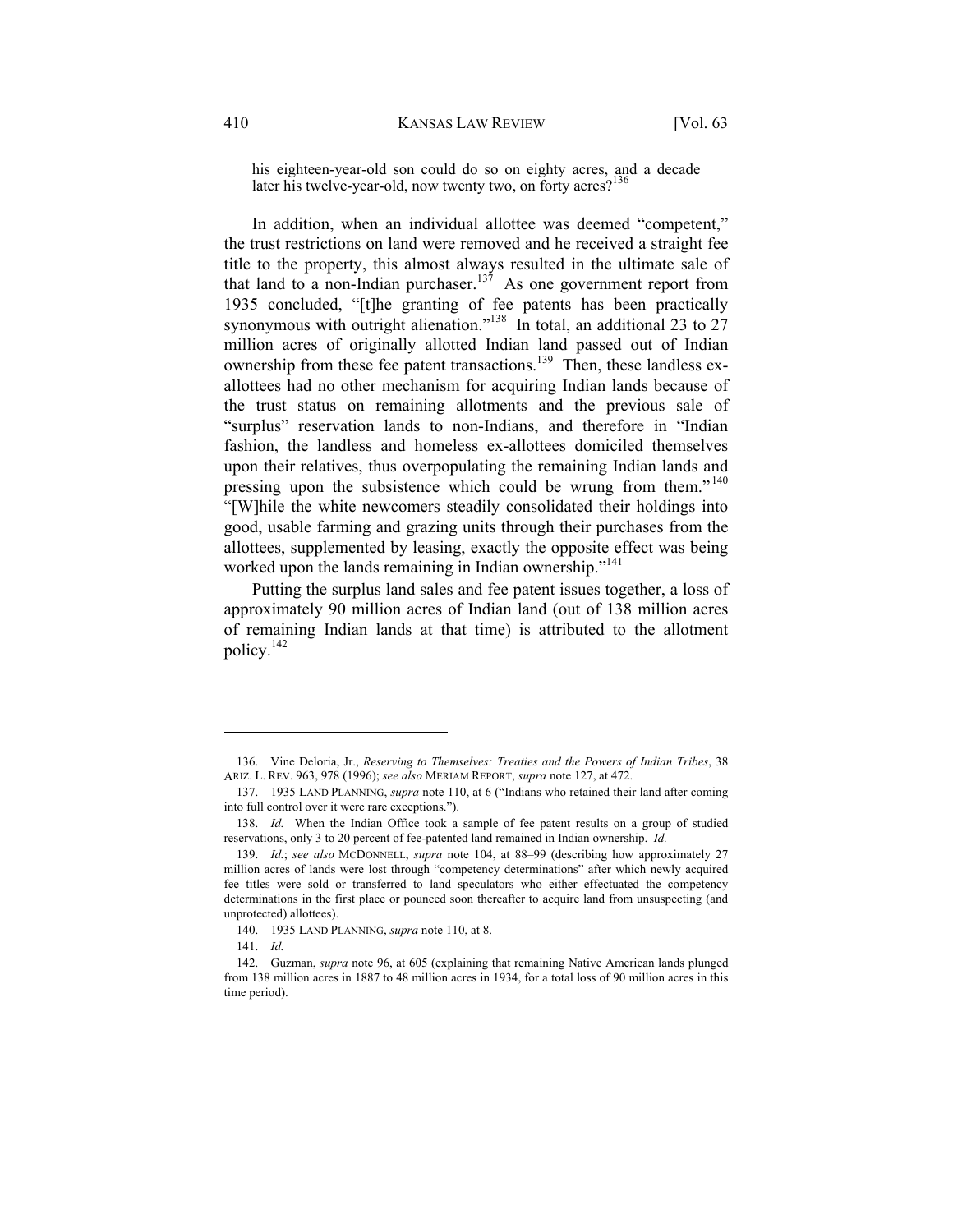#### 3. Mandatory Intestacy and More Land Loss

Allottees initially had no right to control the disposition of their allotments upon death; Congress did not recognize allottees' rights to devise allotments until  $1910$ .<sup>143</sup> Instead of applying traditional tribal inheritance systems to those allotments, which may have been more fluid and able to adapt to the new changing circumstances, all individual allotments passed through the intestacy laws of the state that surrounded them, often to multiple children and relatives without regard to tribal customs or practices.<sup>144</sup>

The Department of Interior also, as a matter of agency practice, sought to liquidate many allotments of deceased allottees through government-supervised sales (with proceeds going to the heirs), or, instead, to pass the allotments to the allottees' heirs in an unprotected fee status without the alienation restrictions of the original trust status (with such fee patents to Indian heirs presumably resulting in alienation to non-Indians at the same high rates as fee patents issued to the original allottees through competency determinations, as described above).<sup>145</sup> Initially, many of these heirs would have received their own separate allotments already, but this changed over time.<sup>146</sup> The initial emphasis on liquidation or fee distributions, however, did not change as quickly.<sup>147</sup>

 <sup>143.</sup> Act of June 25, 1910, ch. 431, § 2, 36 Stat. 855 (codified as amended at 25 U.S.C. § 373 (2012)). This legislation recognized the right of individual Indian allottees who were at least 21 years old to write wills to dispose of allotments that were still held in trust (i.e., before the issuance of the fee patents). To be valid, however, the will had to be "approved by the Commissioner of Indian Affairs and the Secretary of the Interior." *Id.* At the same time, Congress also permitted an Indian allottee effectively to gift deed (or otherwise "relinquish") the allotment to his or her children who had not themselves received any allotment of land during his or her life. *Id.*

In 1913, Congress gave this same right to dispose of trust allotments by will to "any persons of the age of twenty-one years having any right, title, or interest in any allotment held under trust" and not just to the original Indian allottee herself. Act of February 14, 1913, ch. 55, § 2, 37 Stat. 678.

 <sup>144.</sup> General Allotment (Dawes) Act of 1887, ch. 119, 24 Stat. 388 (codified as amended at 25 U.S.C. §§ 331–334, 339, 341–342, 348–349, 354, 381 (2012)); *see also* 1982 COHEN HANDBOOK, *supra* note 99, at 230–31, 618–19.

 <sup>145. 1935</sup> LAND PLANNING, *supra* note 110, at 15–16 (describing government supervised sale of allotment with proceeds distributed to heirs and transfer of allotments to heirs in fee patents as typical actions of the Indian agencies upon an allottee's death); *see also* MERIAM REPORT, *supra*  note 127, at 471.

 <sup>146.</sup> *E.g.*, Deloria, *supra* note 136, at 978.

 <sup>147.</sup> *See, e.g.*, Act of May 27, 1902, ch. 888, 32 Stat. 245, *amended by* Act of May 8, 1906, ch. 2348, 34 Stat. 182; Act of May 29, 1908, ch. 216, 35 Stat. 444; Act of June 25, 1910, ch. 431, 36 Stat. 855; Act of Feb. 14, 1913, ch. 55, 37 Stat. 678.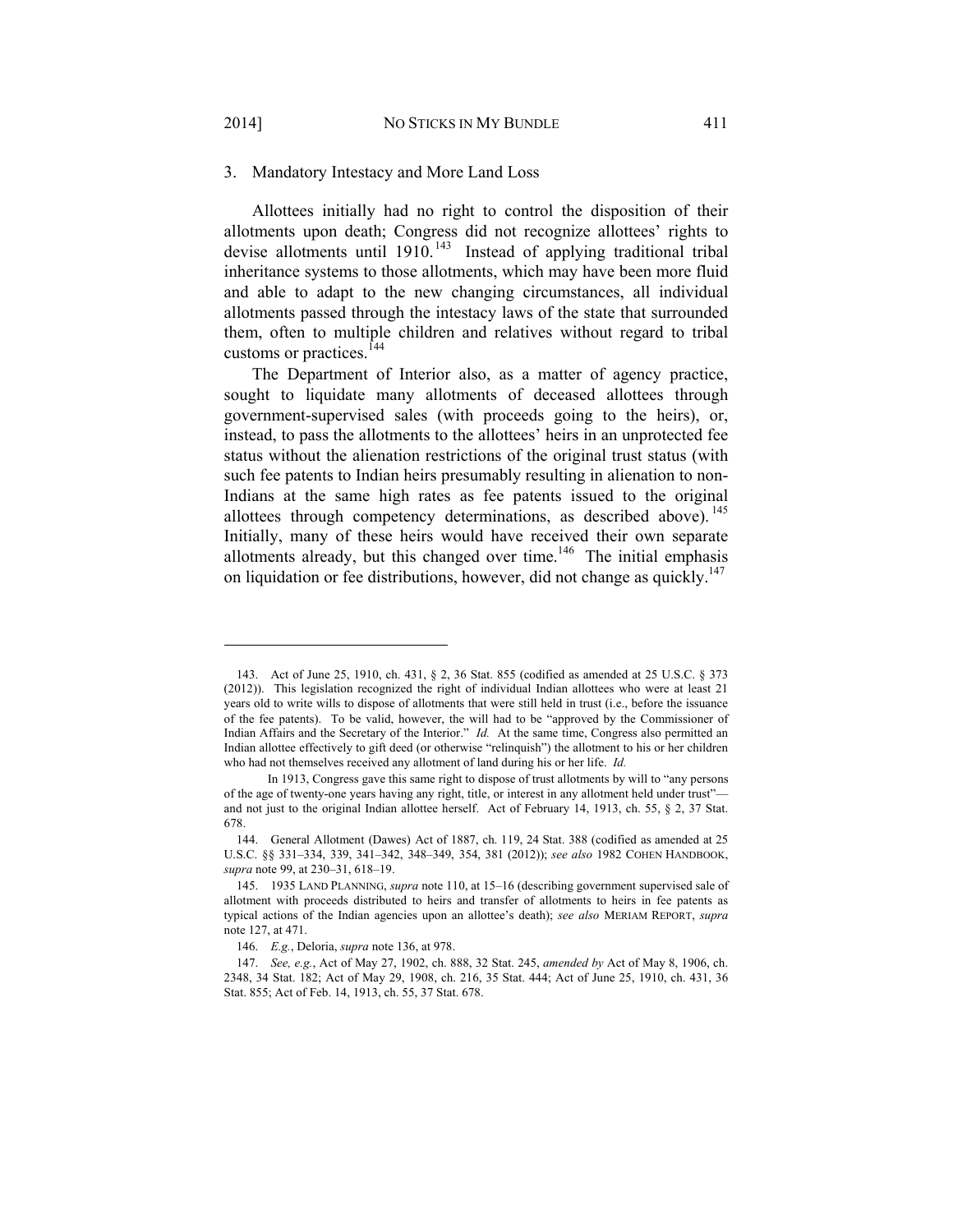As time passed, some reforms made the continuation of trust status for heirs plausible.<sup>148</sup> In 1935, the Office of Interior Affairs reported to Congress that after an allottee died its options and common practices were to (1) sell the allotment, (2) issue a fee patent to the heirs as coowners, (3) physically partition the allotment with heirs receiving individual patents to a portion of the former allotment in either fee or trust, depending on the competency of the individual heir (thus avoiding any co-ownership issues), or (4) maintain the trust status of the allotment but have the superintendent lease the land "for the benefit of the heirs" (apparently instead of the heirs themselves making any direct use of  $it)$ <sup>149</sup>

Notably, these practices favored fee patents and outright sales. There was no support or even a clear mechanism for new co-owners to consolidate interests fairly and efficiently or to support shared ownership arrangements among heirs or devisees within the preserved trust status.<sup>150</sup> Thus, while the practice of white farmers at the time had been to devise their farms and improvements to a single heir, who then took out a loan secured by a mortgage to pay the other heirs in cash, this was not possible in the context of Indian lands—first because of the initial prohibition on wills and then because of the alienation (and therefore mortgaging) restrictions.<sup>151</sup> Instead, the rules governing the distributions of allotments upon the death of the allottee that were in place immediately after allotment further separated Indian landowners from the use of their own land.

#### 4. Fractionation and a Permanent Trust Status

Thus, even as allotment intended to promote private landownership and Indian landowners' cultivation of their own lands, the experience on the ground was exactly the opposite. By the 1920s, leasing of Indian land to non-Indians had dramatically expanded, and more than 65 percent of the Indian land base had been sold to non-Indians. 152 Allotment had decreased the flexibility of Indian owners to use their own

 <sup>148.</sup> *E.g.*, Act of May 18, 1916, ch. 125, §1, 39 Stat. 127 (authorizing a partition in kind upon an allottee's death with fee patents issued to competent heirs and trust patents to the incompetent heirs).

 <sup>149. 1935</sup> LAND PLANNING, *supra* note 110, at 15–16.

 <sup>150.</sup> In 1934, Congress found that allottees' heirs were making appreciable use of Indian land on only two of sixteen studied reservations. *Id.* at 20.

 <sup>151.</sup> *Id.* at 2.

 <sup>152.</sup> DOCUMENTS OF UNITED STATES INDIAN POLICY 219–21 (Francis Paul Prucha ed., 2d ed. 1990) (summarizing MERIAM REPORT, *supra* note 127).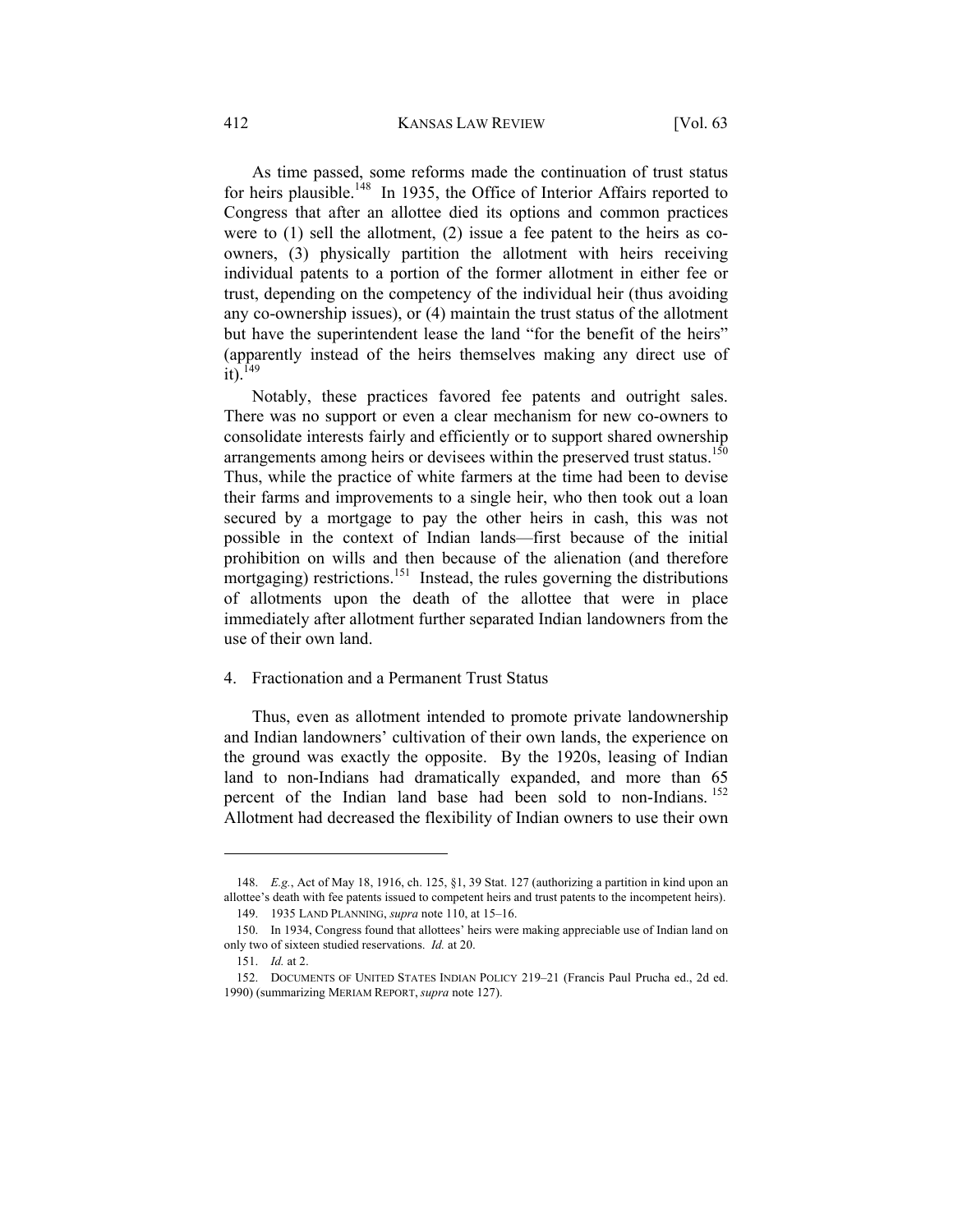land and increased bureaucratic burdens. A 1928 Congressional study of Indian farming found that, after allotment, "the number of real farmers is comparatively small" and the majority of Indians "are considerably below any satisfactory standard for subsistence farming."<sup>153</sup> This report blamed federal policy "allowing or even encouraging Indians to lease or sell their lands and live off the proceeds."<sup>154</sup> A year earlier, a similar federal study—this time of irrigated farming on Indian reservations found that "32 percent of the irrigated lands on Indian reservations . . . was farmed by Indians, with 68 percent . . . farmed by white owners (37 percent) or white lessors (31 percent)."155 Moreover, this report warned "the acreage utilized by Indians is continuously decreasing, while the acreage utilized by whites is increasing."<sup>156</sup>

As skepticism about allotment's actual effects grew, Congress passed the Indian Reorganization Act (IRA) in 1934 in part to reverse the growing pattern of non-Indian use and ownership of Indian lands and to encourage "home rule" by Indians.<sup>157</sup> By 1938, the official handbook of federal Indian policy prepared by the Office of Indian Affairs provided that "Indian land policy definitely looks toward the substitution of Indian use for non-Indian use of Indian lands."<sup>158</sup> As the Department of Interior explained in 1945, "[t]he primary object of Indian land policy is to save and to provide for the Indian people adequate land, in such a tenure and in accordance with such proper usage that they may subsist on it permanently by their own labor."<sup>159</sup>

The IRA formally put an end to the allotment policy and prohibited further subdivision of reservation lands to individual Indians in severalty.<sup>160</sup> The IRA also extended the trust status of remaining allotments and its accompanying restrictions on alienation and

 <sup>153.</sup> CARLSON, *supra* note 1, at 134.

 <sup>154.</sup> *Id.* at 135.

 <sup>155.</sup> *Id.* (citing *Review of Conditions of the Indians in the United States: Hearings Before the Commission on Indian Affairs*, 71st Cong. 308, 2210–2661 (1930)).

 <sup>156.</sup> *Id.*

 <sup>157.</sup> *See generally* Wheeler-Howard Act, ch. 576, 48 Stat. 984 (1934) (codified as amended at 25 U.S.C. §§ 461–494 (2012)).

 <sup>158. 1941</sup> HANDBOOK, *supra* note 116, at 235 n.176 (quoting OFFICE OF INDIAN AFFAIRS, U.S. DEP'T OF THE INTERIOR, HANDBOOK OF INDIAN LAND POLICY AND MANUAL OF PROCEDURES, at 1– 3 (1938); *see also* MERIAM REPORT, *supra* note 127, at 469 ("The primary duty [of the Indian Service] is to educate the Indians in the use and management of their own property.").

 <sup>159. 1941</sup> HANDBOOK, *supra* note 116, at 235 n.176 (quoting OFFICE OF INDIAN AFFAIRS, U.S. DEP'T OF THE INTERIOR, HANDBOOK OF INDIAN LAND POLICY AND MANUAL OF PROCEDURES, at 1– 3 (1938)).

 <sup>160.</sup> Wheeler-Howard Act § 1.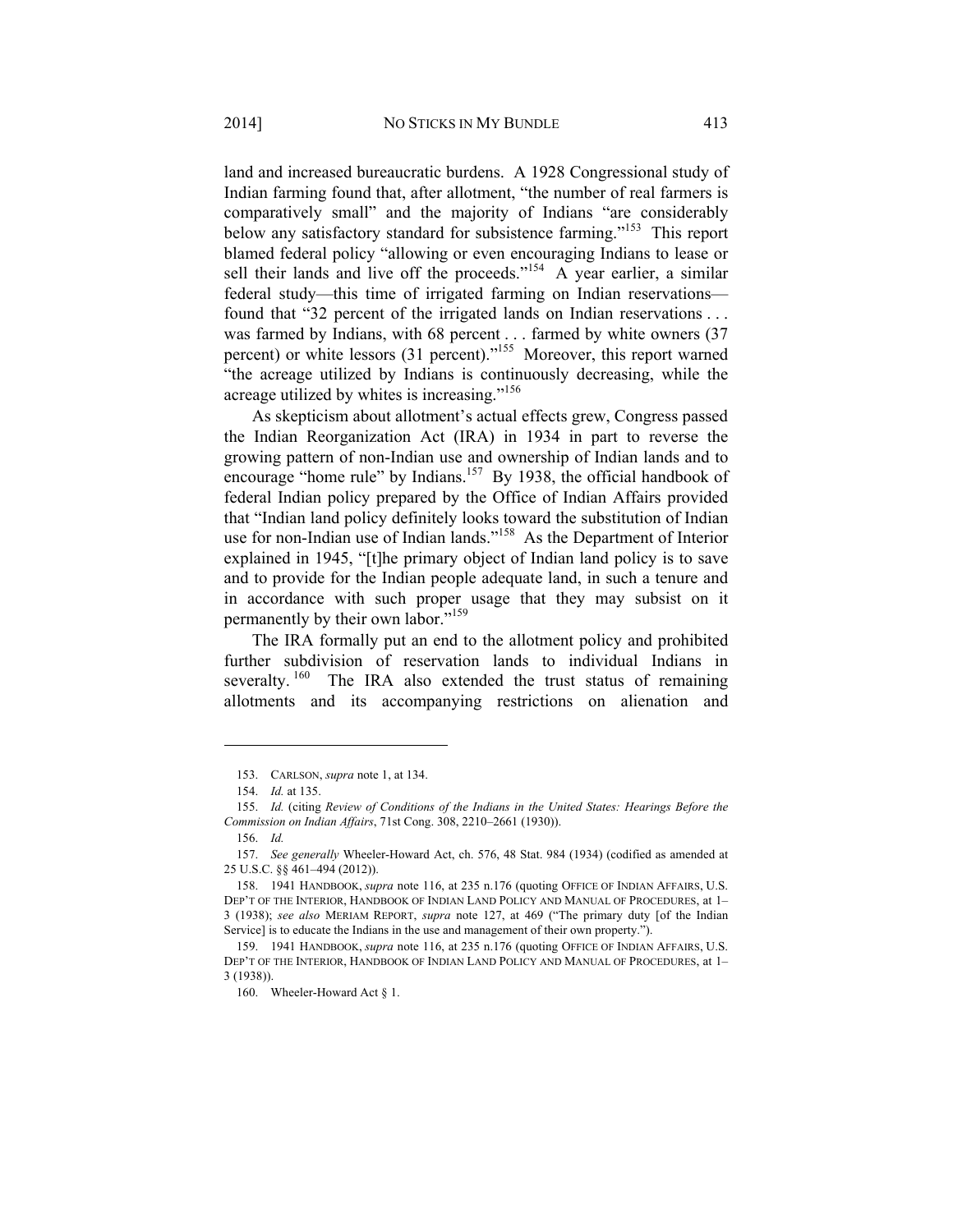bureaucratic oversight indefinitely (a status that remains today).<sup>161</sup> As with its stated purpose during allotment, this now-permanent trust status was intended to preserve title in Indian hands while Indians made use of their own land as owners.<sup>162</sup> The IRA also directed the Department of Interior to promulgate "such other rules and regulations as may be necessary  $\ldots$  to assure full utilization of the range, and like purposes."<sup>163</sup>

Although intended as a fix, the IRA exchanged one set of land tenure problems (allotment and land loss) for another (permanent restrictive trust title and expanding federal bureaucracy). Very quickly, as liquidation of allotments or forced-issuing of fee patents no longer occurred, the fractionation problem expanded.<sup>164</sup> By the 1930s, 6.25 million acres, or 35 percent of remaining allotments, were co-owned in trust by multiple heirs, $165$  and critics of the IRA's permanent trust status described further fractionation of these titles among increasing numbers of co-owners as "a definite certainty" given the permanent transfer restrictions and bureaucracy imposed by the IRA.<sup>166</sup> By the 1960s, half of allotments were in heirship status.<sup>167</sup> This would prove important because, although the IRA was intended to reaffirm the importance of Indian use of Indian lands, the increasingly fractionated condition of the Indian land base would ultimately be used to justify further limits on those co-owner's retained property rights.

 <sup>161.</sup> Wheeler-Howard Act § 2; *see also* 1935 LAND PLANNING, *supra* note 110, at 4.

 <sup>162.</sup> *See supra* notes 116–20, 157–59 and accompanying text.

 <sup>163.</sup> Wheeler-Howard Act § 6.

 <sup>164.</sup> H. COMM. ON INTERIOR AND INSULAR AFFAIRS, 86TH CONG., INDIAN HEIRSHIP LAND STUDY: ANALYSIS OF INDIAN OPINION AS EXPRESSED IN QUESTIONNAIRES, xiii (Comm. Print 27) (Dec. 31, 1960) [hereinafter HEIRSHIP STUDY] (describing fractionation as "one of the most serious problems facing our American Indian population"); 1935 LAND PLANNING, *supra* note 110, at 3; 1941 HANDBOOK, *supra* note 116, at 234–35 (concluding "[t]hese heirship tracts are potentially one of the most important of the Indian resources" and describing "what to do with these lands . . . [as] of paramount importance").

 <sup>165. 1935</sup> LAND PLANNING, *supra* note 110, at 5, 15.

 <sup>166. 1941</sup> HANDBOOK, *supra* note 116, at 234.

 <sup>167.</sup> William H. Gilbert & John L. Taylor, *Indian Land Questions*, 8 ARIZ. L. REV. 102, 107–08, 110 (1966) (analyzing Congressional reports on Indian land issues from 1952 to 1965); *see also*  Ethel Williams, *Too Little Land, Too Many Heirs—The Indian Heirship Land Problem*, 46 WASH. L. REV. 709, 713 (1971) (noting that more than a dozen bills had been introduced in Congress between the Meriam Report and 1971 but none had been enacted and analyzing some related Congressional reports); Wesley L. Nutten, III, *Probate Problems of the American Indian*, 7 REAL PROP. PROB. & TR. J. 495, 500 (1972) (describing how "continual fractionation of allotted lands presents a serious problem which has hampered realistic and economic use of Indian lands").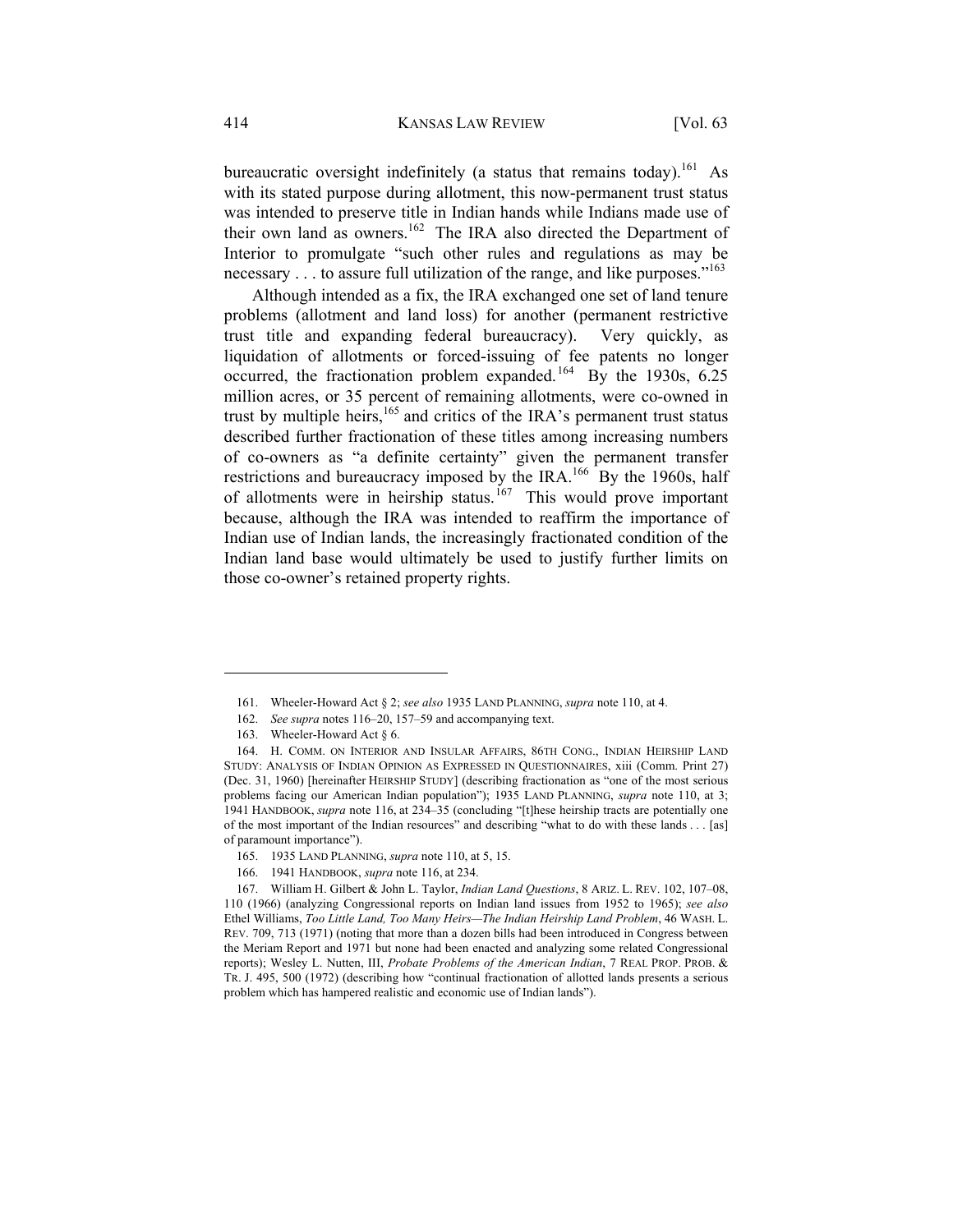#### *C. The Persistence of Some Owner's Use*

After the IRA halted allotment, new rounds of Congressional legislation reflected continued support for Indian users and possessors of Indian lands, even while simultaneously making it easier to lease those lands to third parties. The logic was to prioritize and carve out protections for an owner's use and possession of her own land, where it was occurring, but to facilitate third-party leasing where it was not.

## 1. Preemptive Power

While the IRA ultimately exacerbated fractionation as a practical matter, it made no direct legal changes to the retained possession rights of individual co-owners. Because the original allottee had full possession rights, presumably his heirs, and their heirs after that, inherited those same rights, albeit in a shared ownership form. <sup>168</sup> Congress did not explicitly define the co-ownership rules to govern the relationships among these heirs as co-owners, and at least in theory this should have been the province of the governing tribe. However, perhaps the federal government's most direct post-IRA statement on the issue came in a leasing act passed in 1940. This 1940 statute, which remains in effect today, defines the conditions under which reservation superintendents (agency-level BIA employees) may execute surface leases of allotments on behalf of an allotment's owners—that is, when the Secretary can *grant* leases of Indian lands without the owners' consent, as opposed to when the Secretary can *approve* leases otherwise agreed to by the co-owners themselves.  $169$  The statute applies to allotments only after the original allottee has died, and it provides that a reservation superintendent can grant a lease of an allotment without the co-owners' consent: (1) while the allotment is still in the process of being probated, or (2) when the new generations of co-owners cannot reach their own lease agreement in a three-month period—as long as the "lands

 <sup>168.</sup> *See supra* note 34 and accompanying text.

 <sup>169.</sup> Act of July 8, 1940, Pub. L. No. 76-732, 54 Stat. 745 (codified as amended at 25 U.S.C. § 380 (2012)). While the 1940 Act authorized the superintendents to execute leases on the landowners' behalf (i.e., without landowner consent), other preceding and subsequent legislation clarified that landowners could still themselves agree to a lease of their own land, if the BIA approved it. *E.g.*, Indian Long-Term Leasing Act, ch. 615, 69 Stat. 539 (1955) (codified as amended at 25 U.S.C. §§ 415, 415(a) (2012)); *see also* Goodluck-Jones v. Navajo Reg'l Dir., Bureau of Indian Affairs, 56 I.B.I.A. 257 (2013) (discussing modern difference between BIA approval and BIA granting authorities in leasing); Robert McCarthy, *The Bureau of Indian Affairs and the Federal Trust Obligation to American Indians*, 19 BYU J. PUB. L. 1 (2004).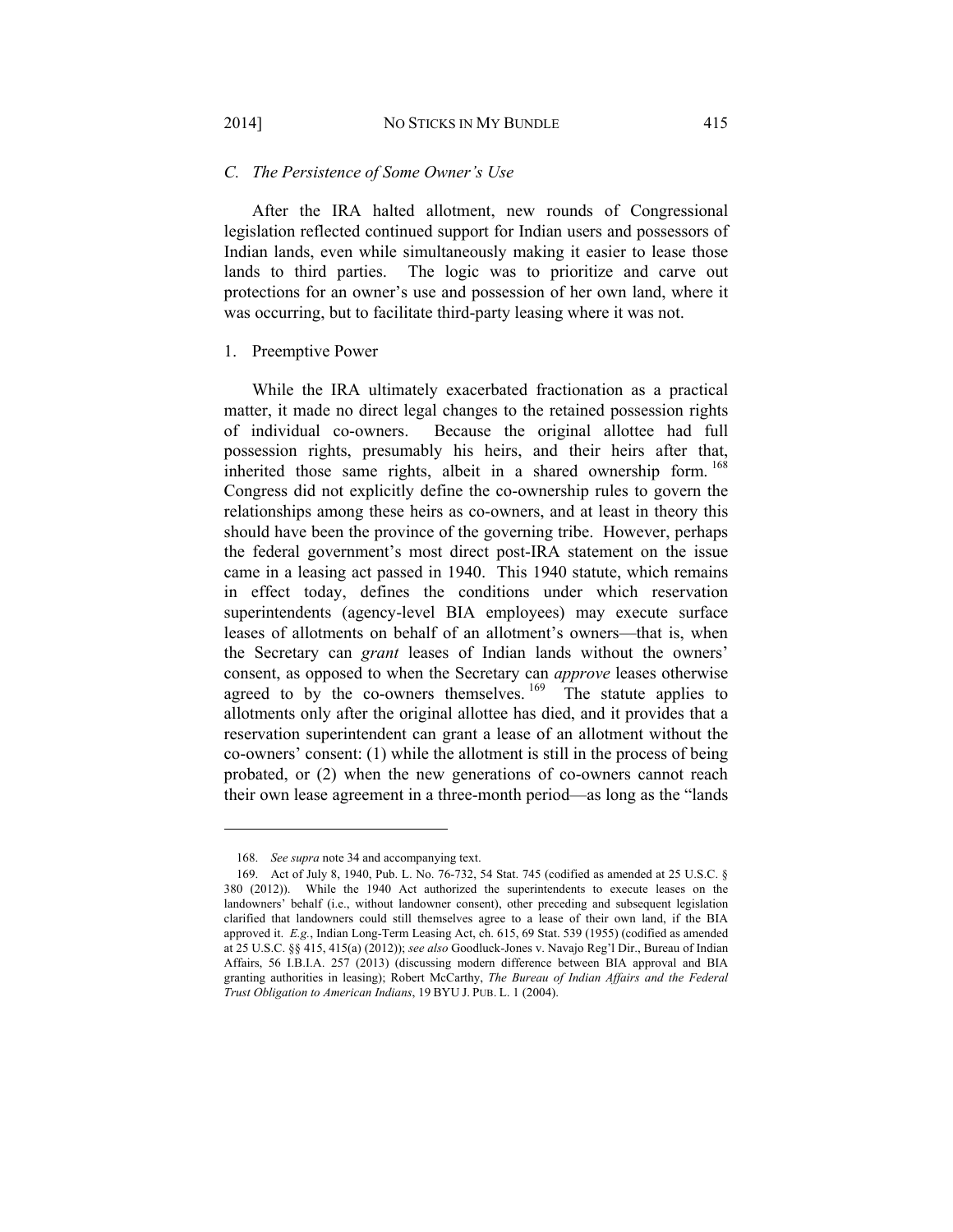are not in use by any of the heirs" at that time.<sup>170</sup> This legislation is codified at 25 U.S.C. § 380, and it will hereinafter be referred to as the "1940 Act."

On the one hand, this 1940 Act greatly facilitated the leasing of allotted Indian land to non-owners (predominately non-Indians) by expanding the superintendents' authority to lease allotments on behalf of Indian owners, even without the owners' consent. Indeed, this was the primary purpose for which Acting Secretary of Interior E.K. Burlew first requested Congress to pass this legislation.<sup>171</sup> In his communication to the Speaker of the House submitting his request for this legislation, Secretary Burlew noted that leasing is the "only method in many cases of deriving some benefit from the land" as it was "often not possible for all of the heirs or devisees, or even a majority of them, to agree upon the use to be made of the land."172 He explained that as the numbers of coowners increased, heirs or devisees were frequently unable to agree about who should lease the land or at what price. In some cases, individuals' interests were so small that the owners would simply refuse to agree to a lease "because of the small intrinsic value of their interest in the land."<sup>173</sup> Thus, Secretary Burlew sought a more simplified leasing program that would allow superintendents to execute leases "whenever such lands are not in use by any of such Indians and they have not been able during a 3-month period to agree upon a lease" in order to "protect[] the land and its value, [e]nsure an income to the interested Indians and reduce the cost to the Government in administering such lands."<sup>174</sup>

At this point in history, as Secretary Burlew's comments may imply, the Department of Interior seemed to require as a matter of practice unanimous co-owner consent before an owner-negotiated lease to a third party could be considered for BIA approval.<sup>175</sup> This high standard of

 <sup>170.</sup> Act of July 8, 1940, 54 Stat. 745.

 <sup>171.</sup> *See* S. REP. NO. 76-1570 (1940); H.R. REP. NO. 76-1615 (1940).

<sup>172.</sup> *Id.* (reprinting communication dated January 16, 1940).

 <sup>173.</sup> S. REP. NO. 76-1570.

 <sup>174.</sup> *Id.*

 <sup>175.</sup> *See, e.g.*, HEIRSHIP STUDY, *supra* note 164, at 3. The source of this 100-percent approval interpretation is not entirely clear, but more recently, the Senate Indian Affairs Committee reported that the Department of Interior's historic understanding that unanimous co-owner consent was required before there could be "a lease, agreement, or the sale of natural resources associated with allotted lands" may have been an "implication" from nineteenth and early twentieth century statutes that "refer to the lease or use of these lands upon the approval of 'the owner,'" which at least raised "the question of whether this requires the approval of each undivided interest holder, even when these individuals number in the thousands." S. REP. NO. 106-361, at 22–23 (2000). Likewise, then-Assistant Secretary for Indian Affairs Kevin Gover testified in 1999 that the Department of Interior interpreted the mineral leasing statute at 25 U.S.C. § 396 to "require[] that the consent of all the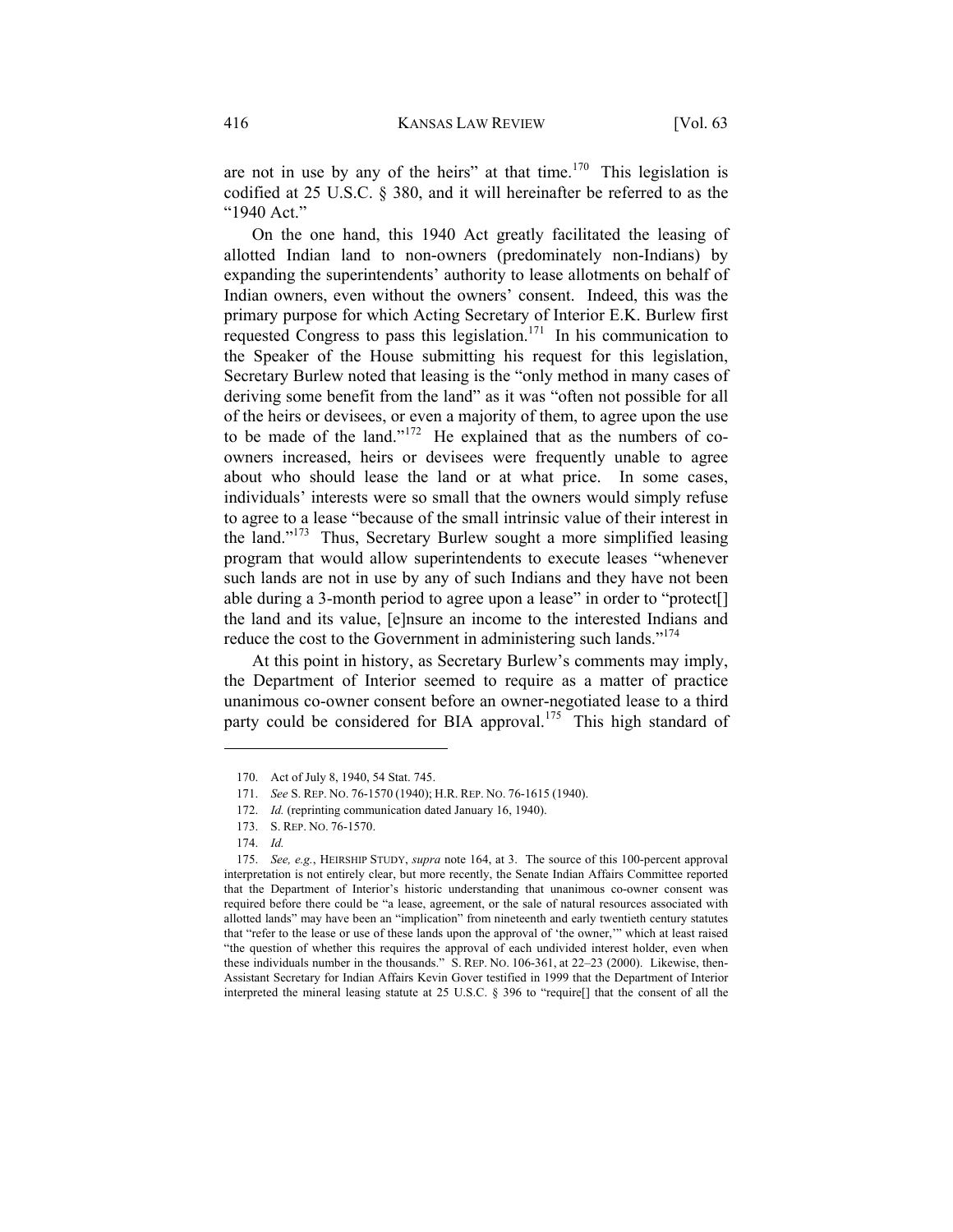perfect co-owner unanimity to a lease is inapposite to the renting options available in non-Indian jurisdictions where any individual co-owner may typically lease her undivided interest as long as she shares the resulting rental income with her other co-owners proportionately. Further, other remedies such as ouster and partition exist in those jurisdictions to resolve conflicts among lessees and other active co-owners, without the need to make unanimous consent a prerequisite to every third party lease  $176$ 

Requiring complete co-owner agreement before any Indian lease could be approved would have made leasing to third parties more difficult, as Secretary Burlew complained; however, it may also have had indirect advantages for co-owners' own possession rights in the Indian context. With a 100 percent approval rule for owner-negotiated leases, a single Indian co-owner in actual possession of the property would have essentially been able to veto any owner-negotiated lease to a different party, simply by refusing to consent to the lease pursued by the other coowners themselves (and thus precluding them from reaching the necessary unanimity of consent to the proposed lease).

The 1940 Act did not address or change the Department of Interior's interpretation of this 100 percent rule itself; instead, it provided new authority for the Department to grant its own lease of the land (without any co-owner consent at all) if the owners could not all agree to a lease on their own *and* as long as one of the co-owners was not using the land already. 177 In this way, both the 1940 Act and Secretary Burlew's

owners of a tract of trust . . . land be obtained prior to the approval of a mineral lease by the Secretary of the Interior" and argued that, due to fractionation, this 100 percent consent requirement precluded full Indian participation in mineral exploration and development. *Indian Land Consolidation Act Amendments; and to Permit the Leasing of Oil and Gas on Navajo Allotted*  Lands: Joint Hearing on S. 1586 and S. 1315, H.R. 3181 Before the S. Comm. On Indian Affairs and *the H. Comm. on Resources*, 106th Cong. 47–54 (1999) (statement of Kevin Gover, Assistant Sec'y for Indian Affairs). The statute cited by the then-Assistant Secretary Gover, however, says only that "[a]ll lands allotted to Indians in severalty . . . may by said allottee by leased for mining purposes" if the Secretary deems it advisable. Act of March 3, 1909, ch. 263, 35 Stat. 783 (codified as amended at 25 U.S.C. § 396 (2012)). Nothing in the statute itself expressly requires unanimous co-owner consent where the original "allottee" has died or otherwise transferred ownership. Nonetheless, until subsequent legislative changes to the leasing consent requirements, this seems to have been the Department of Interior's fairly consistent position. *Cf. infra* note 196 (discussing modern 50 percent rule for agricultural leases) and notes 232–34 (discussing modern sliding scale consent rules for other leases) and accompanying text.

 <sup>176.</sup> *See supra* Part II.

 <sup>177.</sup> Although the 1940 Act speaks only of "heirs" in direct use of the allotment as precluding a third-party lease, the Department has consistently interpreted this as protecting both "heirs and devisees" who own an interest in the allotment. For example, when the first significant Indian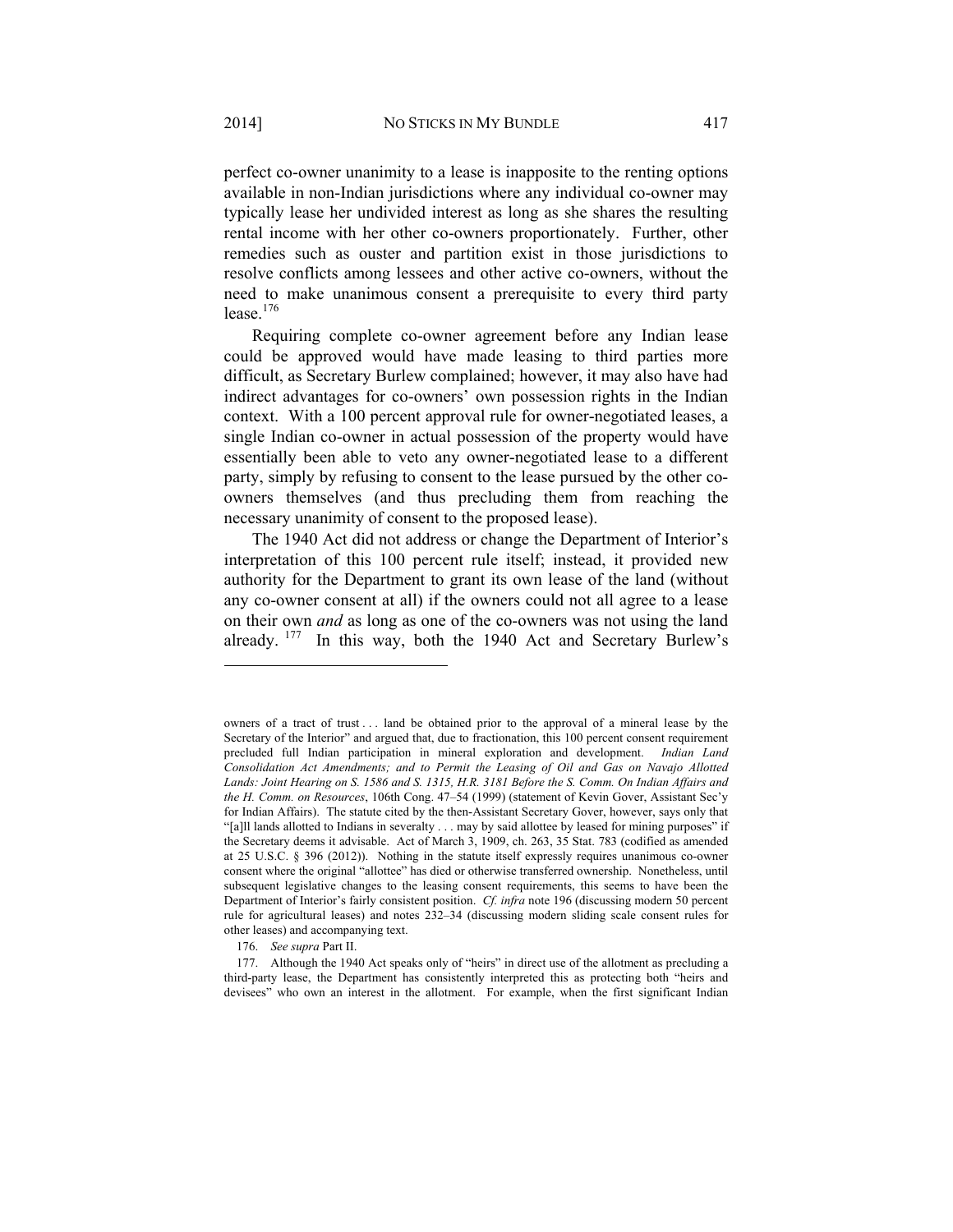comments implicitly recognized and protected some pre-existing rights of Indian co-owners to use and possess their jointly owned land. Under the 1940 Act, the Secretary could avoid the consent challenges of the 100 percent rule, but only if such "lands are not in use by any of the heirs" themselves.<sup>178</sup>

In combination, the 1940 Act's prohibition on the Department of Interior's leasing where a co-owner was already using the land, and the 100 percent approval rule for owner-negotiated leases, gave strong protections to a co-owner's use rights. A single co-owner in actual possession of the property could have prevented any third-party leasing—either by holding out from the other owners' attempts to get 100 percent agreement on an owner-negotiated lease or by directly preempting the authority of the BIA to execute a lease to another lessee on the owners' behalf under the 1940 Act. Beyond this basic framework, however, neither the 1940 Act nor any identified Department of Interior regulations defined precisely the parameters of these pre-existing rights of co-owners. Instead, the Interior Board of Indian Appeals (IBIA) did much of the work of setting out the scope of this protected owner's use right through the end of the twentieth century.<sup>179</sup>

#### 2. Agency Interpretations

l

One of the most important threshold issues left open to interpretation was what constituted "in use" for purposes of the 1940 Act's carve out of the BIA's authority to lease the land. What exactly was the scope of the co-owner's use rights implied by this preemption? Nothing in the 1940 Act's language conditioned the heir's qualifying "use" on any prior coowner or BIA permission in any way, and no such consent would be required in a traditional tenancy in common framework. However, at least some historical references suggest there may have been some

leasing regulations were published in the Code of Federal Regulations in 1961, the Department of Interior's regulations affirmed that the Secretary could grant leases of allotments on behalf of allotment co-owners who had not been able to agree to their own lease in a three-month prior period but only "provided, that the land is not in use by any of the heirs *or devisees*." 25 C.F.R. § 131.2 (1961) (recodifed at 25 C.F.R. § 162.2(a)(4) (1982)) (emphasis added) ("Grants of leases by Secretary").

 <sup>178.</sup> Act of July 8, 1940, 54 Stat. 745.

 <sup>179.</sup> The IBIA hears various administrative appeals on behalf of the Secretary of Interior, including leasing and land-related appeals from decisions by the BIA. *See generally The Board's Jurisdiction in General*, U.S. DEP'T OF THE INTERIOR, http://www.doi.gov/oha/ibia/the-boardjurisdiction-in-general.cfm (last visited Nov. 24, 2014).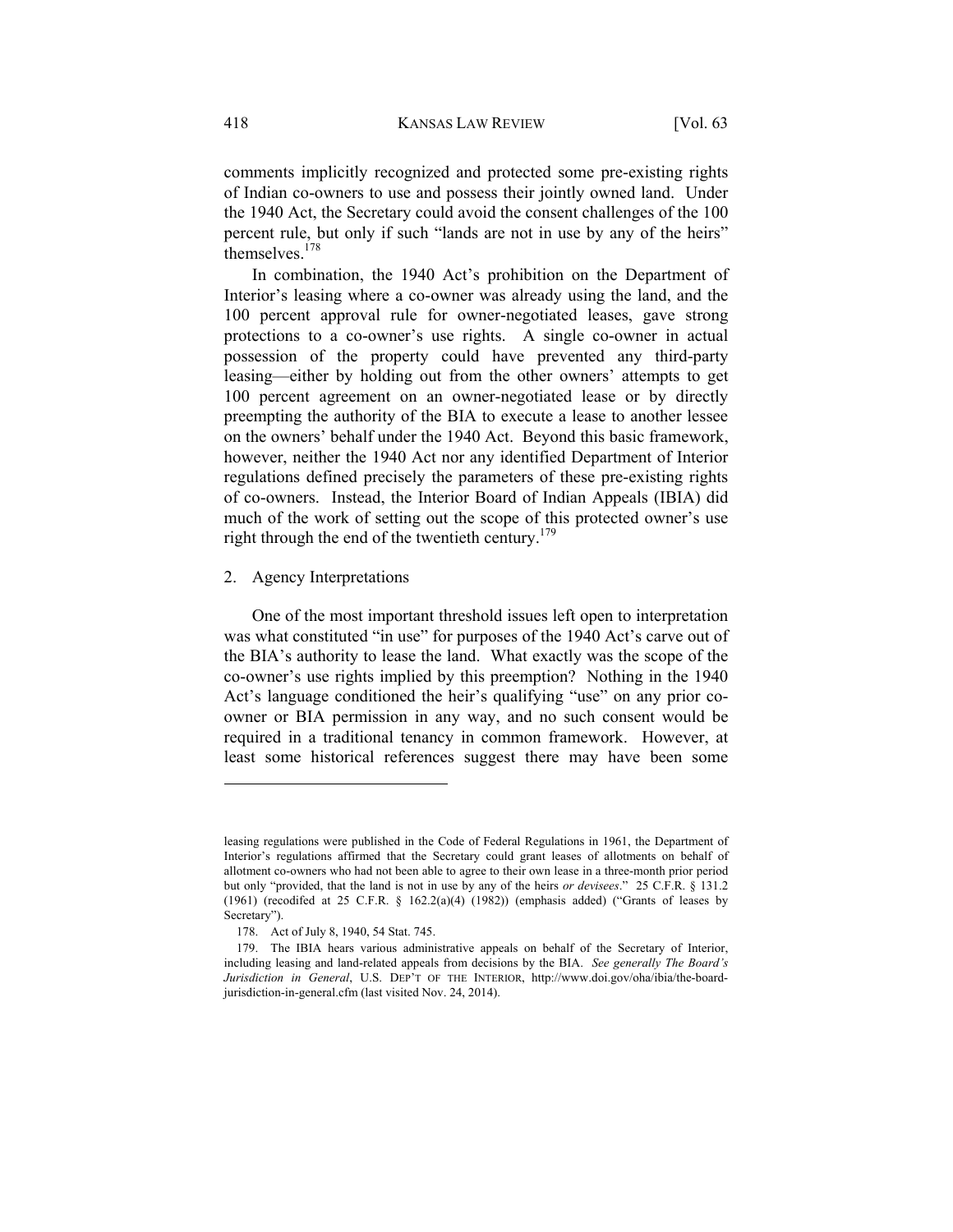confusion or uncertainty about whether, essentially, the Department of Interior should expand, in practice, the "100 percent consent" concept to an owner's own possession as well—assuming that a co-owner too needed unanimous permission from his co-owners before putting her own land to her own use.<sup>180</sup>

Although not always consistent, the IBIA did correctly confirm in at least some cases that a co-owner of Indian land had the right to put her own land "in use" informally, directly, and without any prior permission from other co-owners or the BIA. This kind of informally initiated owner's use precluded the BIA or the other owners from leasing the land out to someone else.<sup>181</sup> This understanding of the informality and directness of the Indian owner's use rights is also consistent with the language and logic of the 1940 Act. If the owner's use rights referred to in the 1940 Act had to be pursuant to a formal lease or other agreement from the other co-owners in order to be valid, this language preempting BIA leasing in the 1940 Act would be superfluous. It would mean that the agency could not grant a new lease for an allotment when a co-owner of the allotment was already leasing the land from her co-owners, but of

 <sup>180.</sup> *E.g.*, HEIRSHIP STUDY, *supra* note 164, at 7 (noting that although many Indian heirs reported intention to use heirship land in the future "[a] question arises here as to whether these heirs [who] intended to use heirship land in the future are aware that permission is needed from the other heirs and that this (according to the heir's [sic] statements in the returns) is very difficult to obtain"). On this theme, it is also important to stress that historically there has often been significant variance among the Department of Interior and BIA offices, especially at the reservation agency level, as to how specific real estate issues were addressed (especially in the absence of clear regulatory and statutory guidance). *E.g.*, U.S. GOV'T ACCOUNTABILITY OFFICE, GAO/AIMD-00-259, INDIAN TRUST FUNDS: IMPROVEMENTS MADE IN ACQUISITION OF NEW ASSET AND ACCOUNTING SYSTEM BUT SIGNIFICANT RISKS REMAIN 18 (2006). This local variance likely also existed in some instances about the scope of owner's use rights until recently. *E.g.*, Blackhawk v. Billings Area Dir., Bureau of Indian Affairs, 24 I.B.I.A. 275, 281 & n.7 (1993) (discussing example of same); *infra*  notes 288-91 and accompanying text.

 <sup>181.</sup> Lower Peoples Creek Coop. v. Acting Billings Area Dir., Bureau of Indian Affairs, 23 I.B.I.A. 297, 301, 303–04 (1993) (holding that agency superintendent did not have authority to lease out a portion of a jointly owned allotment that was already being informally used as a homesite by a co-owner even where that co-owner's ongoing use was possibly without the consent of the other coowners; also noting that informal co-owner use arrangements like this, without any kind of formal lease, were common at this time); *see also Blackhawk*, 24 I.B.I.A. at 281–82 & n.7 (explaining that the owners' use rights protected in the 1940 Act "apply only in a case where the land is already in use by one of the landowners," including in at least some cases landowners who initiate use "without entering into any agreement with his co-owners"; also holding that special tribal or agency-level owners' use policies must reflect at least some respect for these threshold owners' use rights); Whiteman v. Billings Area Dir., Bureau of Indian Affairs, 25 I.B.I.A. 292, 293, 295 (1994) (quoting BIA statement that co-owner has right to "make use of his own land" as long as "the property is currently in use by the person claiming owner's use" and holding that it was only because co-owner had not supported his allegation of pre-existing use of the allotment that the BIA could advertise a lease to another party instead).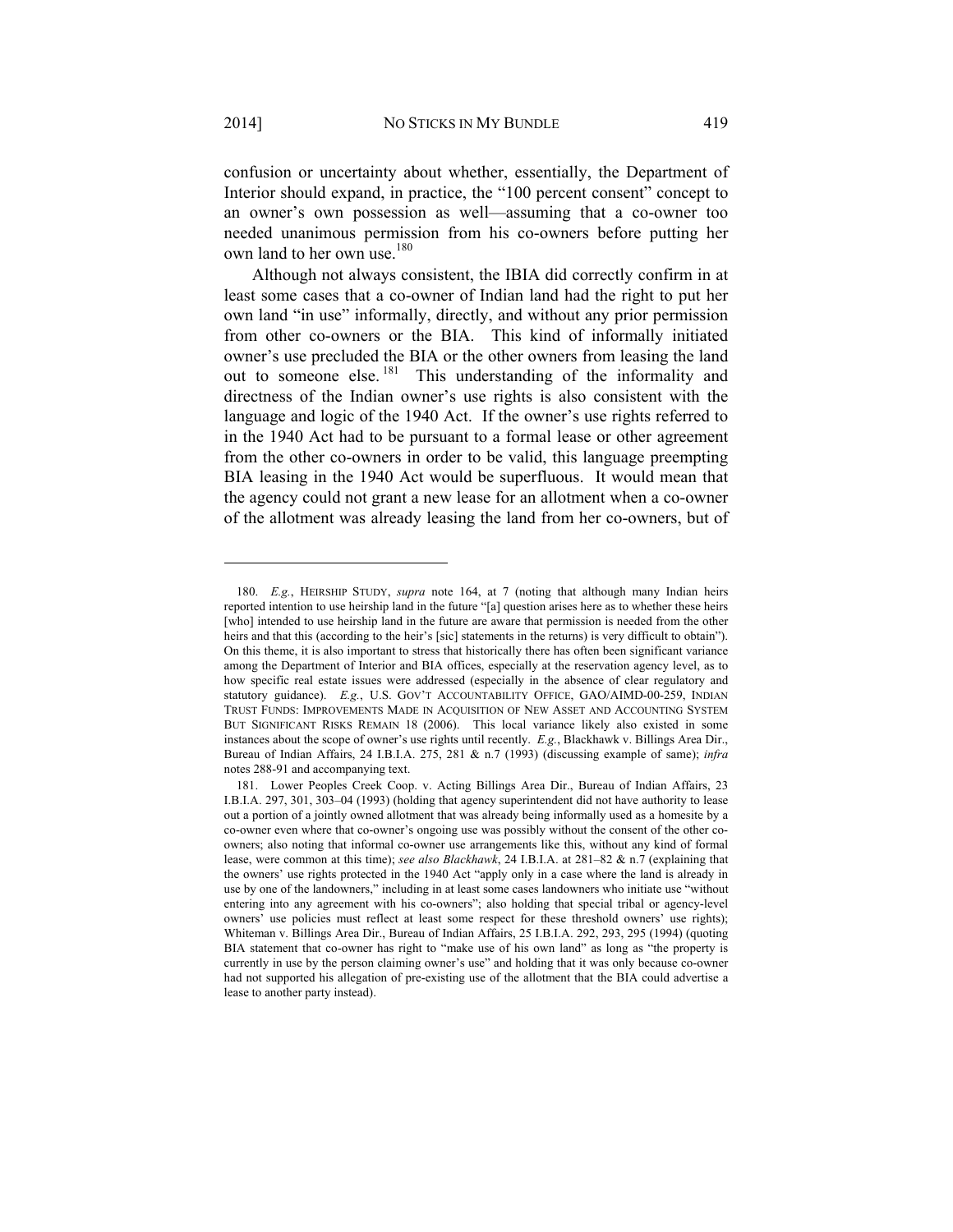course, even without the 1940 Act, the BIA could never grant a new lease when a current lease was already effect.<sup>182</sup>

In 1996, the Department of Interior in regulatory comments also acknowledged that the 1940 Act "allowed the 'heirs and devisees' of allottees to prevent us from exercising our broad grant authority on heirship land, by putting the land to direct use."<sup>183</sup> In this way, at least some co-owners of Indian lands did enjoy the preemptive right to put "the land to direct use" similar to the rights of non-Indian co-tenants, and this Indian owner's use right also worked affirmatively to preclude the Department from leasing the land to another party.<sup>184</sup>

Although acknowledging the continued validity of these owner's use rights in general, the IBIA did institute some other limits on such claims. 185 For example, the IBIA came to require that the owner claiming an owner's use right had to prove historic, continuous, and current use of the property in order to assert protection from a current request to lease the land to another, and an owner could only claim this preemptive owner's use right over the portion of the allotment that she was actively putting "in use," not necessarily or automatically the entire legal tract.<sup>186</sup> The IBIA also prohibited an owner from sub-leasing or assigning her owner's use rights to a non-owner.<sup>187</sup>

In addition, the IBIA limited the owner's use protections under the 1940 Act to "heirs or devisees" and did not extend protections to other co-owners who acquired interests in the allotment by purchase or other

 <sup>182.</sup> *See also Blackhawk*, 24 I.B.I.A. at 281–82 (requiring that any special or more onerous tribal owner's use policies be read in conjunction with this protection of owner's use rights in the 1940 Act).

 <sup>183.</sup> Leasing and Permitting, 61 Fed. Reg. 30560-01, 30562–63 (proposed June 17, 1996) (revising 25 C.F.R. pt. 162).

 <sup>184.</sup> *Id.* at 30563; *see also* Bobroff, *supra* note 77, at 1617 (explaining that "there is little doubt that co-owners then [in 1892], as they do today [in 2001], reached accommodations allowing some uses of the land").

 <sup>185.</sup> *Blackhaw*k, 24 I.B.I.A. at 280–81 (recognizing some owner's use practices); Danks v. Aberdeen Area Dir., Bureau of Indian Affairs, 20 I.B.I.A. 79, 80 (1991) (noting that owner of 13/63 interest in allotment "evidently farm[s] all or part . . . under some kind of 'owner's use' arrangement"); Smith v. Acting Anadarko Area Dir., Bureau of Indian Affairs, 34 I.B.I.A. 283, 286 & n.5 (2000) (lamenting "lack of regulatory guidance" and some continuing uncertainty about "situations where an allotment is in fractionated ownership and one co-owner invokes 'owner's use' of all or part of the allotment").

 <sup>186.</sup> *Whiteman*, 25 I.B.I.A. at 295 (requiring proof of actual owner's use); Evans v. Sacramento Area Dir., Bureau of Indian Affairs, 28 I.B.I.A. 124 (1995) (no analysis of owner's use rights where co-owner's prior house on allotment had burned down several years ago and thus she had apparently not maintained any kind of continuous use); Emm v. Phx. Area Dir., Bureau of Indian Affairs (*Emm II*), 34 I.B.I.A. 260, 263–64 (2000) (limiting use claim to area actually used); *Lower Peoples Creek Coop.*, 23 I.B.I.A. at 303–04 (same).

 <sup>187.</sup> *Smith*, 34 I.B.I.A. at 286–87.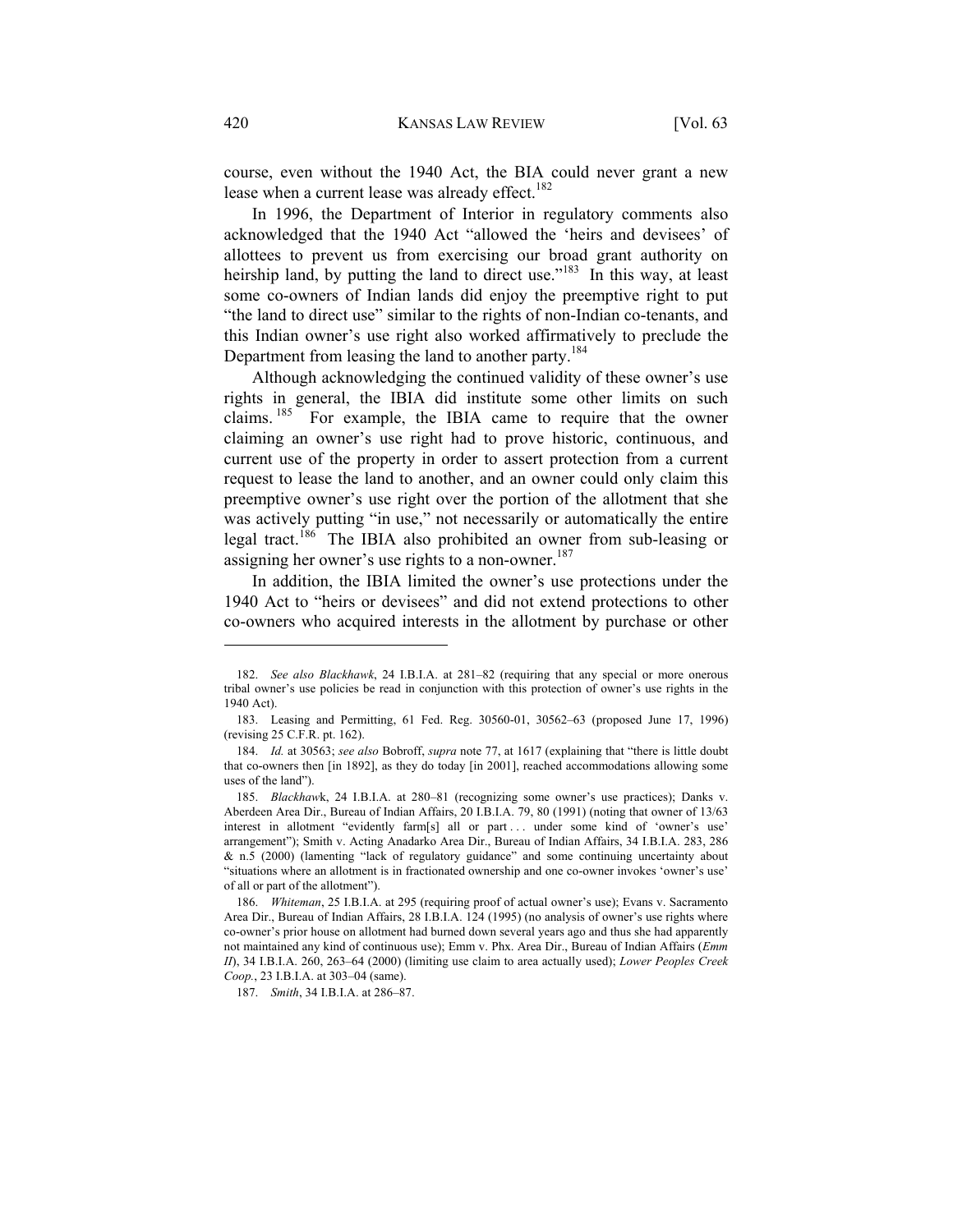means.188 The IBIA noted that excluding purchasers in this way would "prevent[], for example, an individual from purchasing a small interest in heirship land and filing for Owner's Use on the entire tract."<sup>189</sup> This also, of course, would have further reduced any market value of these small interests as, apparently, a purchaser could not buy all the same direct use and possession rights that her co-owners could inherit.

#### 3. Modeling Indian Farmers, Again

Meanwhile, in 1993, Congress again became concerned with a decline in federal support for Indians' agricultural endeavors on Indian lands and the fact that significant acres of Indian agricultural land were idle.190 In response, Congress passed the American Indian Agricultural Resource Management Act (AIARMA),<sup>191</sup> which applies to "agricultural land" in Indian Country.<sup>192</sup> AIARMA is essentially a federal land use statute for Indian agricultural lands. Two of AIARMA's stated purposes are to affirm the role of tribal governments in the management and regulation of Indian agricultural lands and "to enhance the capability of Indian ranchers and farmers to produce crops and products from such lands."<sup>193</sup> In particular, AIARMA requires that Indian agricultural lands be managed "[t]o enable Indian farmers and ranchers to maximize the potential benefits available to them through their land."194 Further, to the extent AIARMA authorizes the Secretary to assist in Indian land management, the Secretary's involvement is to be "with the participation of the beneficial owners of the land, in a manner consistent with . . . the objectives of the beneficial owners."<sup>195</sup>

 <sup>188.</sup> Fenner v. Acting Billings Area Dir., Bureau of Indian Affairs, 29 I.B.I.A. 116, 119–20 (1996).

 <sup>189.</sup> *Id.* at 119 n.7; *see also Blackhawk*, 24 I.B.I.A. at 279 n.3.

 <sup>190.</sup> *See* S. REP. NO. 103-186, at 1 (1993), *reprinted in* 1993 U.S.C.C.A.N. 2459, 2460 (noting "over 1.1 million acres of Indian trust land lay idle nationwide").

 <sup>191.</sup> Pub. L. No. 103-177, tit. I, § 105, 107 Stat. 2011, 2017–18 (1993); *see also* Pub. L. No. 103-435, § 12(a), 108 Stat. 4566, 4572 (1994) (technical amendments).

 <sup>192. 25</sup> U.S.C. § 3703(1) (2012).

 <sup>193.</sup> S. REP. NO. 103-186, at 1 (analyzing H.R. 1425). AIARMA's findings and purposes are also codified at 25 U.S.C. §§ 3701–3702. The congressional findings, in particular, note that "Indian agricultural lands . . . are vital to the economic, social, and cultural welfare of many Indian tribes and their members" and planned development and management of these lands "will produce increased economic returns, enhance Indian self-determination, promote employment opportunities, and improve the social and economic well-being of Indian and surrounding communities." 25 U.S.C. §  $3701(3)–(4)$ .

 <sup>194. 25</sup> U.S.C. § 3711(4).

 <sup>195. 25</sup> U.S.C. § 3702(2).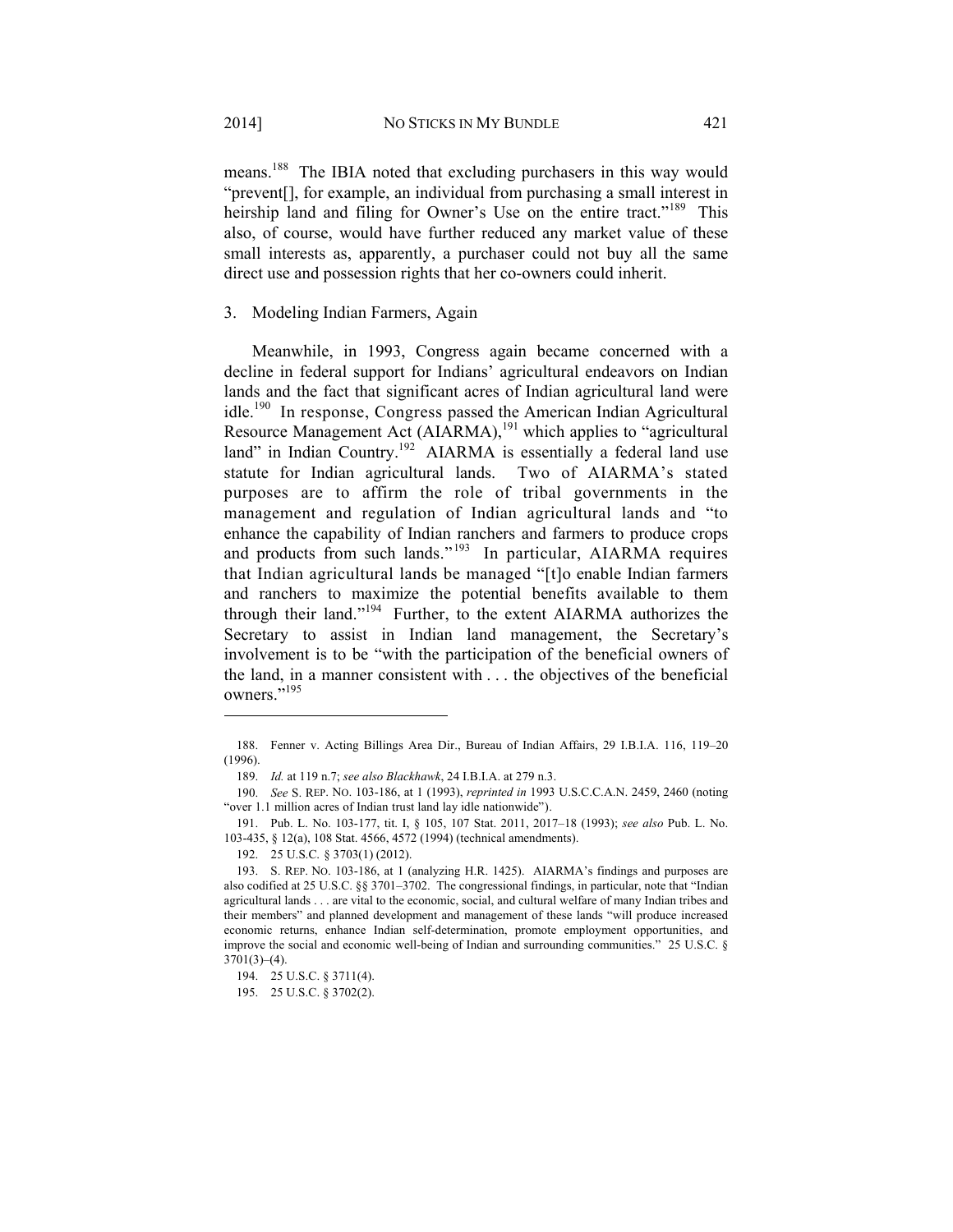#### 422 KANSAS LAW REVIEW [Vol. 63

Thus, with AIARMA—as with allotment, the IRA, and arguably the 1940 Act before it—Congress yet again articulated a policy of promoting Indian autonomy on Indian land. One of the most significant changes of AIARMA was to permit only a majority of the individual owners of Indian agricultural land to enter into an agricultural lease of that  $\text{land}$ ,  $\frac{196}{100}$ instead of the 100 percent consent requirement prior to AIARMA.<sup>197</sup> Thus, theoretically under AIARMA, a smaller group of owners—a bare majority of trust interests—could bind non-consenting co-owners to an agricultural lease of the land.<sup>198</sup> If limited to this plain language alone, this majority-consent rule for third-party agricultural leases could have been read to permit co-owners to lease without regard to the interests of a minority-interest owner who was currently in informally initiated possession of the land. Whereas a single owner in possession had an implicit right to veto a lease to a third party under the former 100-percent consent rule, the new AIARMA rule may have been interpreted to mean that 51 percent of the trust interests in the land could lease 100 percent of the land over the objection of even a 49 percent co-owner in current use and possession of any portion of the land.

Despite (or perhaps because of) this apparent conflict, AIARMA also provided under related statutory language entitled "Rights of individual landowners":

Nothing in this section shall be construed as limiting or altering the authority or right of an individual allottee or Indian tribe in the legal or beneficial use of his, her, or its own land or to enter into an agricultural lease of the surface interest of his, her, or its allotment or land under any other provision of law.

At least initially, the IBIA interpreted this language as providing significantly expanded protections of owner's use rights in agricultural land, even beyond what was protected by the 1940 Act.

In 1996, the IBIA heard an important case involving an agricultural lease on the Walker Indian Reservation involving an in-tenant named Roger Williams. Williams purchased a one-third interest in the allotment and had, 15 years earlier, erected a fence around approximately six acres of the lot, roughly equivalent to one-third of the acreage in the

 <sup>196. 25</sup> U.S.C. § 3715(c)(2)(A).

 <sup>197.</sup> *See, e.g.*, *supra* note 175 and accompanying text.

 <sup>198. 25</sup> U.S.C. § 3715(c)(2)(A); 25 C.F.R. §§ 162.207(c), 162.209 (2006). Ultimately, this leasing percentage requirement was modified for non-agricultural leases, too. *See infra* notes 232-34 and accompanying text.

 <sup>199. 25</sup> U.S.C. § 3715(c)(1).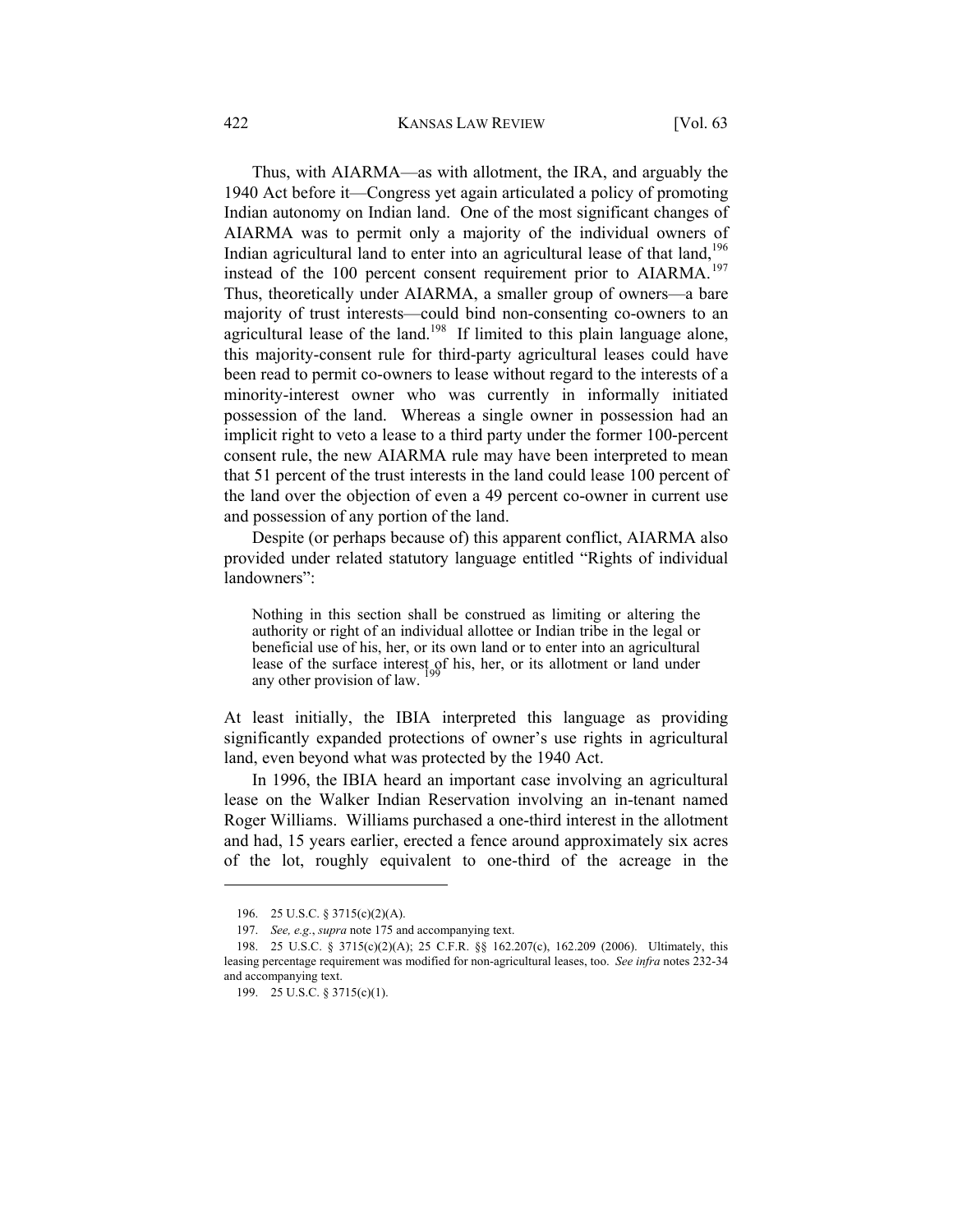allotment.<sup>200</sup> When the other co-owners of the allotment sought to lease the land to someone else, Williams claimed owner's use rights under AIARMA to that portion of the allotment that he had been farming for 15 years.201 Despite objections by some of the other co-owners, the IBIA ultimately concluded that the agency could not lease the portion of the allotment that Williams was using to anyone else, even where a majority of the other ownership interests in the property would have consented to do so.202 Thus, Williams could preclude a majority of co-owners from otherwise exercising their rights under AIARMA to lease the land out from under him because it interfered with his pre-existing owner's use rights, which the IBIA read AIARMA to protect, regardless of how Williams came into ownership of his trust interest.<sup>203</sup>

In reaching this decision, the IBIA acknowledged that the term "allottee" used in the "rights of individual landowners" section of the statute "is a term of art in Indian law," and could be read to mean only "the individual to whom an allotment of land was made" had his preexisting owner's use rights preserved and protected under AIARMA.<sup>204</sup> The Board reasoned, however, that because no allotments had been made since 1934 "only a small percentage of trust or restricted land [was] still owned by 'allottees'" in 1996.<sup>205</sup> In any event "each 'allottee' normally owns the full interest in the allotment he or she received" so the protections from BIA for co-owner leasing would not be required.<sup>206</sup> Moreover, the IBIA emphasized that the purpose of AIARMA was to "enhance the capability of Indian ranchers and farmers to produce crops" from Indian lands, $207$  regardless of how they came to own the land at issue.<sup>208</sup> Thus, the IBIA reasoned that Congress did not intend for Indian

 <sup>200.</sup> Emm v. Phx. Area Dir., Bureau of Indian Affairs (*Emm I*), 30 I.B.I.A. 72, 72–74 (1996).

 <sup>201.</sup> *Id.* Williams alleged that he had been farming this fenced-in portion of the allotment for 15 years, that one of the other co-owners had helped him set the corner posts for the fence, and that he needed the hay produced on "his" portion of the allotment for his cattle. *Id.* at 73–74.

<sup>202.</sup> *Id.* at 74, 81. The Board subsequently clarified its decision in 2000 to hold that only the portion of the allotment that Williams was using was subject to his owner's use rights, and the BIA only needed to remove that portion of the allotment—not the entire allotment—from the appealed lease. *Emm II*, 34 I.B.I.A. 260, 263–64 (2000).

 <sup>203.</sup> As described in more detail in the following section, by this time, the IBIA was already requiring in-tenants in possession to pay their co-owners for their use of their land, and so Williams was required to "compensate the other co-owners." *Emm I*, 30 I.B.I.A. at 81 n.11 (citing Lower Peoples Creek Coop. v. Acting Billings Area Dir., Bureau of Indian Affairs, 23 I.B.I.A. 297 (1993)).

 <sup>204.</sup> *Id.* at 76.

 <sup>205.</sup> *Id.* 

 <sup>206.</sup> *Id.*

 <sup>207.</sup> *Id.* at 78 (quoting S. REP. NO. 103-186, at 1 (1993), *reprinted in* 1993 U.S.C.C.A.N. 2459).

 <sup>208.</sup> *Id.* at 79 ("[T]he Board finds nothing in the legislative history which suggests Congress believed Indian landowners should be treated differently based upon the way in which they acquired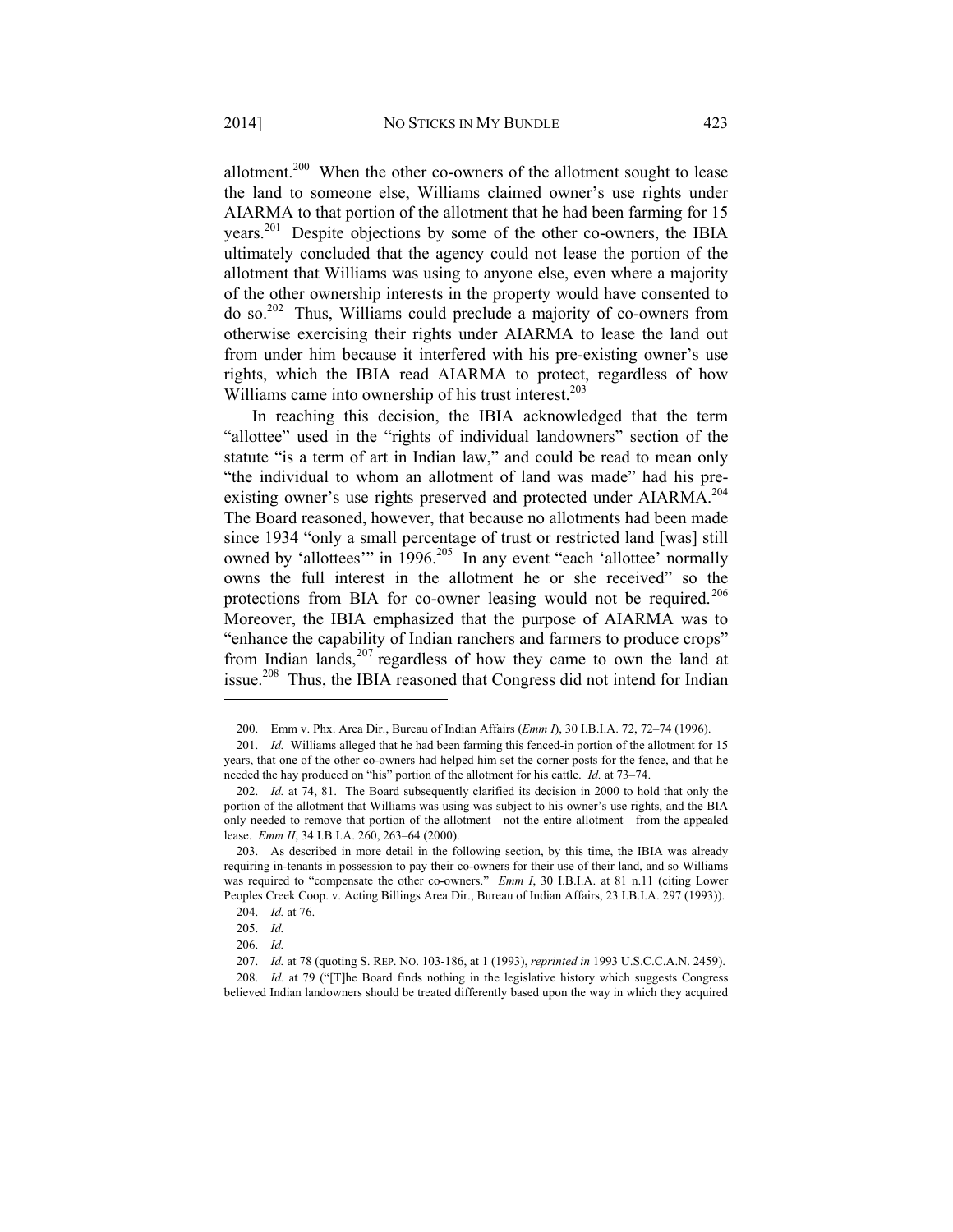landowners to be treated differently based on how they acquired their interest in trust land and, implicitly, that Congress intended to promote Indian use of Indian land with a strong protection for individuals' preexisting property rights to use and possess even their jointly owned agricultural land.<sup>209</sup>

# *D. Requiring Rent*

Finally, the IBIA also came to require—without much discussion or any reference to a specific statutory mandate—that a co-owner in possession of his or her own land pay reasonable rent to her co-owners in exchange for her use and possession of their jointly owned land, although this was not always consistently applied in practice.<sup>210</sup> In contrast, traditional tenancy in common rules do not require an in-tenant to compensate her co-owners for exercising her own possession rights in this way unless there has been an ouster, and ouster requires an actual conflict between two active owners.<sup>211</sup>

According to the IBIA, unlike in a traditional tenancy in common, an Indian co-owner's "right to receive compensation for [another coowner's] use of their interests in the allotment" vests regardless of

their interest in trust or restricted land."); *see also* DEP'T OF THE INTERIOR, PROCEDURAL HANDBOOK: LEASING AND PERMITTING 11 (2006) [hereinafter 2006 LEASING HANDBOOK] (copy on file with author) (requiring, after subsequent 2001 rule changes, a lease or unanimous co-owner permission for "Indian landowners," without mention of method of interest acquisition).

 <sup>209.</sup> *Emm I*, 30 I.B.I.A. at 78–80.

 <sup>210.</sup> Lower Peoples Creek Coop. v. Acting Billings Area, Dir., Bureau of Indian Affairs, 23 I.B.I.A. 297, 304 & n.10. (1993). The conflict in *Lower Peoples Creek* was between a co-owner in possession and a "cooperative of landowners" who were seeking a lease of the same property. *Id.* at 298. The cooperative itself was not a co-owner, but the fact that some of the cooperative's individual members may have been co-owners may have provided a way of reconciling that case with the traditional no-rent rule for co-owners in possession (because it looked more like a traditional ouster dispute between co-owners here).

It is also important to note, however, that because many decisions on co-owner use are made at the agency level, it is difficult to pinpoint precisely if the BIA may have begun requiring coowner rental payments before this date, at least in some places. *See supra* note 180 (also discussing real estate practice variances among BIA offices). The Department of Interior did include this rent requirement in its internal Procedural Handbook in 2006. *See* 2006 LEASING HANDBOOK, *supra* note 208, at 11 (providing that while an Indian landowner using his or her own land "must pay his coowners at least fair market rental unless those co-owners have waived their right to receive rental income"). However, as some commentators established in response to the Department of Interior's new leasing regulations expressly requiring rent payments in most cases, this prior IBIA requirement was not always applied consistently at every agency and in every case. *See infra* notes 288–91 and accompanying text.

 <sup>211.</sup> *See supra* notes 42–45 and accompanying text.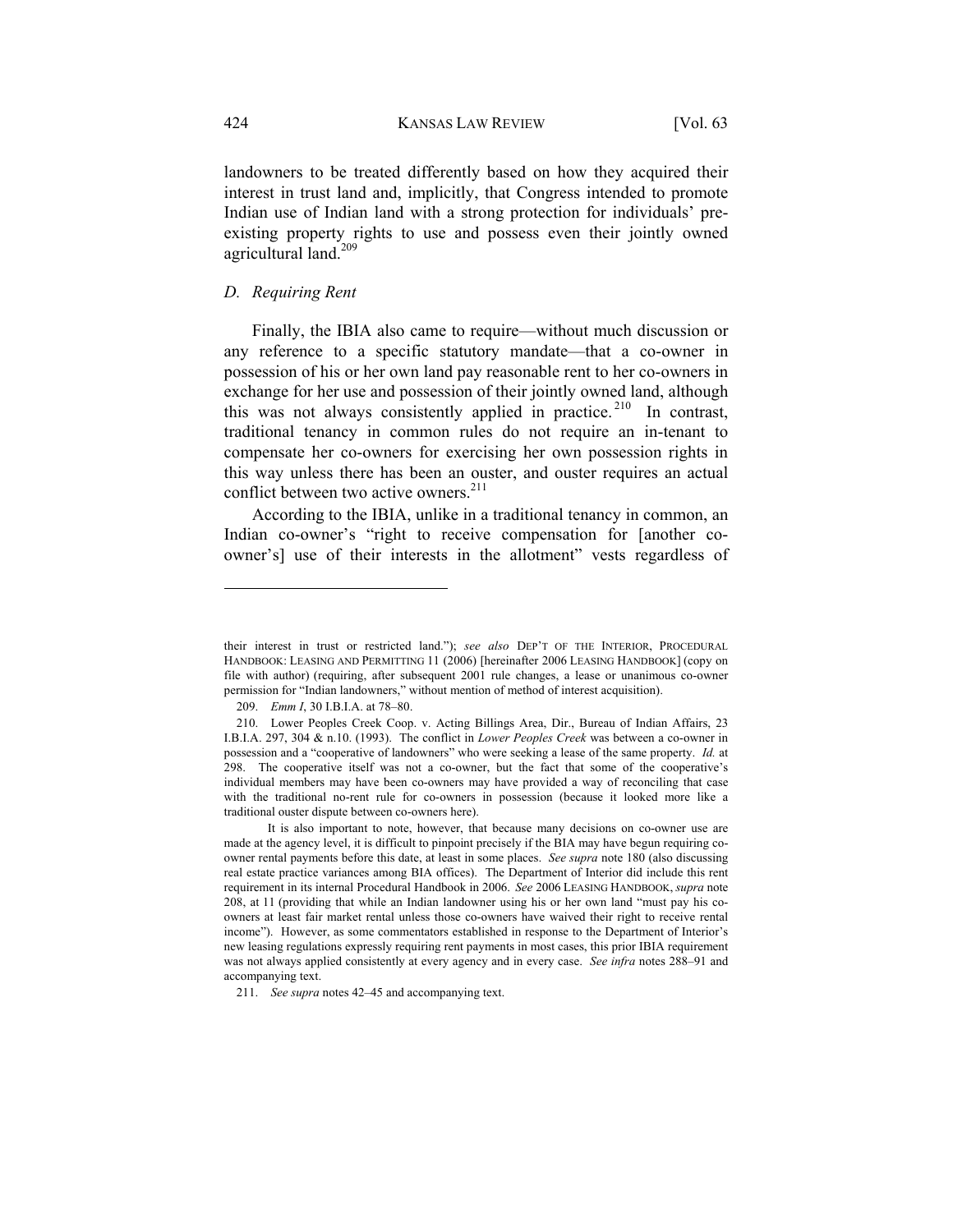whether that co-owner has ever tried to use or been denied access to the property.<sup>212</sup> Instead, according to the IBIA, "[i]t is [the occupying coowner's] personal, long-term occupancy or 'possession' of the land which he does not dispute—that gives rise to Appellant's obligation to pay rent to his co-owners."<sup>213</sup>

In another opinion, the IBIA also cited with apparent approval a BIA letter that suggested that a co-owner in possession not only owed rent for her actual use of the land but also had a duty to use the property at its highest and best potential use (and rental value):

A partial owner using this land for grazing or hay-cutting without compensation to the owners is not considered protecting the interests of the other owners. Neither would use by a partial owner for some purpose which denied the other owners benefit of a higher and better return. An example would be grazing use by partial owner when the tract could be leased for farming, industrial or commercial purposes.<sup>2</sup>

The requirement of rent for a co-owner's own use or possession of land is theoretically distinct from whether that co-owner even has use or possession rights in the first place. The IBIA's rent requirement did not change the threshold possession right. However, this implication that a co-owner may be required not only to pay fair rental value for his actual use but must also ensure the "high[est] and [best] return" possible from the property is novel and beyond the requirements of any traditional coownership rule.<sup>215</sup> This is so even in jurisdictions where some rent is owed, and if applied in the Indian land context, such a heightened rent requirement may have created practical limitations to the exercise of otherwise informal co-owner possession rights.<sup>216</sup>

 <sup>212.</sup> Cadotte v. Acting Aberdeen Area Dir., Bureau of Indian Affairs, 31 I.B.I.A. 175, 176 (1997); *see also* Thompson v. Acting S. Plains Reg'l Dir., Bureau of Indian Affairs, 54 I.B.I.A. 125, 130 (2011).

 <sup>213.</sup> *Id.* The rent obligation is offset by the amount he or she owns, however. In other words, if a co-owner owned half of an allotment that was assessed with a rental rate of \$100 per month, that co-owner could offset that rent by 50 percent or her half ownership interest so that she owned the other co-owners' \$50 per month. *See also* Whiteman v. Billings Area Dir., Bureau of Indian Affairs, 25 I.B.I.A. 292, 293 (1994) (quoting BIA letter recognizing "the right of an Indian owner to make use of his own land provided the individual claiming the owner's use is compensating the other heirs . . . ."); Cadotte v. Acting Aberdeen Area Dir., Bureau of Indian Affairs, 31 I.B.I.A. 175, 176 (1997) ("The fact that Appellant owns an undivided interest in the allotment does not excuse his non-payment of rent.").

 <sup>214.</sup> *Whiteman*, 25 I.B.I.A. at 293–94; *see also* Smith v. Acting Anadarko Area Dir., Bureau of Indian Affairs, 34 I.B.I.A. 283, 286 n.5 (2000) ("In no instances should an owner be permitted to conduct activities which commit waste.").

 <sup>215.</sup> *Cf. supra* notes 24–25 & 30–33 and accompanying text.

 <sup>216.</sup> The doctrine of waste, for example, only prohibits co-owners from interfering with the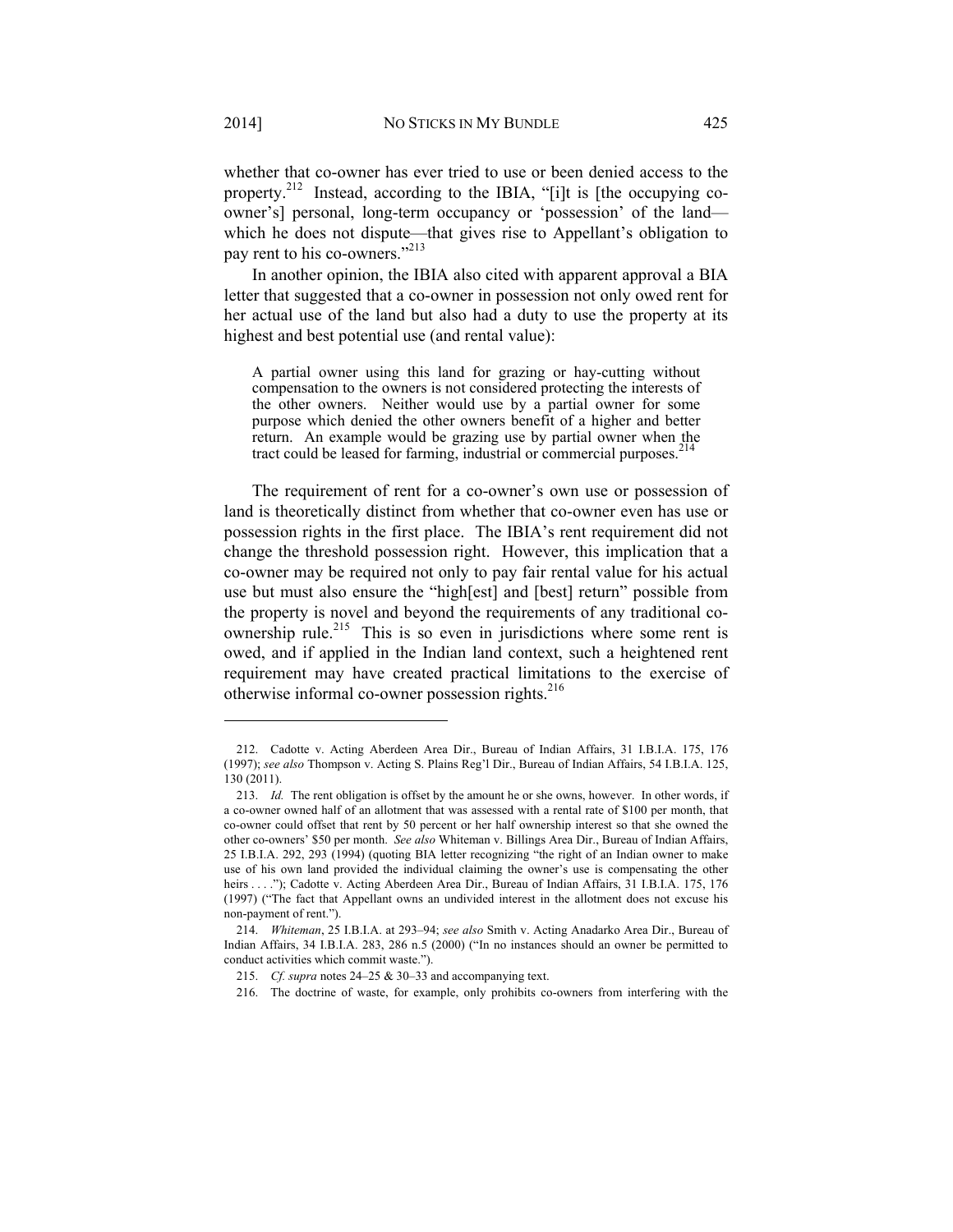# V. "LANDOWNERS WITHOUT LAND"<sup>217</sup>

Thus, already at the end of the twentieth century, there were some limits on an Indian landowner's remaining owner's use rights. Many coowners had to pay rent for their use of their own property, and a coowner seeking to make a non-agricultural use of her own property may have had stronger rights to do so if she received her interest by intestacy or devise than if she had purchased it. However, on the whole, there persisted some important and relatively informal Indian co-owner use and possession right. This changed in the twenty-first century, when even these remaining rights were effectively eliminated. This section covers the changes from 2001 to today that caused, at least by current federal law, Indian landowners to retain few, if any, of the rights and benefits of owning land.

## *A. The 2001 Sea Change*

It took the Department of Interior a long time to draft final regulations implementing AIARMA. Beginning with an initial rulemaking in 1996, there was some back-and-forth within the Department of Interior regarding the proper scope of protected owner's use rights under AIARMA. Part of this issue related to whose owner's use rights were protected, because as the Department of Interior explained in making its initial proposal of AIARMA regulations in 1996:

[AIARMA] originally confirmed the rights of individual "allottees" to use their own property and negotiate their own leases and permits. (By contrast, the 1940 act [25 U.S.C. § 380] allowed the "heirs and devisees" of allottees to prevent us from exercising our broad grant of authority on heirship land, by putting the land to direct use or by entering into a lease or permit during a three-month negotiation period.).<sup>2</sup>

reasonable expectations of their co-owners. Inactive co-owners who make no effort to use the property themselves typically have no expectation in perfect management of the land for their benefit. *See generally* POWELL, *supra* note 18, §§ 56.01–56.12; MOYNIHAN & KURTZ, *supra* note 24, Ch. 9, § 5, at 282–86.

 <sup>217.</sup> Brown, *supra* note 57.

 <sup>218.</sup> Leasing and Permitting, 61 Fed. Reg. 30560-01, 30562–63 (proposed June 17, 1996) (revising 25 C.F.R. pt. 162).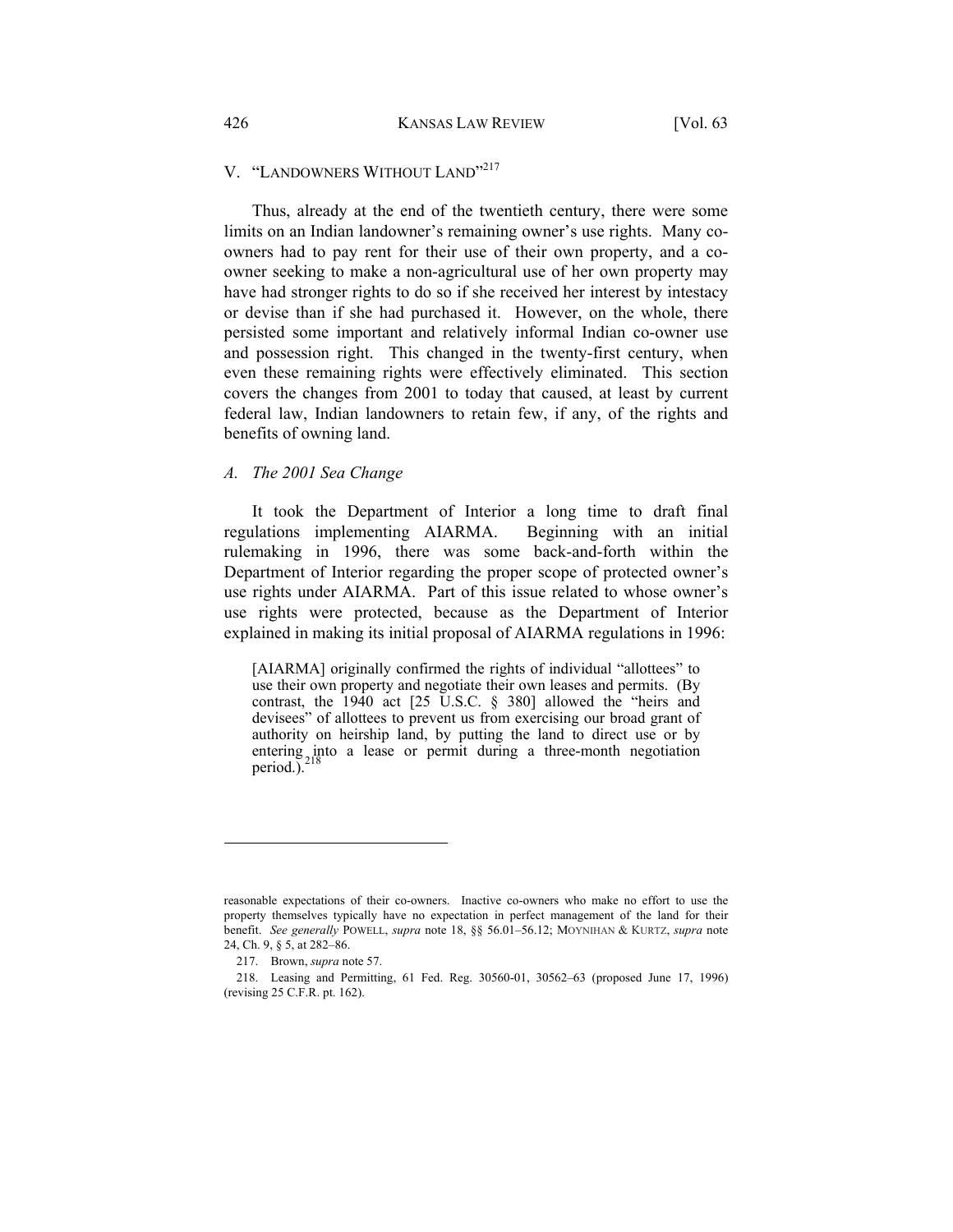Despite this potential confusion about what Congress had meant by the carve out for pre-existing owner's use rights of "allottees," in its first proposed rule-making, the Department of Interior proposed a regulation that provided broad owner's use protections regardless of how the individual owner asserting those use rights acquired her interest. Under the first proposed rule implementing AIARMA, the BIA would "not grant a lease or permit . . . if the land is used by an individual Indian owner and the other owners are receiving a fair annual rental."<sup>219</sup> This was also consistent with the IBIA's interpretation of this statutory language later in that same year. $220$ 

Between the time of this first proposed rule recognizing and protecting some owner's use and possession rights for individual Indian landowners, regardless of how the co-owner came into that ownership, in 1996, and the Department of Interior's final rule in 2001, two major things happened. First, the *Cobell* litigation took on a life of its own.<sup>221</sup> Secretary of Interior after Secretary of Interior was held in contempt of court and the Department was regularly ridiculed for its terrible management of, and inability to account for, many of the funds it held in trust for individual Indians (including lease revenues from allotted lands).<sup>222</sup> Maintaining an improved paper trail for the Department of Interior's management of trust funds—and perhaps, trust assets, like the land itself—and demonstrating investment return from those assets took on a new importance.<sup>223</sup> Perhaps because of this, the Department of Interior increasingly emphasized formal leasing of Indian lands as "one of the most effective ways" to meet its trust obligations to Indian landowners.<sup>224</sup> Requiring a paper lease and further documentation of

l

 223. John C. Sledd, Events Leading to the American Indian Probate Reform Act of 2004, Presentation at Montana State University Symposium (Apr. 12, 2007), at 8, *available at* https://www.iltf.org/sites/default/files/Events%20Leading%20to%20AIPRA%20%28Sledd%29.pdf ("Pressured by *Cobell*, reducing trust liability exposure became a major driver of Interior policy.").

 224. 2006 LEASING HANDBOOK, *supra* note 208, at 2 (stating that although "there is no statutory requirement that Indian lands held in trust by the United States Government be leased, the Secretary of the Interior has a fiduciary obligation to . . . make decisions concerning trust lands that are in the best interest of the Indian landowner," and "[o]ne of the most effective ways to meet these obligations is to put the land under lease."); *see also* Fort Berthold Land & Livestock Ass'n v. Great Plains Reg'l Dir., Bureau of Indian Affairs, 35 I.B.I.A. 266, 277 (2000) (explaining that while the Department of Interior "has a trust responsibility to ensure that individual Indian landowners receive a fair annual rental rate for the use of their lands," the Department has only a more amorphous "duty—which does not, however, rise to the level of a trust responsibility—to assist in the development and maintenance of a healthy agricultural economy on reservations").

 <sup>219.</sup> *Id.* at 30566.

 <sup>220.</sup> *See Emm I*, 30 I.B.I.A. 72, 79 (1996).

 <sup>221.</sup> *See supra* note 16 and accompanying text.

 <sup>222.</sup> *See, e.g.*, Merjian, *supra* note 16, at 620–21, 625–26.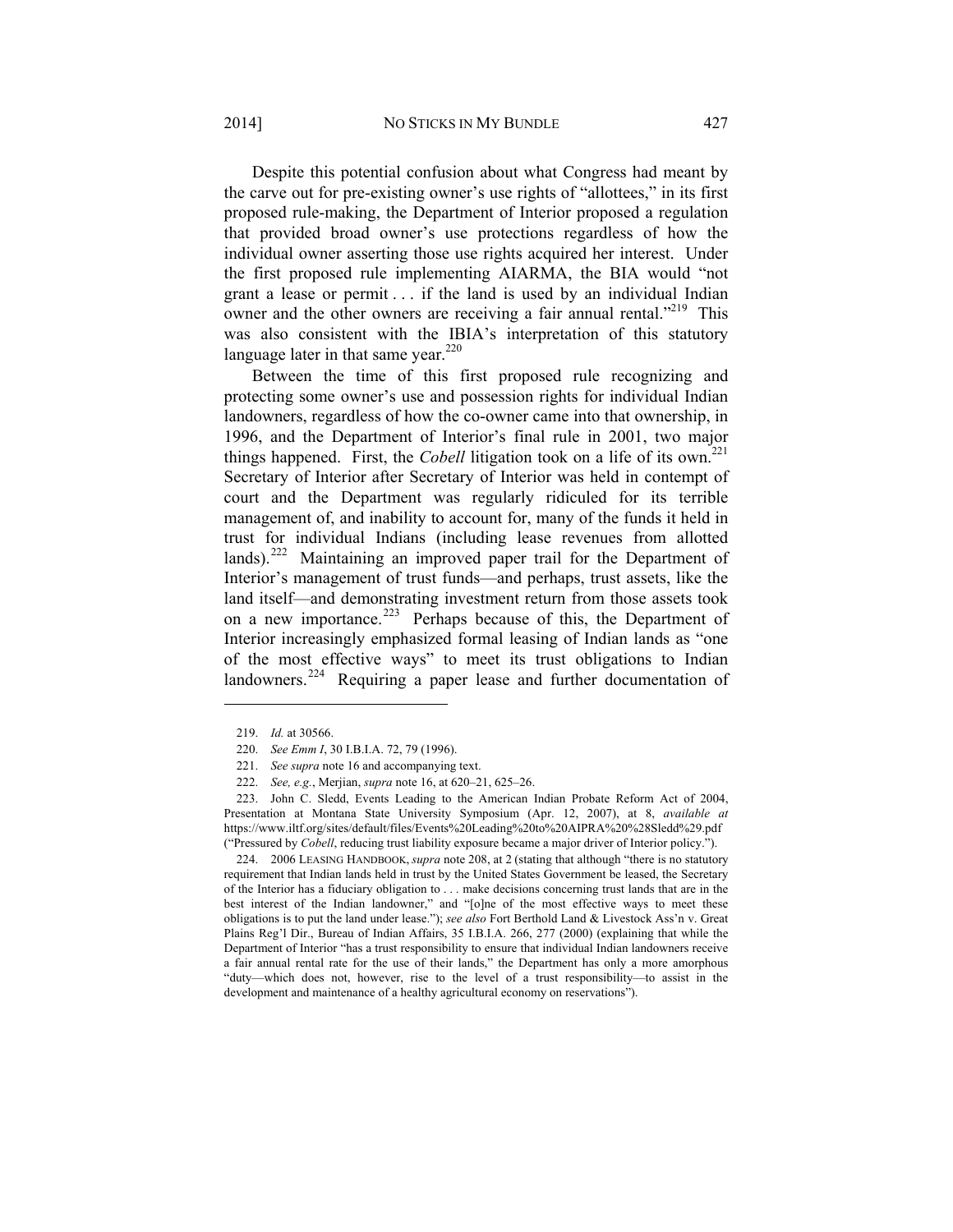even a landowner's own use of the land, with the accompanying rent requirement to the other landowner beneficiaries, may have seemed especially appealing at this time as a mechanism to avoid further potential trust accounting liability. In fact, in a candid status report on its trust improvement process to the *Cobell* court in January 2002, the Department of Interior acknowledged that the degree of fractionation of Indian lands was hindering the Department's ability to perform its trustee function efficiently.<sup>225</sup> This had at least two primary causes. One cause was the burdensome number of transactions and records to oversee.<sup>226</sup> The second was that the Department had struggled with the conflict between "owners' property rights and the Secretary's fiduciary duty and trust responsibility to both the Indian tribe and the individuals for the trust asset."227 The Department worried that the Secretary was in an "awkward" and "conflict[ed]" position of battling competing interests, including record-keeping efficiency versus individual property rights.<sup>228</sup>

The second major intervening event between the 1996 proposed rule and the 2001 final rule was legislative. As fractionation spun exponentially more out of control on the ground (and with it Congressional fears of additional trust accounting liability as the bureaucratic burden of keeping track of all of these minute interests overwhelmed the Department of Interior), Congress focused its legislative efforts on consolidating and otherwise decreasing the number of small interests it needed to maintain. Between the initial proposed AIARMA leasing rules and the 2001 regulatory changes, Congress passed the Indian Land Consolidation Act Amendments of 2000.<sup>229</sup> The Senate Indian Affairs Committee explicitly connected the *Cobell* breach of trust lawsuit—and the government's admission "that it is unable to account for the money generated from the use of the (allotted) land owned by these individuals"—to the 2000 ILCA Amendments, calling those amendments "the primary legislative contribution to this comprehensive, inter-governmental effort" to remedy the "most destructive legacies of the allotment era," including the continued

 <sup>225.</sup> U.S. DEP'T OF THE INTERIOR, STATUS REPORT TO THE COURT NUMBER EIGHT: FOR THE PERIOD AUG. 1, 2001 TO DEC. 31, 2001 58 (2002), *available at* http://www.doi.gov/ost/ trust\_documents/upload/Quarterly\_8.pdf.

 <sup>226.</sup> *Id.*

 <sup>227.</sup> *Id.* at 62.

 <sup>228.</sup> *Id.*

 <sup>229.</sup> Indian Land Consolidation Act Amendments of 2000, Pub. L. No. 106-462, 114 Stat. 1991 (codified as amended at 25 U.S.C. §§ 2201, 2204–2207, 2212–2219 (2012)). Not all of these 2000 amendments were implemented. *See* Shoemaker, *supra* note 6, at 764 n.175 & 772.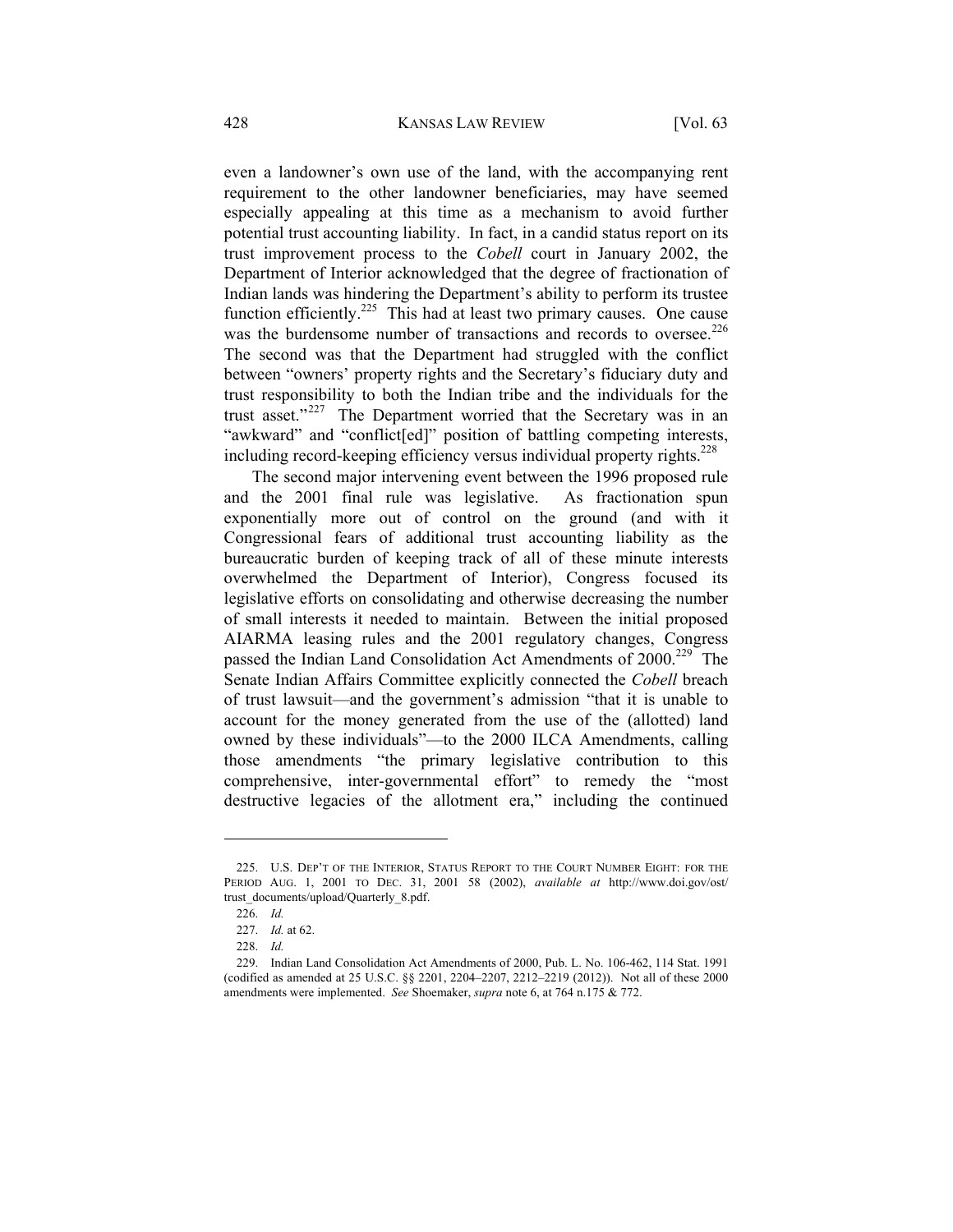fractionation of Indian lands "and its effect on the Federal government's ability to fulfill its trust obligation to Indian tribes and their members; the continuing loss of trust lands as it is inherited by non-Indians; and the effect of the allotment policy on Indian tribes."<sup>230</sup>

Like earlier versions of ILCA, many of the 2000 ILCA Amendments were aimed to promote consolidation or elimination of small fractional ownership interests. 231 Perhaps more significantly for this purpose, however, the 2000 ILCA Amendments also adopted a sliding scale for the percentage of Indian landowners who must consent to a nonagricultural lease before the BIA would approve it. $^{232}$  As in the case of the majority lease consent rule for agricultural leases in AIARMA, Congress in the 2000 ILCA Amendments was concerned that the Department of Interior's requirement of unanimous consent for an owner-approved third-party lease hindered investment because potential lessees would avoid the high transaction costs of assembling perfect coowner agreement.

Specifically, ILCA imposed a sliding scale system for the total percentages of co-owners' trust interests required to consent to a nonagricultural lease of an allotment, depending on the level of fractionation. The "minimum consent" requirement for these "non-agricultural" leases

 <sup>230.</sup> S. REP. NO. 106-361, at 12 (2000).

 <sup>231.</sup> The original Indian Land Consolidation Act was approved on January 12, 1983. Indian Land Consolidation Act of 1983, Pub. L. No. 97-459, 96 Stat. 2515, 2517–19 (1982) (codified at 25 U.S.C. §§ 2201–2210 (1982)). It was also amended in 1984. Indian Land Consolidation Act Amendments of 1984, Pub. L. No. 98-608, 98 Stat. 3171 (1988) (codified as amended at 25 U.S.C. §§ 2203–2206, 2211 (2012)). Initially, Congress sought to force the escheat of the smallest of these individual ownership interests to the governing tribe upon the owner's death, but the Supreme Court held this was an unconstitutional taking of Indian landowners' "right to devise." Hodel v. Irving, 481 U.S. 704 (1987). Importantly, this escheat provision was also ineffective. U.S. GEN. ACCOUNTING OFFICE, GAO/RCED-92-96BR, PROFILE OF LAND OWNERSHIP AT 12 RESERVATIONS, at 1–2 (1992) (describing how two more times as many small fractional interests were created than the number that would have qualified for escheat under ILCA, even if it had been carried out constitutionally). The ILCA also attempted to provide mechanisms for an individual's tiny interests in a property to be consolidated (through tribal exchange programs or tribal purchase options) and sought to create more uniformity and simplicity in intestacy, with the option for tribal probate codes as well. *See* Shoemaker, *supra* note 6, at 764–74. However, these programs were also hyper formal and overly complex and therefore often ineffective. For example, the director of the Land Office at the Pine Ridge Reservation reported in June of 1995 that the procedure required for a landowner to accomplish one of these ILCA exchanges included at least nine separate steps (including various approvals from multiple different offices and administrative levels) and took up to six years for a landowner to complete. Carl G. Hakansson, *Allotment at Pine Ridge Reservation: Its Consequences and Alternative Remedies*, 73 N.D. L. REV. 231, 251 n.165, 256–59 (1997).

 <sup>232.</sup> These ILCA changes were specifically not intended to change the Department of Interior's interpretation of AIARMA, however, which was theoretically the subject of the 1996 and 2001 rulemakings. For example, there is a rule of construction that these ILCA and AIPRA sliding scales shall not be read to amend or modify AIARMA. 25 U.S.C. § 2218(f) (2012).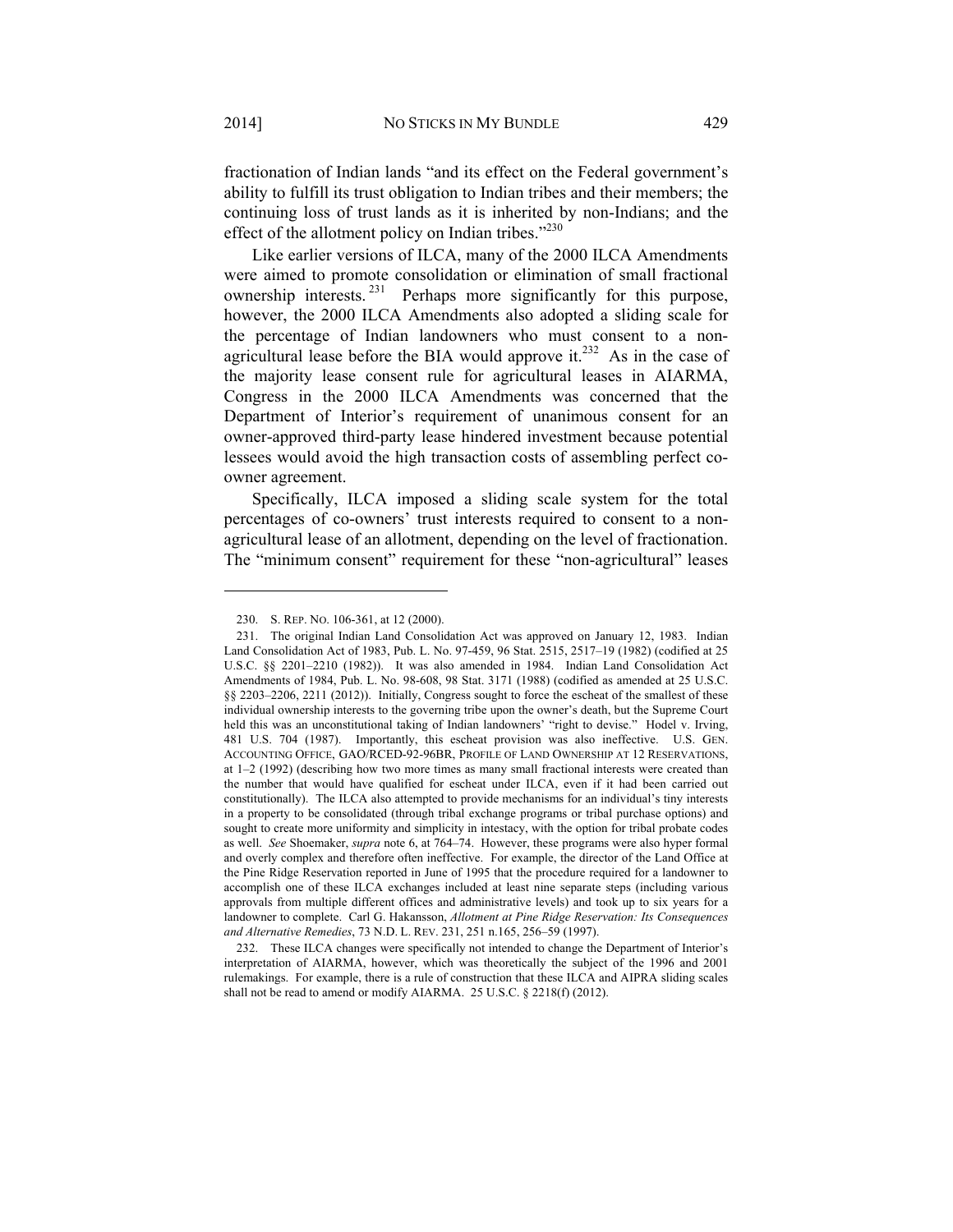was based on a sliding scale.<sup>233</sup> A bare majority of interests was required for tracts with 20 or more Indian owners but unanimous consent was required for tracts with five owners or fewer.<sup>234</sup> Importantly, unlike AIARMA, ILCA did not contain a parallel reservation or mention of protecting any pre-existing owner's use rights. <sup>235</sup> Instead, ILCA expressly provided that a lease approved by the requisite percentage of fractional trust interests shall be binding upon all of the co-owners of the allotment.<sup>236</sup> Thus, on its face, this reform could be interpreted to bind even any co-owners who may have desired to use the land themselves if the requisite percentage of other co-owners agrees to the alternative course, and this leaves a co-owner in possession none of the priority or veto rights that were arguably protected under AIARMA.<sup>237</sup> This new rule might be read to allow absentee owners—at least in non-agricultural contexts—to evict (effectively) a co-owner in possession merely by executing a lease to another party without the in-tenant's permission (assuming they have a sufficient percentage of the other trust interests consenting to the lease). $^{238}$ 

 <sup>233.</sup> Indian Land Consolidation Act Amendments of 2000 sec. 219, 25 U.S.C. § 2218.

 <sup>234.</sup> *Id.* The unanimous consent rule for five or fewer owners was reduced to a 90 percent consent requirement in 2004. *See* 25 U.S.C. § 2218(b) (effective Sept. 7, 2004). The BIA also has the authority to vote on behalf of missing or undetermined co-owners. § 2218(c); *see also* S. REP. NO. 106-361, at 23 (discussing decision to employ graduated scale because AIARMA's majority rule had not yet been implemented in final rules by BIA); *Indian Land Consolidation Act Amendments; and to Permit the Leasing of Oil and Gas on Navajo Allotted Lands: Hearing on S. 1586, S.1315, and H.R. 3181 Before the S. Comm. On Indian Affairs*, 106th Cong. 162 (1999) (statement of Delmar Poncho Bigby, Chairman, Indian Land Working Group) (proposing slidingscale consent requirement to replace original majority rule provision).

 <sup>235.</sup> S. REP. NO. 106-361, at 12; *see also* Presidential Statement on Signing the Indian Consolidation Act Amendments of 2000, 36 WEEKLY COMP. PRES. DOC. 45 (Nov. 7, 2000), *available at* http://www.gpo.gov/fdsys/pkg/WCPD-2000-11-13/pdf/WCPD-2000-11-13-Pg2811- 2.pdf (legislative purpose was to "enhance opportunities for economic development").

 <sup>236.</sup> Indian Land Consolidation Act Amendments of 2000 sec. 219, 25 U.S.C. § 2218 (providing that lease is "binding on" non-consenting co-owners); *see also* S. REP. NO. 106-361, at 23.

 <sup>237.</sup> *See supra* Part IV.C.3.

 <sup>238.</sup> It is not at all clear that this issue was fully vetted and the impact of leasing rules on landowners' rights actually considered by Congress. However, in the Senate Committee on Indian Affairs report on the legislation, the Committee noted that one of the few instances in which it could foresee an Indian landowner wishing to devise land to multiple devisees was "where the deviser is in a position to confer 'use rights' upon several heirs who are making use of the land." S. REP. NO. 106-361, at 13. This suggests some understanding of "use rights" still existing as of that time. Nonetheless, the final legislative policy statement in the amendments themselves provided that Congress should "prevent the further fractionation of trust allotments," without any express discussion of preserving co-owner's use rights. Indian Land Consolidation Act Amendments of 2000 sec. 102(1), 25 U.S.C. § 2201.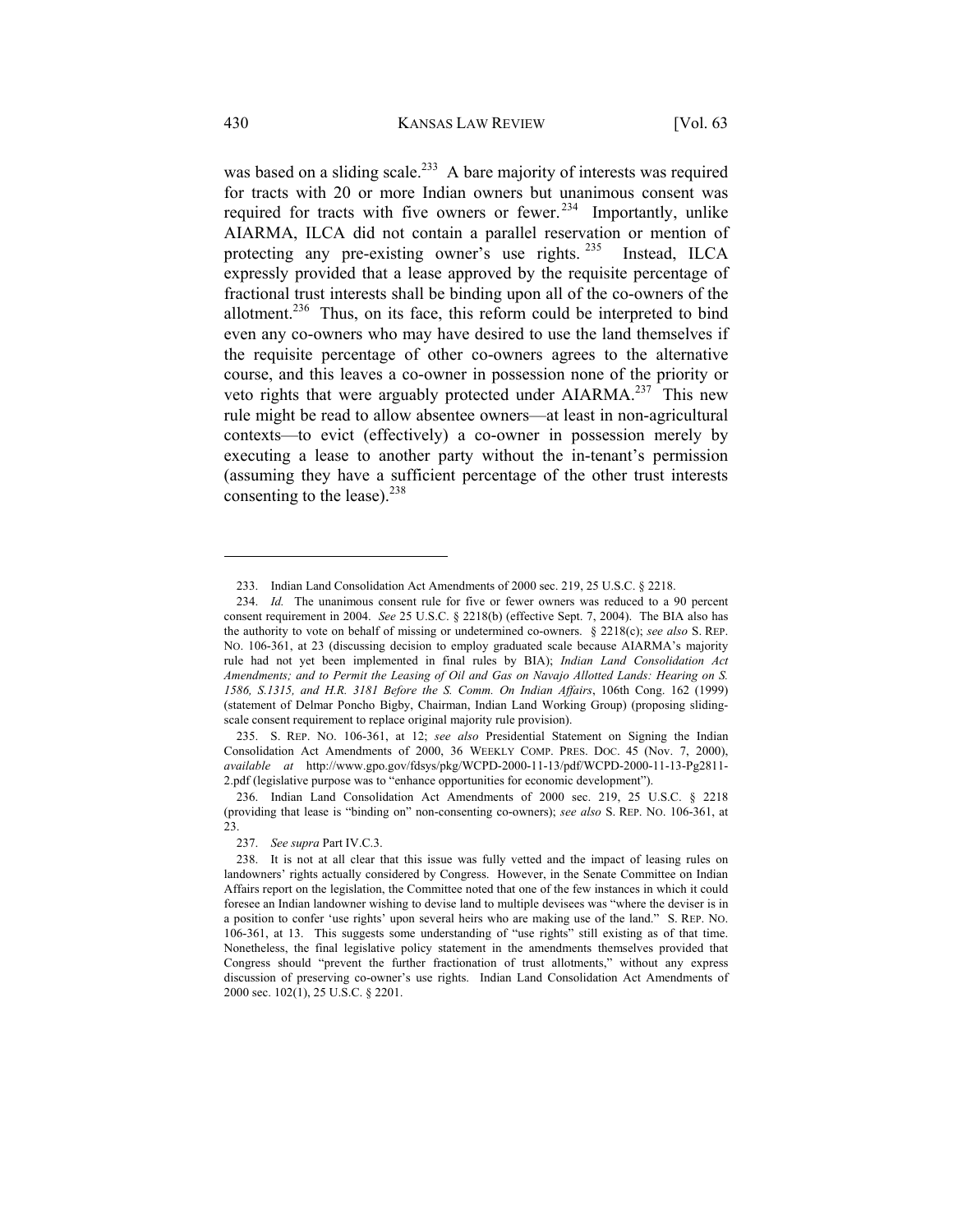2014] NO STICKS IN MY BUNDLE 431

However, even this possible implicit impact on co-owner's use and possession rights under the 2000 ILCA Amendments is relatively limited. First, it applies on its face only to non-agricultural uses. Second, it would only usurp or trump a co-owner's direct use and possession rights, if at all, where a coordinated majority or larger cohort of the other co-owners have organized and actively decided to lease the property to another. Nothing about the 2000 ILCA Amendments on their face impacted a co-owner's use and possession rights in the much more common scenario where the co-owners have not so organized themselves and agreed to pursue an alternative path, where the land is otherwise idle, or where the BIA is the party seeking to grant the lease where there is no co-owners' consent and the land is not otherwise in use by a co-owner under the 1940 Act.

Nonetheless, in January 2001, the Department of Interior adopted much more sweeping restrictions on owner's use rights in new leasing rules that not only applied AIARMA but also incorporated the outputs of its broader trust accounting reform process.239 Although the 2000 ILCA Amendments had been passed by the time of this final rule, the Department of Interior stated in January 2001 that it would need more time to "fully ascertain" the ways in which the 2000 ILCA Amendments "extensively alter[ed] the legal framework governing activities on fractionated trust and restricted lands" and thus promised more regulations incorporating those changes in the future.<sup>240</sup>

In proposing these new 2001 rules six months prior, the Department of Interior stated that it "recognizes the unique burdens placed on potential users of fractionated land," and requested comments on a new "owner's use" regulation that would require any co-owner of Indian land "obtain a lease from all co-owners of the land before using the land exclusively for his or her own purposes."<sup>241</sup> The Department explained it was considering this requirement "[i]n order to provide maximum protection for all trust property beneficiaries."<sup>242</sup> In the final rule in 2001, the Department of Interior adopted this owner's use restriction:

 <sup>239.</sup> *See* Trust Management Reform: Leasing/Permitting, Grazing, Probate and Funds Held in Trust, 66 Fed. Reg. 7068-01, 7069 (Jan. 22, 2001) (to be codified at 25 C.F.R. pt. 15, 114, 162, 166) (describing in greater detail process of drafting new rules as part of sweeping "Trust Management Improvement Project").

<sup>240.</sup> *Id.* at 7068 (leaving open new regulations on business and residential leases specifically).

 <sup>241.</sup> Trust Management Reform: Leasing/Permitting, Grazing, Probate and Funds Held in Trust: Notice of Proposed Rulemaking, 65 Fed. Reg. 43874-01, 43874–75, 43881 (July 14, 2000) (describing new proposal for what it termed the "owner's use" rule at proposed 25 C.F.R. § 162.67). 242. *Id.* at 43881.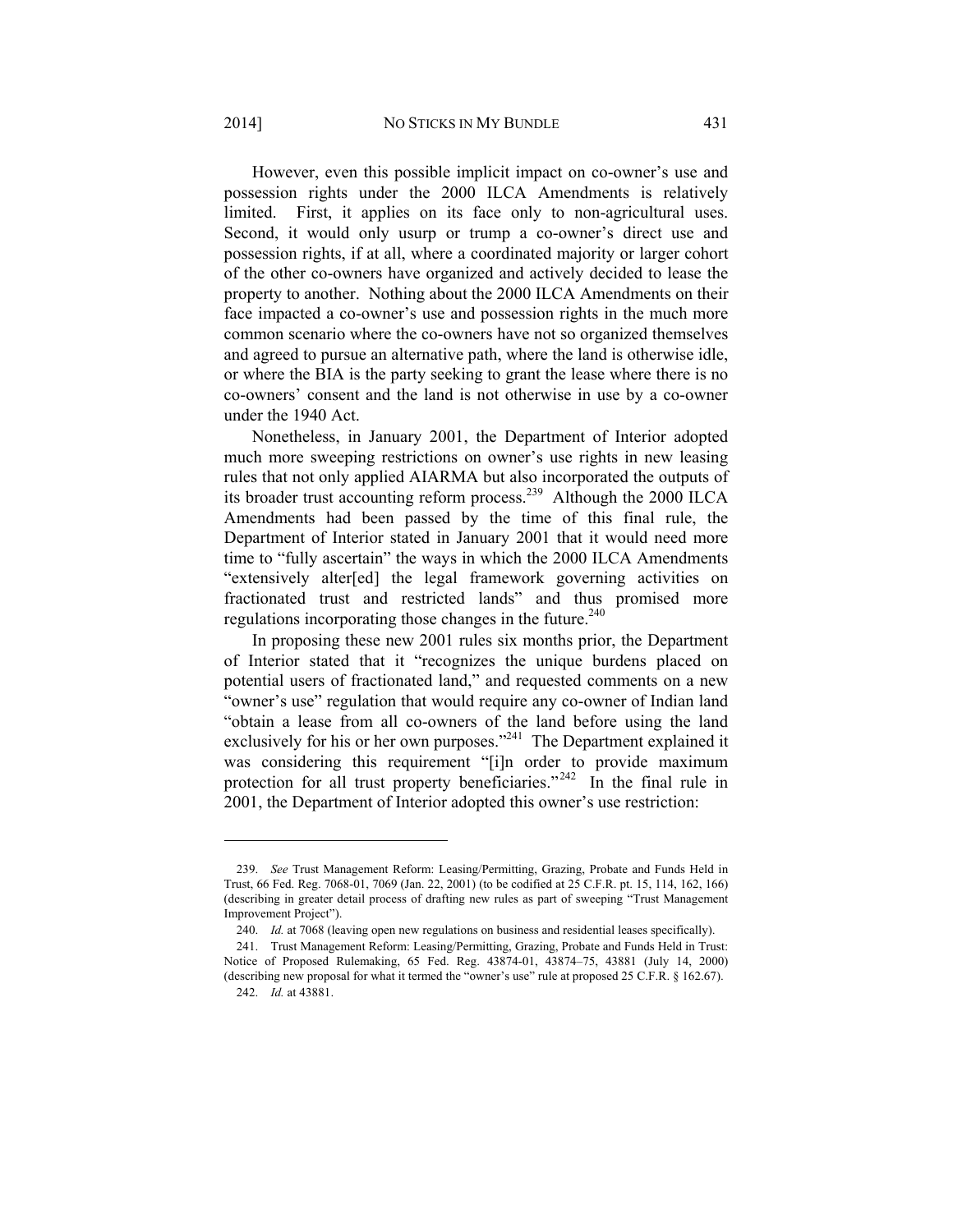Many questioned whether the individual Indian landowners of undivided interests in fractionated tracts would need leases from their co-owners (i.e., "owner's use"), before taking possession. In response, [25 C.F.R.] § 162.104(b) clarifies that an Indian landowner of an undivided interest *may not take possession without a lease unless the Indian co-owners give their permission*.

In that same paragraph, the Department of Interior also references that it was not accepting commentators' requests to eliminate this requirement because "[t]his provision is necessary to ensure protection for, and to foster cooperation and negotiation among, all Indian co-owners."<sup>244</sup>

Thus, after this 2001 change, the Department of Interior began explicitly requiring a lease or some other form of actual permission from the other co-owners before an owner could take possession of any portion of the property. The actual final regulation adopted by the Department of Interior, Section 162.104(b), provided:

An Indian landowner of a fractional interest in a tract must obtain a lease of the other trust and restricted interests in the tract, under these regulations, unless the Indian co-owners have given the landowner's permission to take or continue in possession without a lease.<sup>245</sup>

The Department of Interior applied this regulatory change to all types of leases and all manners of lease creation. Thus, even though AIARMA specifically provided that it should not be construed "as limiting or altering the authority or right of an individual allottee . . . in the legal or beneficial use of his, her, or its own land," this rule changed arguably changed those rights.<sup>246</sup>

The Department of Interior also applied this new prior-permission concept to its interpretation of the scope of its authority under the 1940

 <sup>243.</sup> Trust Management Reform: Leasing/Permitting, Grazing, Probate and Funds Held in Trust, 66 Fed. Reg. at 7081 (emphasis added).

 <sup>244.</sup> *Id.* It is unclear who made the "requests to eliminate the owner's use provision in its entirety" referred to in this response. The public comments from this rule-making are not archived on regulations.gov nor are they readily available electronically by request to the National Archives. However, it appears by implication that there were objections to this new owner's use provision from the 2000 Proposed Rule limiting co-owner's use rights in this way, just as there were to further reforms in this direction in 2013. *See, e.g., infra* note 261 and accompanying text.

 <sup>245. 25</sup> C.F.R. § 162.104(b) (2002) (recodified as amended at 25 C.F.R. § 162.005 (2013)). The substance of this rule, with some minor modifications, was moved to 25 C.F.R. § 162.005 in regulatory changes in 2013. *See infra* note 256 and accompanying text.

 <sup>246. 25</sup> U.S.C. § 3715(c)(1) (2012). Perhaps in light of this, there is a special rule for agricultural leases, also adopted in 2001, that if a majority of co-owners seek to approve a new lease to agricultural land while another co-owner is currently using it, that co-owner in possession must be given a right of first refusal to lease the land. 25 C.F.R. § 162.207(c) (2014).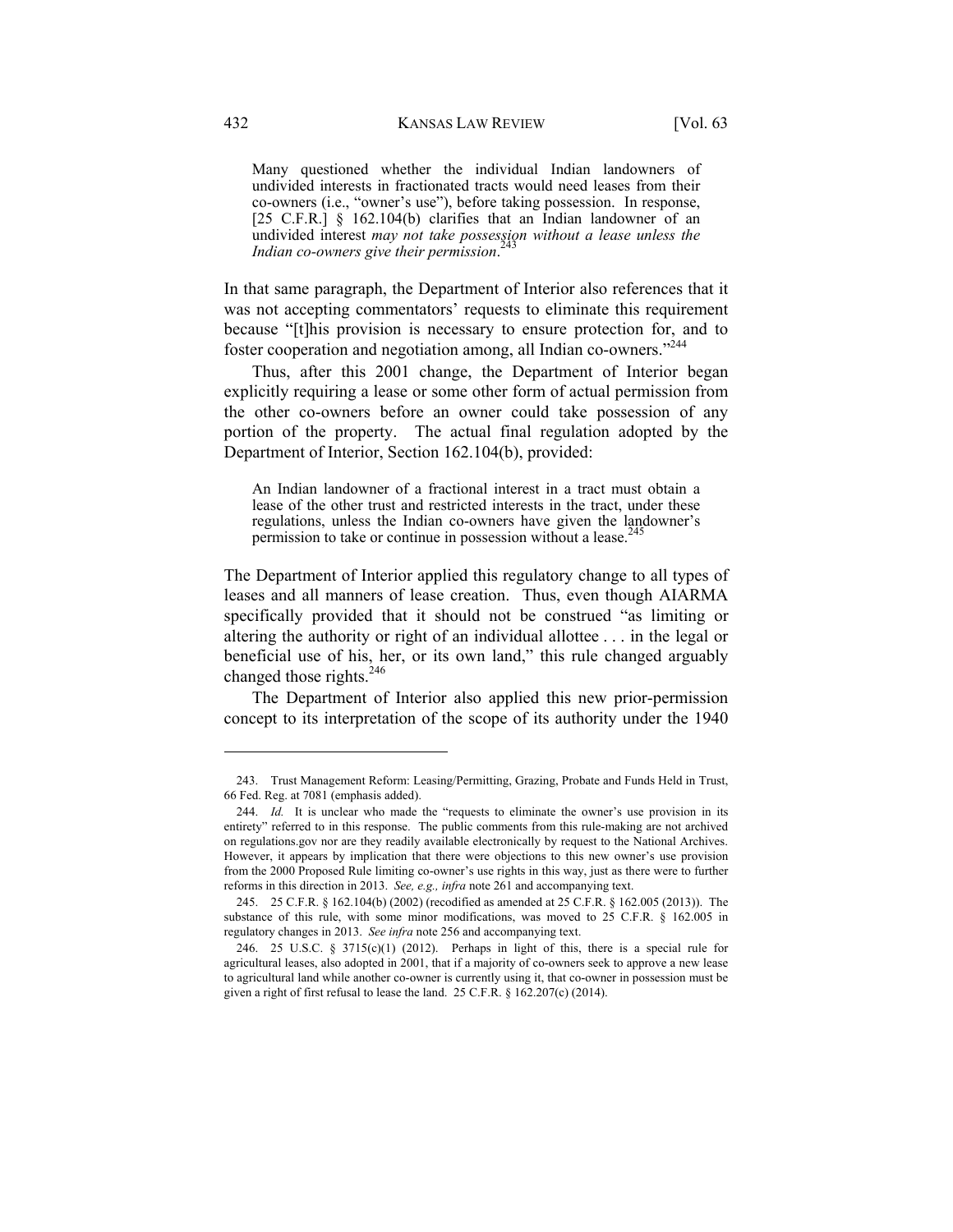Act. As the Department of Interior explained in the regulatory preamble to the 2001 rule change:

Many respondents questioned the proposed provisions that addressed the granting of leases on fractionated tracts, including "owner's use" leases . . . . Section 162.209(b) provides that we will not exercise our authority under 25 U.S.C.  $\hat{\S}$  380 [the 1940 Act] to grant a lease on behalf of all of the Indian owners of a fractionated tract *where the*  Indian co-owners have given one of the Indian landowners permission<br>to persons the twast without a logas<sup>247</sup> *to possess the tract without a lease*.

Under this new interpretation, for the first time, "permission" from the other co-owners is specifically required before an owner in possession will be able to preclude the BIA from executing a lease on behalf of the owners who otherwise cannot agree to a lease to another.

Moreover, although this regulation suggests that informal permission as opposed to a formal lease may suffice, and perhaps even something as informal as acquiescence could bestow an owner's use right, subsequent IBIA decisions clarified that a formal lease may be required in every instance.<sup>248</sup> In fact, an emphasis on formal leasing relationships among co-owners, as opposed to any pre-existing use arrangements, worked its way into several IBIA decisions. For example, in one decision a coowner was living on her own allotment pursuant to a lease, but it expired too soon to enable her to access a leasehold mortgage.<sup>249</sup> She sought an amendment to extend the lease term and it was denied by the BIA.<sup>250</sup> The co-owner complained to IBIA that the regional office had previously permitted co-owners to use their allotments as residences without a lease and that there were in fact others living on her allotment without residential leases.251 The IBIA rejected this prior practice and advised the co-owner that her remedy was not to have her own residential lease amendment approved informally, "but rather to seek action from the BIA to remove those persons from the allotment or to obtain proper leases."<sup>252</sup> Ironically, the IBIA noted that "[t]he Board has found that individuals can be quite creative in the ways they resolve disagreements when given

 <sup>247.</sup> Trust Management Reform: Leasing/Permitting, Grazing, Probate and Funds Held in Trust, 66 Fed. Reg. at 7082 (emphasis added).

 <sup>248.</sup> Spang v. Rocky Mountain Reg'l Dir., Bureau of Indian Affairs, 52 I.B.I.A. 143, 143–44 (2010) (rejecting Indian co-owners request for flexibility in leasing requirements because even Indian co-owners must "obtain a lease of the other trust and restricted interests in the tract").

 <sup>249.</sup> Chicharello v. S. Plains Reg'l Dir., Bureau of Indian Affairs, 39 I.B.I.A. 195, 195 (2003).

 <sup>250.</sup> *Id.* at 195–96.

 <sup>251.</sup> *Id.* at 197–98 & n.6.

 <sup>252.</sup> *Id.* at 198 n.6.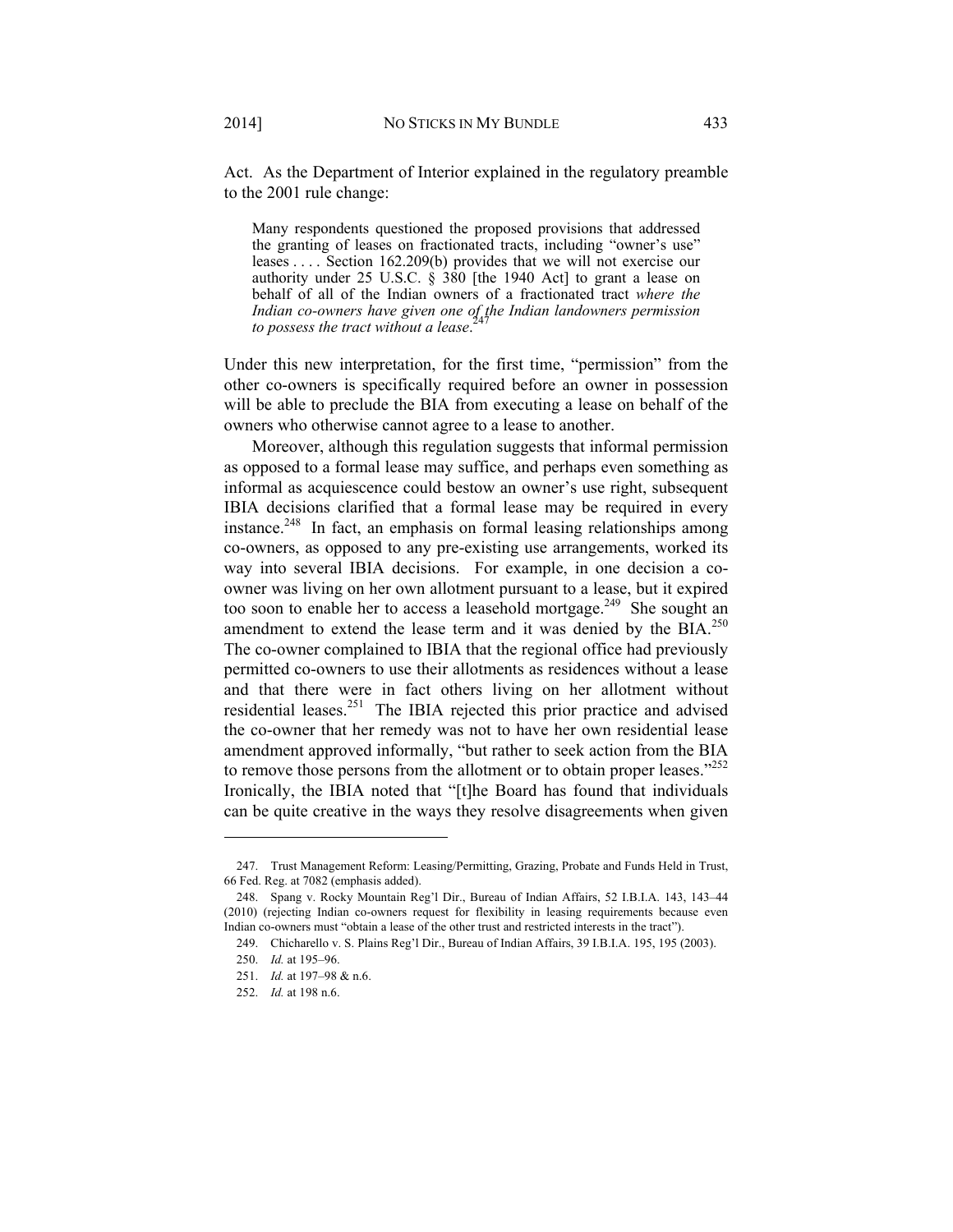the opportunity," but held that the BIA's leasing rules and statutes applied to co-owners without much, if any, flexibility or room for creativity.253

Thus, after the dust settled on the Department of Interior's interpretation of AIARMA, Indian co-owners of land no longer had any recognized right to initiate informal use of one's own property without some prior permission or lease from the co-owners. Previously, both the Department and the IBIA had concluded that AIARMA did not permit a majority of co-owners to lease an allotment out from under a rent-paying co-owner currently in possession. Furthermore, they both initially concluded that a co-owner's use and possession of land also preempted the BIA from leasing that land out on behalf of the other co-owners, regardless of how the in-tenant came to own his interest in the allotment. Despite this, the Department of Interior's 2001 regulations effectively changed those interpretations. Open questions remained, however, about precisely what owner's use rights remained, if any, and how the Department of Interior's interpretation of the 2000 ILCA Amendments might change this result.

# *B. The 2013 Rules Make Problems Worse*

As promised, the Department of Interior finalized additional new surface leasing regulations effective January 4,  $2013^{254}$  Overall, these new regulations were intended to make leasing procedures for residential, business, and wind and solar resources (i.e., non-agricultural leases) as "explicit and transparent as possible."<sup>255</sup> However, the new regulations make some additional significant changes for owner's use rights. Although the new 2013 regulations say on their face that they do not apply to agricultural leases, which are still subject to the 2001 rules, in reality it seems the Department of Interior must be applying the "general" rules from the 2013 regulations to agricultural leases as well. For example, certain "general" rules from the 2001 rules, including the new 2001 owner's use rule itself, were deleted and moved to a new "general provisions" rule in the 2013 regulations to "delete

 <sup>253.</sup> *Id.* at 199; *see also* 2006 LEASING HANDBOOK, *supra* note 208, at 11 (explaining that while an "Indian landowner has the right to use their trust or restricted property" the 2001 regulation requires a co-owner of land to "obtain permission or a lease to continue to use the land").

 <sup>254.</sup> Residential, Business, and Wind and Solar Resource Leases on Indian Land, 77 Fed. Reg. 72440-01 (Dec. 5, 2012) (to be codified at 25 C.F.R. pt. 162).

 <sup>255.</sup> *Id.* at 72440–41.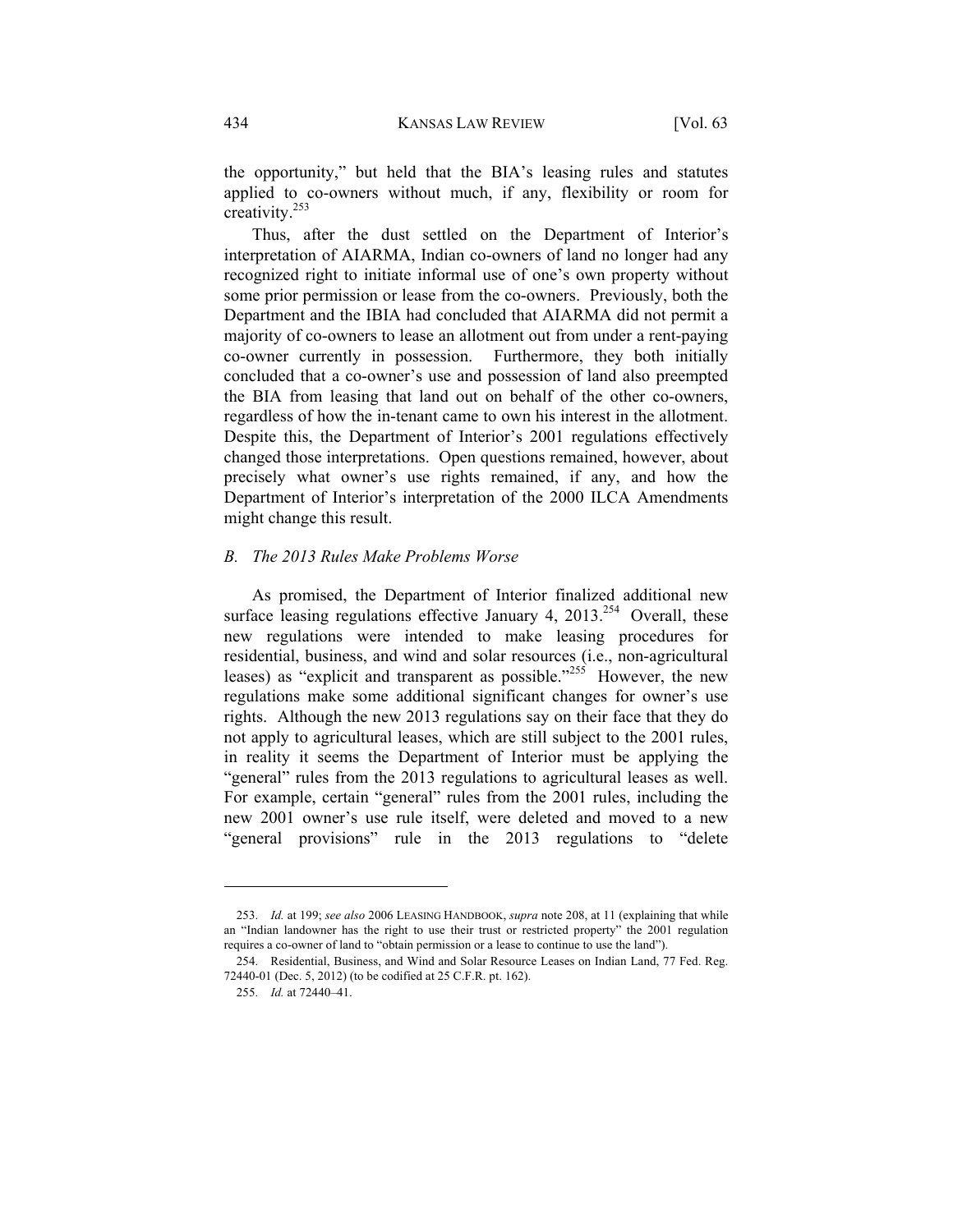redundancies."256 In any event, the new 2013 regulations do several things. First, they clarify that the Department of Interior now requires full 100 percent co-owner permission before a co-owner may take possession without a lease even where the land is not otherwise in use.<sup>257</sup> Second, they further limit the 1940 Act's owner's use protections by extending them only to sole owners of 100 percent of a property as opposed to any co-owner heir.<sup>258</sup> And third, they generally provide even greater protections for absentee landowners by mandating fair-market value rent returns even where the other, active landowners affirmatively agree to a lease on different terms.<sup>259</sup>

To start, these new regulations clarify that any "Indian landowner of a fractional interest in the land" must obtain a lease "from the owners of other trust and restricted interests in the land" in order to possess that land "unless *all of the owners* have given you permission to take or continue in possession without a lease.<sup> $2001$ </sup> Whereas the 2001 regulations provided more vaguely that a co-owner must have some degree of "permission" from her Indian co-owners to take possession without a lease, the 2013 regulations clarify that co-owner possession without a lease requires *unanimous* co-owner permission. Of course, in a traditional tenancy in common, no such pre-possession permission is required at all, and the National Congress of American Indians and

 <sup>256.</sup> *Id.* at 72440, 72474; *see also* 25 C.F.R. § 162.002(b) (2014) (providing "General Provisions" part of new rules does not apply to agricultural leases). *But see* 25 C.F.R. § 162.005 (2014) (moving the only owner's use rules to this "General Provisions" section). It seems this issue was not fully considered in the regulatory drafting, causing confusion. *E.g.*, 25 C.F.R. § 162.209(b)(2) (2014) (continuing to reference now-deleted 25 C.F.R. § 162.104(b) (2002) (recodified as amended at 25 C.F.R. § 162.005 (2013)); *see also* 25 C.F.R. § 162.106(a) (2014) (continuing to suggest that agricultural trespass can only occur where "possession is taken without an agricultural lease by a party other than an Indian landowner of the tract").

 <sup>257.</sup> *See* 25 C.F.R. § 162.005(a) (2014).

 <sup>258.</sup> *See* 25 C.F.R. § 162.013(c)(6).

 <sup>259.</sup> *See, e.g.*, 25 C.F.R. §§ 162.207(c), 162.421(e), 162.550. The new rules also, for the first time, categorically exempt "permits" for short-term non-possessory, revocable rights for some limited uses of Indian land from BIA approval, administration, and enforcement authority. *See*  Residential, Business, and Wind and Solar Resource Leases on Indian Land, 77 Fed. Reg. at 72444– 45; 25 C.F.R. § 162.007 (2014). By removing some "permits" on Indian allotments from BIA oversight and control, this new rule may also implicitly affirm more local control of temporary uses of Indian land, including potentially uses by Indian owners themselves. The new rule, however, defines these more flexible "permits" narrowly such that they are not considered an interest in land, and grazing and other specified types of common "permits" are still treated separately and are subject to extensive BIA oversight and control. *See* Residential, Business, and Wind and Solar Resource Leases on Indian Land, 77 Fed. Reg. at 72444–45; *see also* 25 C.F.R. §§ 163.1–.83, 166.1– .1001 (separate regulatory section for timber and grazing permits). This is an area for future analysis that warrants more work going forward.

 <sup>260. 25</sup> C.F.R. § 162.005(a) (2014) (emphasis added).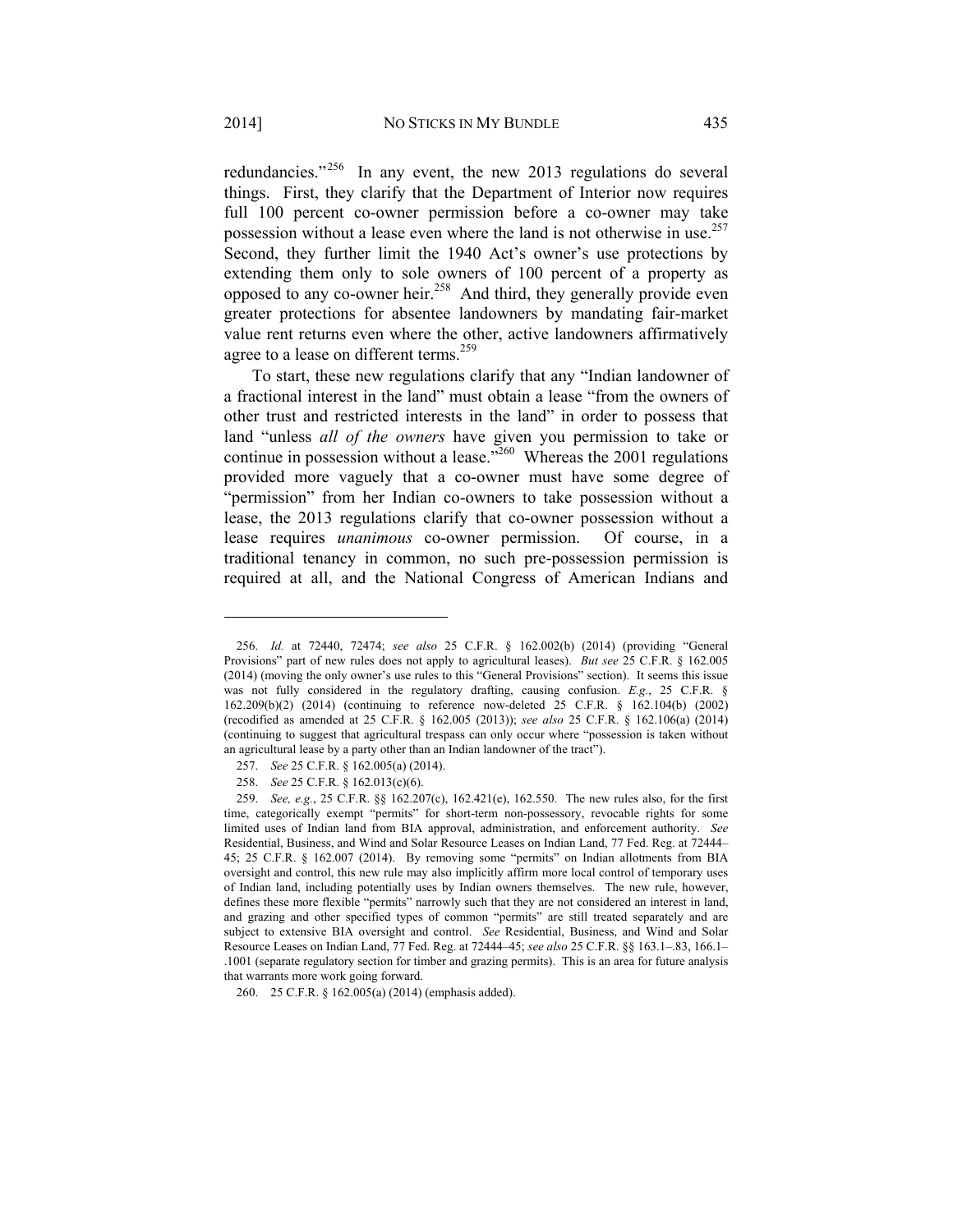others pointed this out to the Department of Interior, arguing that each co-owner "has full rights to use the property in any manner" and there was "no authority in federal law for BIA to diminish the property rights of each Indian co-owner and to require co-owners to pay rent for the use of their own property."<sup>261</sup>

The Department of Interior rejected this property-rights argument by noting (non-responsively) that their chosen regulation permits a "coowner to use the tract if the other fractional co-owners agree."<sup>262</sup> The Department of Interior also stated:

We disagree with the commenters' claim that each owner has full rights to use the property in any manner, because one co-owner does not have the right to exclude the others without their consent. For this reason, we reject the commenters' claim that requiring a lease is diminishing the property rights of each co-owner by requiring him or her to pay rent for use of his or her own property.<sup>263</sup>

This answer is circular and fails to recognize that in fact co-owners do have a right to possess the entirety of a property, separate from whether they may also have to pay a proportionate rental value for that possession. In the non-Indian context, the rule that one co-owner cannot exclude another co-owner is managed through the ouster doctrine after there is an actual conflict between two active co-owners, not by requiring each co-owner to get affirmative permission from all co-owners (both active and inactive) *before* they take any possession of the land.

The Department of Interior also explained that its intent in permitting co-owners to get "permission" from all other co-owners as opposed to requiring a full BIA-approved lease was to "provide . . . maximum flexibility by allowing for informal agreements."<sup>264</sup> On its face, this is an attempt to offer a "permission" route that is less onerous than the formal leasing process—however, this fails. For example, a party seeking a lease of an allotment needs only consent from a sliding scale percentage of trust interests in the allotment. However, in order to avoid a lease and take possession using this alternative route as a co-owner of the land, the co-owner must get unanimous consent from all of the other co-owners. In addition, the Department of Interior itself has acknowledged that significant numbers of co-owners are missing or their estates are still

 <sup>261.</sup> NCAI Comments, *supra* note 15, at 3; *see also* NCAI Resolution, *supra* note 15.

 <sup>262.</sup> Residential, Business, and Wind and Solar Resource Leases on Indian Land, 77 Fed. Reg. at 72444.

 <sup>263.</sup> *Id.*

 <sup>264.</sup> *Id.*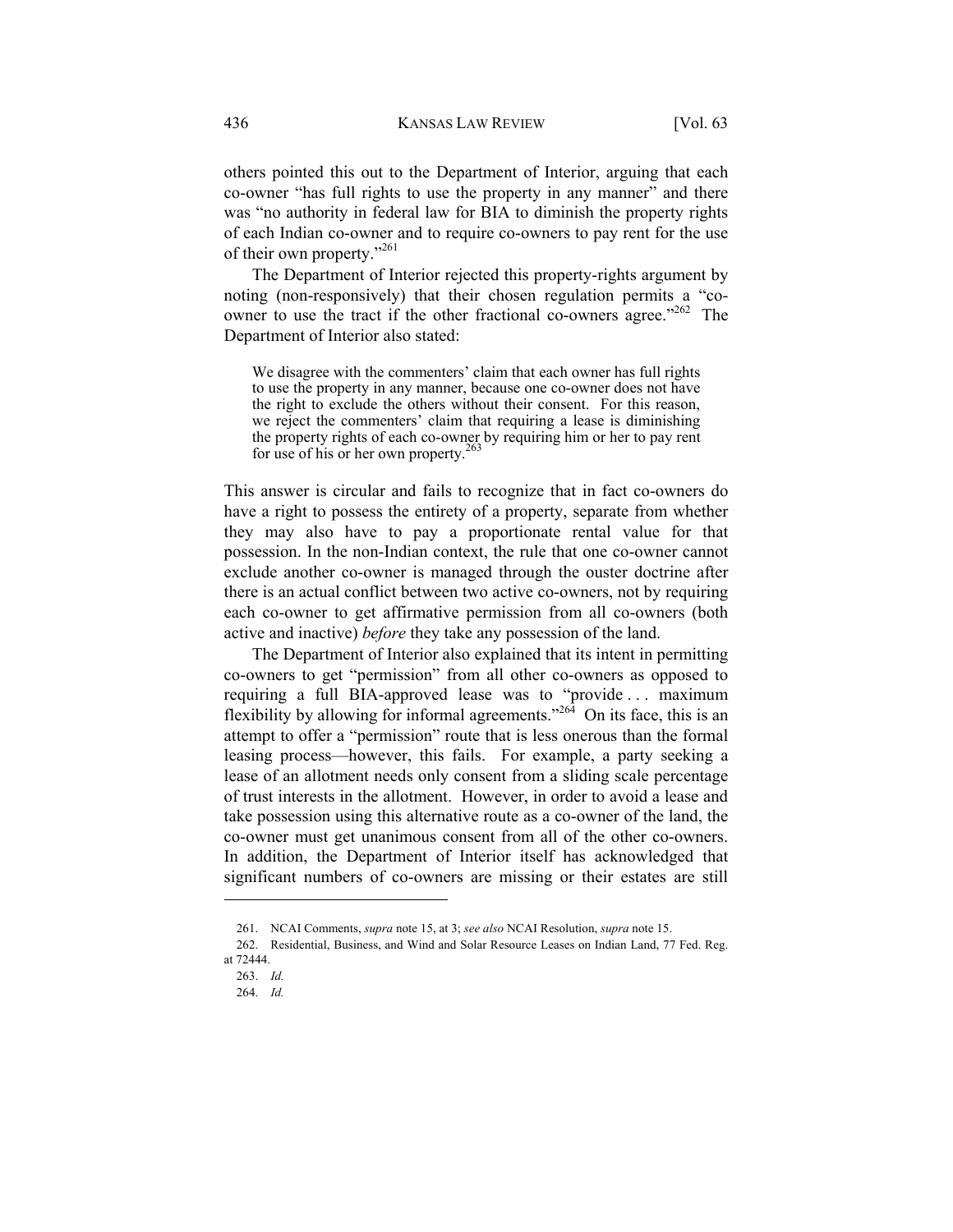pending in the probate queue. However, under the rules, the BIA may only consent on behalf of those unidentified or missing co-owners in a formal lease, and presumably not in a more informal permission for coowner's use.<sup>265</sup>

Second, the regulations dramatically reduce the effect of the 1940 Act. As discussed above, this 1940 Act permits the Department of Interior to grant leases on behalf of the Indian owners only when such "lands are not in use by any of the heirs."  $266$  Prior to these new regulations, this Act had been interpreted as protecting a co-owner who is in current possession of an allotment from having the land leased out to another party by the BIA, typically without requiring any kind of prerequisite permission or approval for that owner's use. This is also consistent with the plain language of the Act that protects "use by any of the heirs."267 Nonetheless, the 2013 regulations now provide that the BIA may grant a lease on behalf of Indian co-owners "of a fractionated tract" whenever the landowners had notice of the BIA's intent to execute that lease, failed to agree to a lease during the three-month negotiation period, *and* the land is not being used by an Indian landowner *who owns 100 percent of the land and is making use of it*. 268 Instead of any heir's or devisee's use preempting BIA authority, this new interpretation bizarrely limits the meaning of "any of the heirs" in the 1940 Act to only the one heir who owns the entire property exclusively.<sup>269</sup>

Finally, there are several other indirect changes that impact what little is left of an owner's use right. Notably, under the 2013 regulations, there continues to be a significant level of protectiveness for nonconsenting or absentee landowners. For example, where a sliding-scale percentage of landowners consents to the lease under ILCA and thereby binds non-consenting owners,  $270$  the non-consenting owners in those

l

270. 25 C.F.R. § 162.012(a)(4)(i) (2014).

 <sup>265. 25</sup> C.F.R. § 162.013(c) (2014) ("BIA may give written consent *to a lease* . . . ." (emphasis added)).

 <sup>266. 25</sup> U.S.C. § 380 (2012).

 <sup>267.</sup> *Id.*

<sup>268. 25</sup> C.F.R. §  $162.013(c)(6)$  (2014). Specifically, the regulation references use by a "landowner" defined under  $\S$  162.005(b)(1), which is a landowner who owns 100 percent of the tract.

 <sup>269.</sup> The illogical nature of this rule is further highlighted by the fact that the regulation itself purports to apply to leases of a "fractionated tract," but by definition a fractionated tract would never have a sole owner making use of the land because to be "fractionated" tracts must have more than one owner. This suggests there may be some unintentional Department of Interior error in the framework adopted here, but because the BIA also now requires that an owner have 100 percent permission or a formal lease before instigating "use" of the property, this issue may never get clarified. *See also supra* note 256.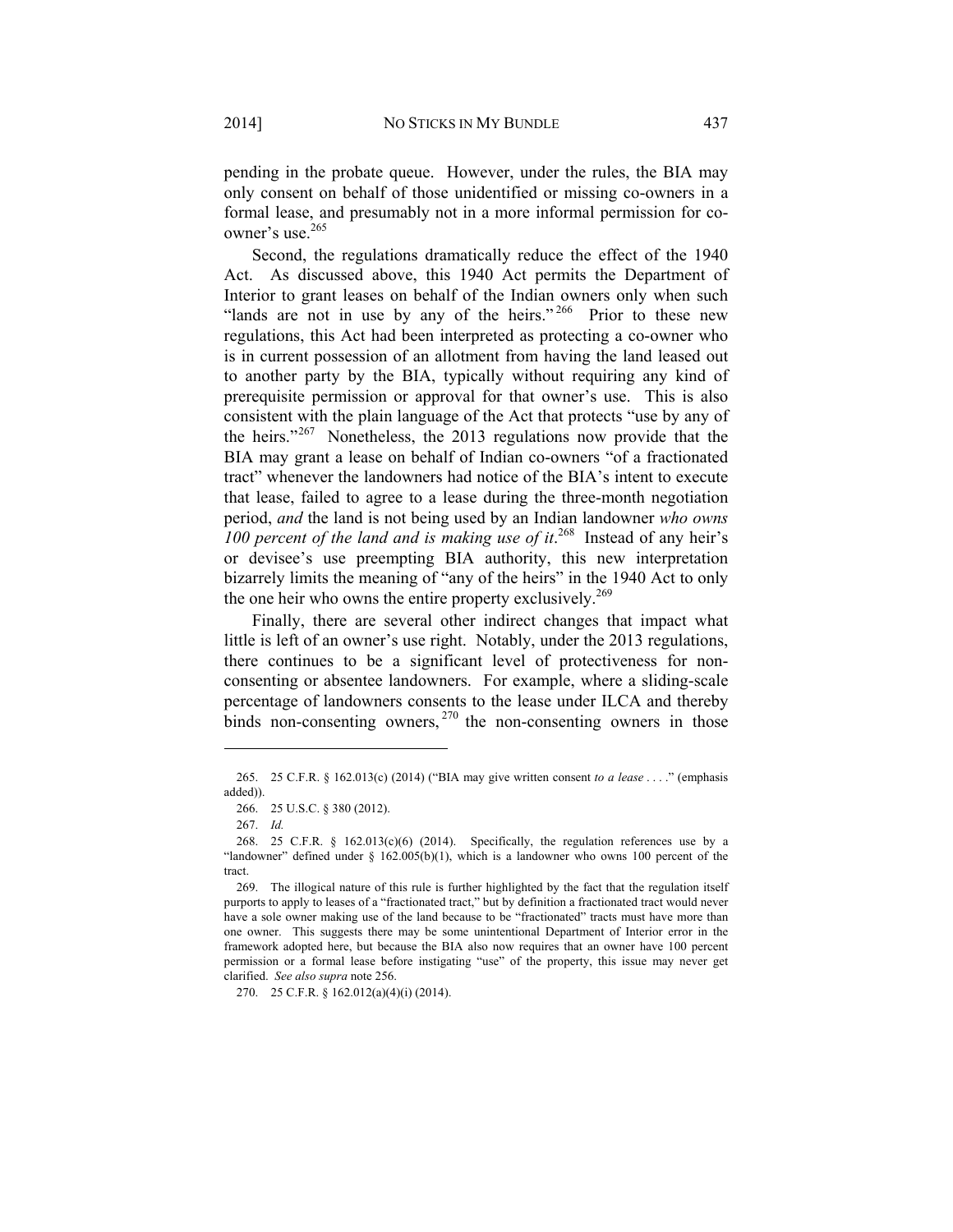formulas typically are still entitled to fair-market-value rent, even if the lease to the consenting owners is for less than that amount.<sup>271</sup> These regulations also make it more difficult for co-owners to agree to leases for less than fair-market-value rent. For example, the new residential leasing rules require residential lessees of individually owned Indian land to pay "not less than fair market rental" value.<sup>272</sup> Residential leases for nominal rent or less than fair market value may only be permitted if 100 percent of the landowners execute a written waiver of their right to receive fair market value—meaning that generally a lease to a co-owner cannot be for less than fair market value unless every single interest owner agrees (and it is not clear that BIA could ever agree to these lesser-rent amounts on behalf of any missing or unidentified coowners).<sup>273</sup> Even the appraisal requirement generally cannot be waived without 100 percent of the landowners' consent.<sup>274</sup> Because at least one tribe complained about what these new rules would do to co-owners of allotments who had purchased houses on their jointly owned allotments without any formal lease from their co-owners under earlier interpretations of their co-owner's use and possession rights, the final rule does include a provision permitting some co-owners who resided on a tract for at least seven years prior to January 2013 to be grandfathered in without an obligation to pay non-consenting landowners fair-marketvalue rent, but only if no other co-owner objected to that arrangement before July 2013. $275$ 

According to the regulatory comments, several tribes objected to this protection for non-consenting and absentee owners. They worried about "real-world constraints" and the fact that the strict fair-market-value requirements are "not feasible in many circumstances," especially in light of the Indian housing problem more generally.<sup>276</sup> In response, the Department of Interior missed the point by saying that "all Indian landowners are entitled to just compensation for use of their land (and a

 <sup>271.</sup> *See* 25 C.F.R. § 162.207(c) (non-consenting owners of agricultural lease "must receive a fair annual rental"); 25 C.F.R. § 162.421(e) (non-consenting owners and those on whose behalf the BIA consented must "receive a fair market rental, as determined by a valuation" for business lease); 25 C.F.R. § 162.550 (same for wind or solar resource lease).

 <sup>272. 25</sup> C.F.R. § 162.321(a).

 <sup>273.</sup> *Id.*

 <sup>274. 25</sup> C.F.R. § 162.321(b).

 <sup>275. 25</sup> C.F.R. § 162.321(c). There are also some special conditions for co-owner leasing of business leases. 25 C.F.R. § 162.421(b).

 <sup>276.</sup> Residential, Business, and Wind and Solar Resource Leases on Indian Land, 77 Fed. Reg. 72440-01, 72450–51 (Dec. 5, 2012) (to be codified at 25 C.F.R. pt. 162).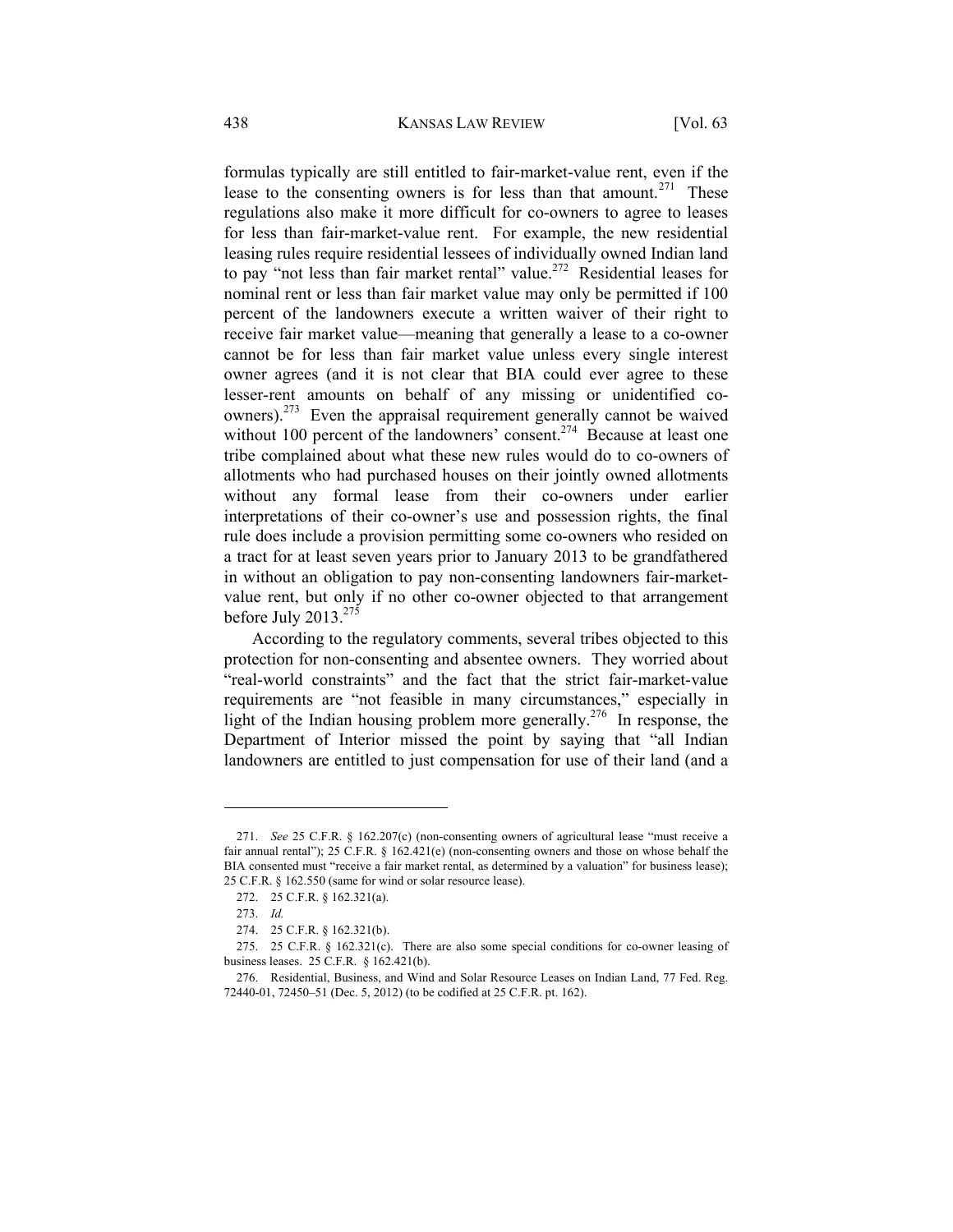valuation is required to determine what just compensation is), not just consenting landowners."277

# VI. "FIVE, SIX, PICK UP STICKS": WHAT COMES NEXT

It is hard to imagine a property system or co-ownership framework better designed to ensure individual co-owners do not make use of their own property. Under current rules, any Indian owner seeking to make use of his or her own land has no preemptive possession rights unless he or she owns 100 percent of the land. Any co-owner must now get unanimous permission from his or her other co-owners or a formal BIAapproved lease before taking possession. In many cases, the BIA may grant a lease to another party even when a co-owner is already in possession of the land. And in some cases, a sliding scale percentage of the other co-owners may also be able to lease the land out from under a current in-tenant. There is no efficient partition, ouster, or other stable exit mechanisms for dissatisfied co-owners. Even if a co-owner could somehow get through the necessary process to acquire her co-owners' consent to possess the land, she must pay her co-owners at least fair market value for that possession—and that fair-market-value might be based not on her actual use but on the highest and best possible use to which the land could ever be put.

Meanwhile, instead of maximizing the values of these lands and encouraging active co-owner cooperation, the federal government's coownership framework may instead be incentivizing inaction by absentee landowners and, by extension, continued fractionation of these Indian lands at federal and taxpayer expense—and most importantly, at the expense of Indian communities who cannot unlock the full potential of their lands. Under the current system, absentee or uninterested landowners face no real cost for continued ownership of ever smaller and smaller interests. There are effectively no pro rata shares of taxes, maintenance, or administration costs to be shared among co-owners, and absent any real risk of land loss, there is no incentive to coordinate actively with co-owners to avoid partitions, foreclosures, or other forced sales.<sup>278</sup> Instead, Indian co-owners who refuse to cooperate with their

 <sup>277.</sup> *Id.* at 72451; *see also id.* at 72456 ("[A]ll non-consenting landowners are entitled to fair market value, as our trust responsibility is to all landowners, not just those who have consented. . . . Each individual can waive his or her own right to receive fair market rental; however, even if a majority waives their right to fair market rental, they may not waive the right of the other, nonconsenting owners to fair market rental.").

 <sup>278.</sup> The fact that administration costs of land held in trust are borne by the federal government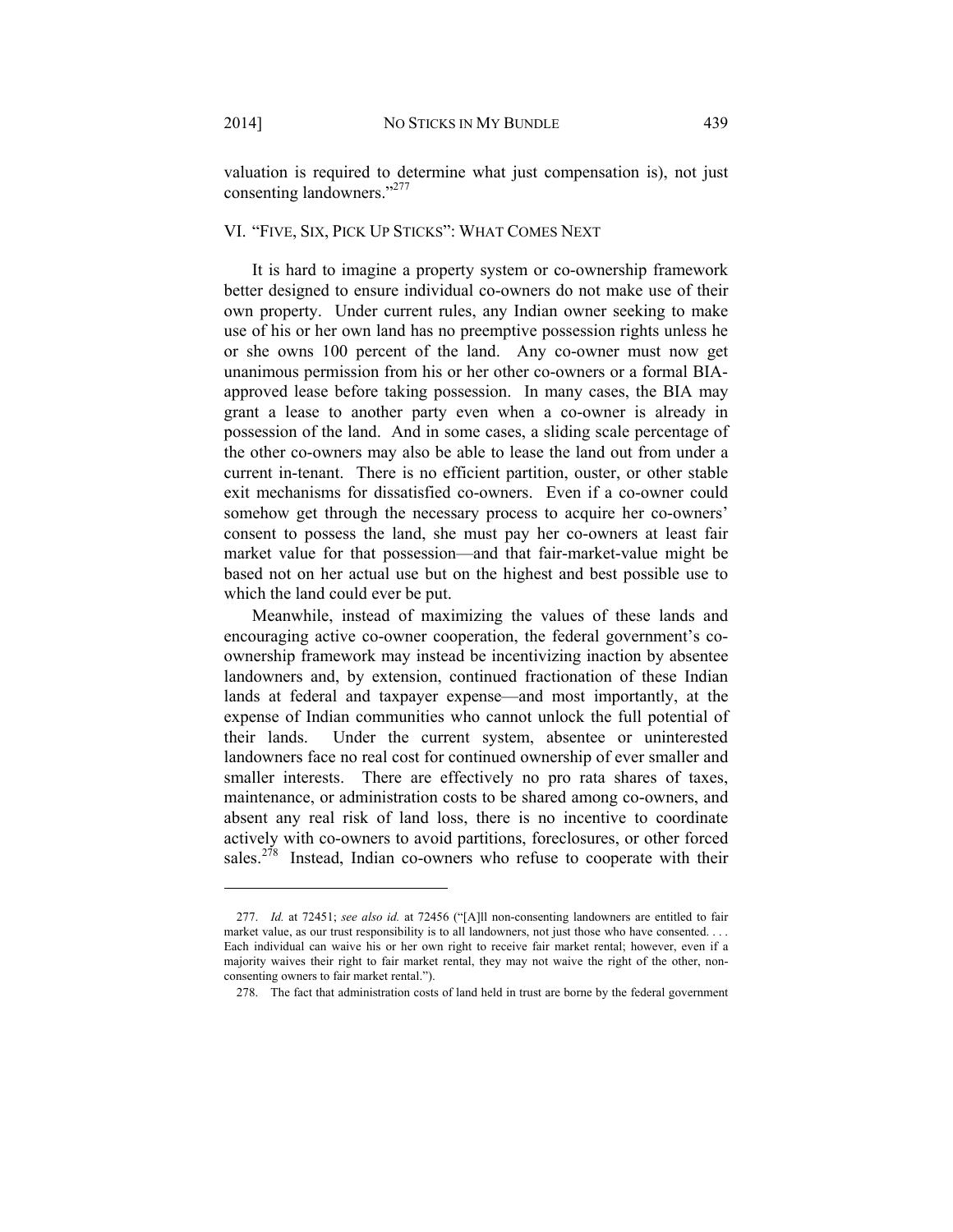other co-owners have the significant advantage. The absentee landowner will likely be rewarded under BIA rules with the highest financial return from inaction because the BIA may step in and lease the allotment for the co-owners at the highest available market rate. Or, if he refuses to participate in leasing the land and free rides on his co-owners making a lease agreement on their own, that absentee landowner is rewarded with fair-market-value rental returns even if the active, negotiating landowners got less. Instead of incentivizing consolidation, and coowner cooperation, this system encourages continued passive fractionation and an ever-expanding BIA land management program.

The irony here is glaring. The very system sold as "giving" property rights to Indian people over a hundred years ago has actually taken their property away.<sup>279</sup> This occurred historically through surplus land sales, fee patents, and other forms of outright Indian land loss. Now, the complexity of the resulting modern tenure system is also eliminating Indian property rights on the lands that remain, including the most important right to possess their own land. Although recent regulatory reforms were likely executed with at least some good intention to protect the interests of all trust beneficiaries at a time of crisis for the federal trustee function, this quiet loss of Indians' co-owner property rights is worth greater exploration and debate. The trust status that was intended to support and protect new Indian owners in their status as part of a community of active landowners is becoming more like a bean-counting system of dwindling returns far removed from real property rights. Indian landowners are more like minor shareholders with only paper rights to a commodity over which they have very little control—all at the expense of local property rights. This does not seem to be in the best interest of the community of landowners within indigenous nations or for anyone who contributes to the federal government's continued investment in this counter-productive system.

This elimination of indigenous possession rights over time raises a host of important legal issues. This section begins to explore some of these challenges and concerns but concludes, most fundamentally, that work must be done at a tribal level, with full and adequate federal

leads to "inertia and opposition of some of the Indians themselves" as it creates "a situation particularly attractive to persons with small interests who are content to receive small returns with little effort." Williams, *supra* note 167, at 725.

 <sup>279.</sup> *See also* ANGELIQUE TOWNSEND EAGLEWOMAN & STACY L. LEEDS, MASTERING AMERICAN INDIAN LAW 30 (2013).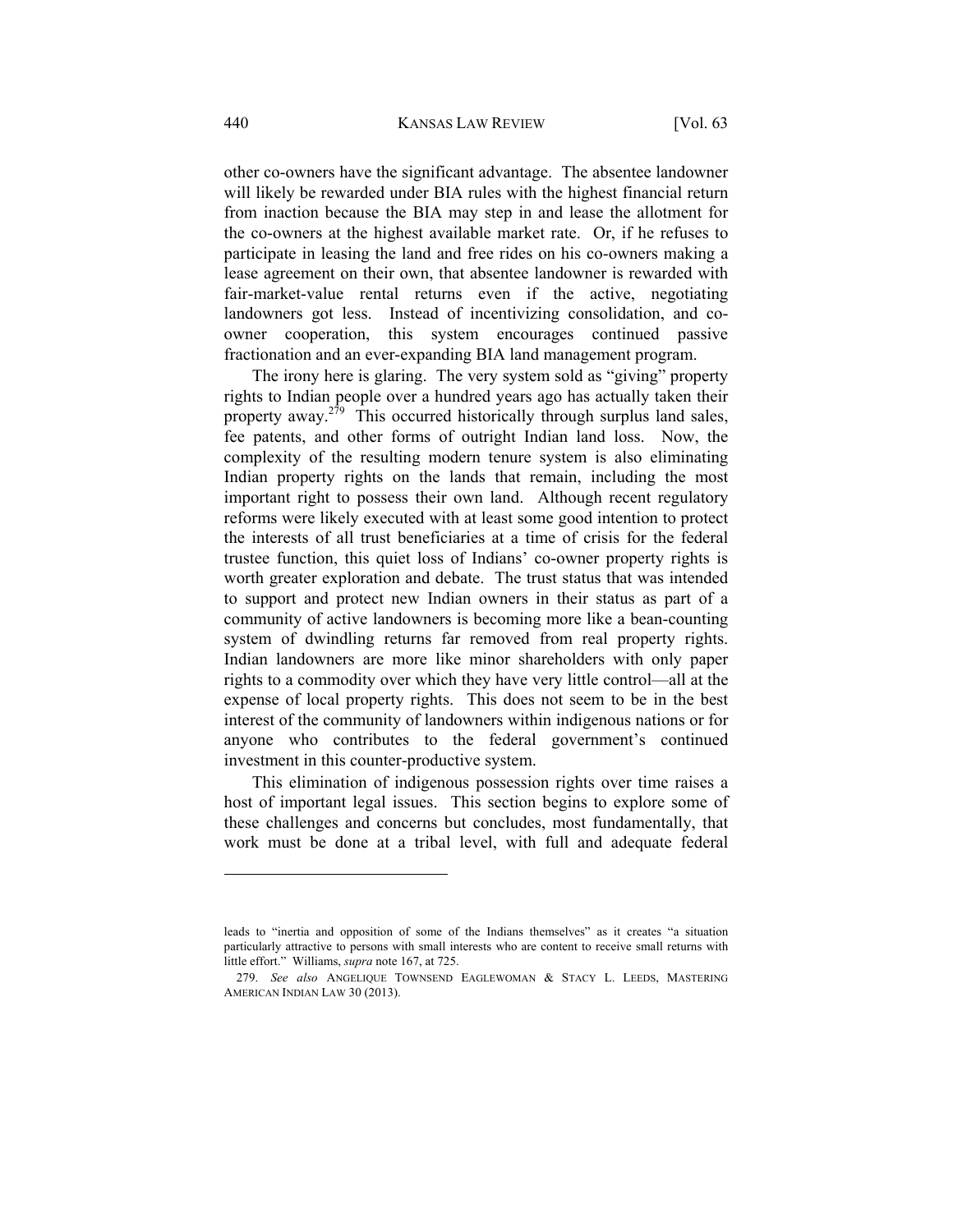support, to create a more rational system of Indian land tenure in which individual Indians can realistically and flexibly make use of their own land. This section proceeds by first highlighting some of the potential of informal owner's use arrangements, even in highly fractionated conditions. Then, it addresses the need for tribally driven solutions followed by some discussion of the reasons the federal government must respond accordingly to facilitate this transition to a system of owner's use in a locally congruent way.

#### *A. The Promise and Potential of Owner's Use*

Indian lands are not the only resource held by an otherwise disenfranchised group to suffer from extreme fractionation concerns. For example, "heir property" is prevalent among African Americans in the South and certain families in Appalachia, both communities who experience an overall failure of access to the probate process.<sup>280</sup> The risk of land loss for these co-owners is high, and title is relatively insecure. Landowners must coordinate, among themselves and without the assistance of any kind of federal trustee or facilitator, to bear and allocate the shared costs of ownership, including for example property tax or lien obligations, or they risk foreclosure or other forced sales of the land.<sup>281</sup> In addition, any defecting co-owner may unilaterally force a partition.<sup>282</sup> Because of the number of co-owners in these properties, this usually results in a forced partition sale, with pre-existing co-owners unable to aggregate the resources to redeem the property.<sup>283</sup>

Indian lands, with their restraints on alienation, the trustee to perform administrative and record-keeping tasks, and exemption from state property tax and other similar costs of maintaining fractionated ownership interests, do not share these same risks. However, while insecurity is an important concern for other types of heir property coowners, they do have some advantages over their Indian counterparts. Most notably, the broad possessory rights for all co-owners in non-Indian tenancies in common leave an option for, or even a preference of, a local

 <sup>280.</sup> *See, e.g*., Janice F. Dyer & Conner Bailey, *A Place to Call Home: Cultural Understandings of Heir Property Among Rural African Americans*, 73 RURAL SOC. 317 (2008); Jess Gilbert, Gwen Sharp, & M. Sindy Felin, *The Loss and Persistence of Black-Owned Farms and Farmland: A Review of the Research Literature and Its Implications*, 18 S. RURAL SOC. 1 (2002); B. James Deaton, *Intestate Succession and Heir Property: Implications for Future Research on the Persistence of Poverty in Central Appalachia*, 41 J. OF ECON. ISSUES 927 (2007).

 <sup>281.</sup> *See, e.g.*, Mitchell, *supra* note 11, at 517–21.

 <sup>282.</sup> *See, e.g.*, *supra* note 41 and accompanying text.

 <sup>283.</sup> *See* Mitchell, *supra* note 11, at 517–21; Mitchell, *supra* note 41, at 614–19.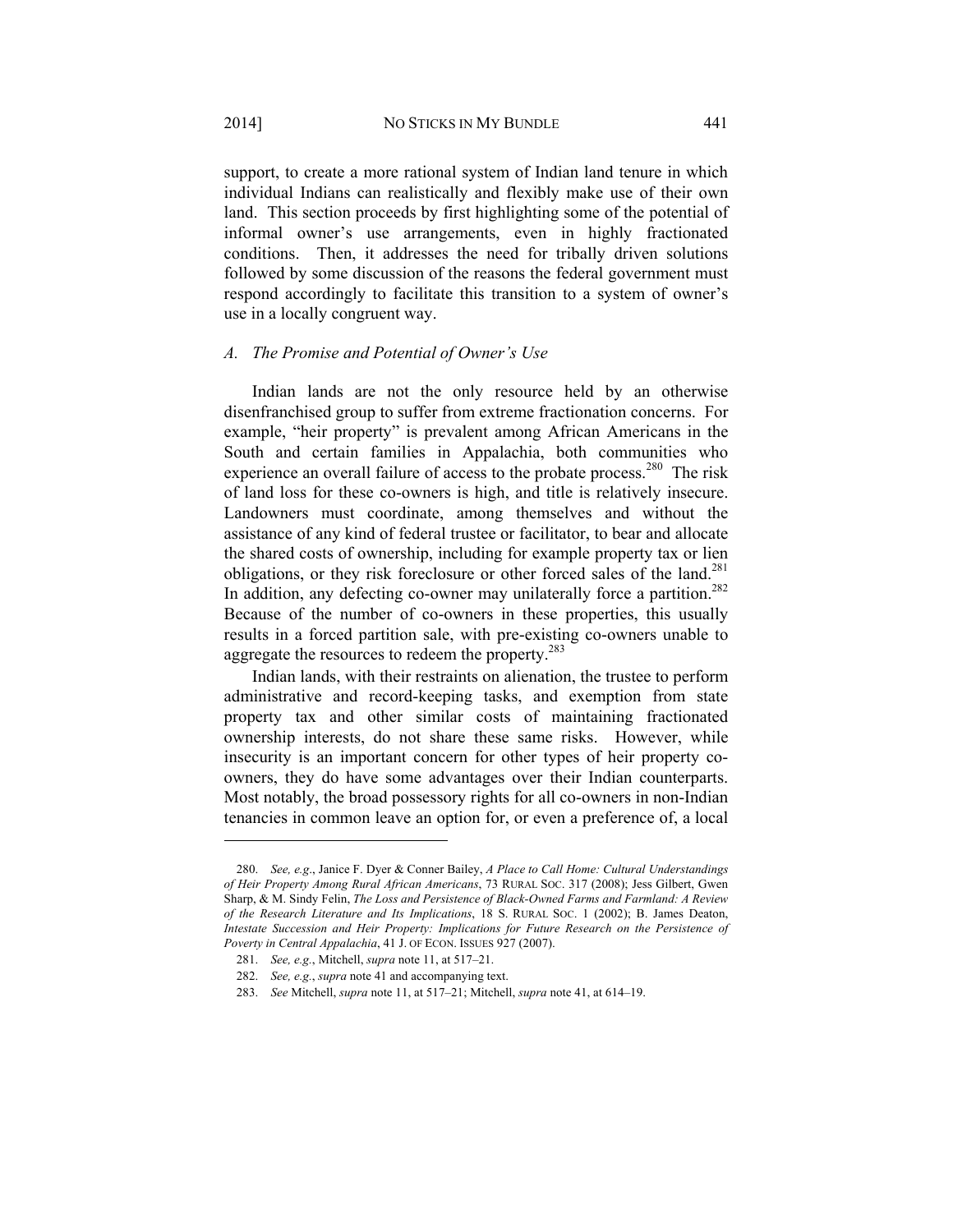owner's use of his or her own land, and therefore preserve a pathway for informal use arrangements among co-owners. Thus, in heir property examples in the South or in Appalachia, there are several concrete case studies of landowners who appreciate the informality of possession rights that permit self-help arrangements for use among owners in shared possession.<sup>284</sup> These default rules permit internal, place-specific These default rules permit internal, place-specific arrangements among co-owners for owner's use of the land where exclusive, individual land ownership may not be feasible or desired. Maintaining this mechanism for flexible, place-specific arrangements for shared use incentivizes land stewardship and development of the land by the owners themselves, and also puts some onus on the non-possessing owners to monitor and actively interact with their lands and co-owners if they want to influence its use.

Of course, it is this informal possession right that is entirely missing from most Indians' experience. However, because of a few idiosyncratic quirks of Indian law and history, there are a small handful of tribes who escaped application of some of the top-down federal tenure rules for individually owned Indian trust property, including allotment itself, and these tribes do demonstrate some of the benefits associated with a retained informal use right. For example, the tribes of the arid southwest largely escaped allotment because, in that climate and landscape, federal officials acknowledged that "tribes such as the Navajo had to live communally to survive," and "[t]hese nomadic herdsmen who followed the grass and rain could not exist on 80 or even 320 acres."<sup>285</sup> Therefore, the Navajo today still operate with some of their own indigenous property systems and tenure rules on remaining reservation lands. Many "families are organized in 'camps' consisting of several generations" with "[c]lustered housing—mobile homes, hogans, and/or frame built houses and sheds" and a sharing of work, meals, and resources in a culturally cognizant way that has proven effective to some degree in reducing some of the effects of poverty that are otherwise felt on other reservations.286 The Navajo Nation recognizes these internally managed property rights as an unrecorded but valid jointly-owned customary use

 <sup>284.</sup> *See*, *e.g.*, J. F. DYER, *Heir Property: Legal and Cultural Dimensions of Collective Ownership*, *in* BULLETIN 667 (Ala. Agric Experiment Station, 2007), http://www.aaes.auburn.edu/ comm/pubs/bulletins/bull667.pdf (describing African American farmers in the South who appreciate the informality of locating multiple family homes on jointly owned property); *see also* Deaton, *supra*  note 280.

 <sup>285.</sup> MCDONNELL, *supra* note 104, at 8.

 <sup>286.</sup> Ezra Rosser, *This Land is My Land, This Land is Your Land: Markets and Institutions for Economic Development on Native American Land*, 47 ARIZ. L. REV. 245, 257, 263 (2005); *see also*  Bobroff, *supra* note 77, at 1596–97.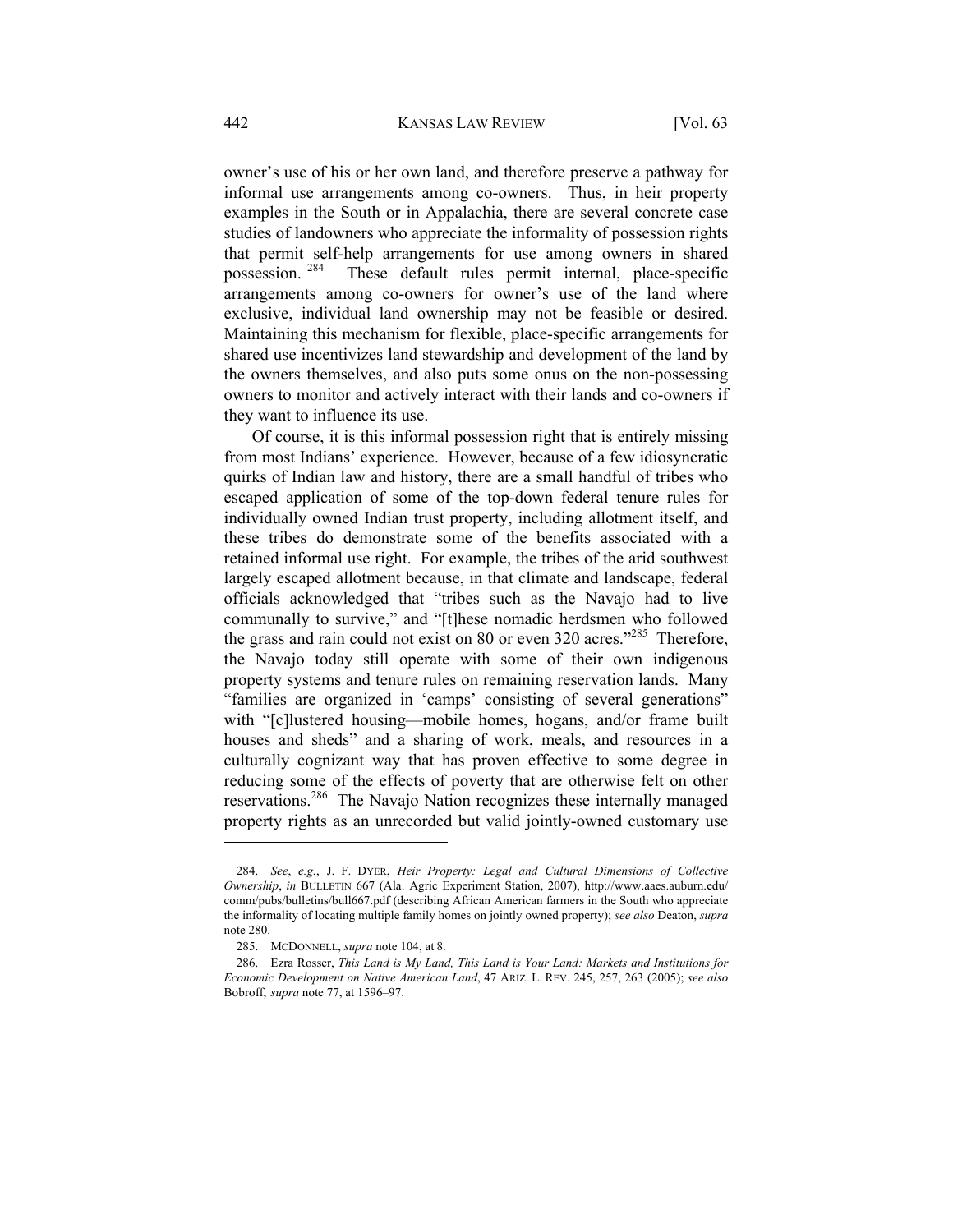right that is protected against other development—just as many indigenous Indian property institutions did originally—and today the Navajo are one of the most economically successful and independent of the Indian nations.<sup>287</sup>

Likewise, a lack of clarity about the Department of Interior's interpretation of its individual Indians' property rights before the 2001 and 2013 rules led to some different practices at different BIA agencies until recently. Thus, when the Department of Interior was considering its 2013 leasing regulations requiring co-owners to have leases or 100 percent owner consent before taking possession of their own land, even for a residence, and requiring rent payments to other co-owners in almost every case, the Salt River Pima-Maricopa Indian Community complained bitterly that Indian landowners were being required to "rent[] their own land" and this did "not reflect the reality of reservation life."<sup>288</sup> According to the Salt River comments, various federal, state, and tribal programs from 1960 to 2003 had assisted individual Indians to build homes in their area on their jointly owned Indian lands, with no requirement of a formal lease. These individual Indian landowners were living on these lands, in homes they had long since paid for, without a formal lease from their co-owners.<sup>289</sup> As one individual citizen of the Salt River community told the Department of Interior, sharing land with immediate family members living next door was part of his "[h]eritage as a [t]ribe," and he and his family members "wanted to live the rest of our lives on our land."290 This landowner worried that obtaining signatures of all of the co-owners, where many of his family members had already died, "would be next to impossible," and "[h]aving to pay rent to live on our own land would create a tremendous hardship not only for myself but for everyone involved" and would "change relationships and the culture of our families and of this Community."291

Of course, although not perfect, these kinds of flexible, individual use rights and local arrangements were also inherent in historic indigenous tenure systems. At least some of these indigenous systems

 <sup>287.</sup> Rosser, *supra* note 286, at 263.

 <sup>288.</sup> Comment of Diane Enos, President of Salt River Pima-Maricopa Indian Community, to Del Laverdure, Principal Deputy Assistant Sec'y of Indian Affairs (Jan. 27, 2012), *available at* http://www.regulations.gov/#!documentDetail;D=BIA-2011-0001-0024.

 <sup>289.</sup> *Id.*

 <sup>290.</sup> Comment of Enrolled Member of the Salt River Pima-Maricopa Indian Community, to Del Laverdure, Principal Deputy Assistant Sec'y of Indian Affairs (Jan. 25, 2012), *available at*  http://www.regulations.gov/#!documentDetail;D=BIA-2011-0001-0011.

 <sup>291.</sup> *Id.*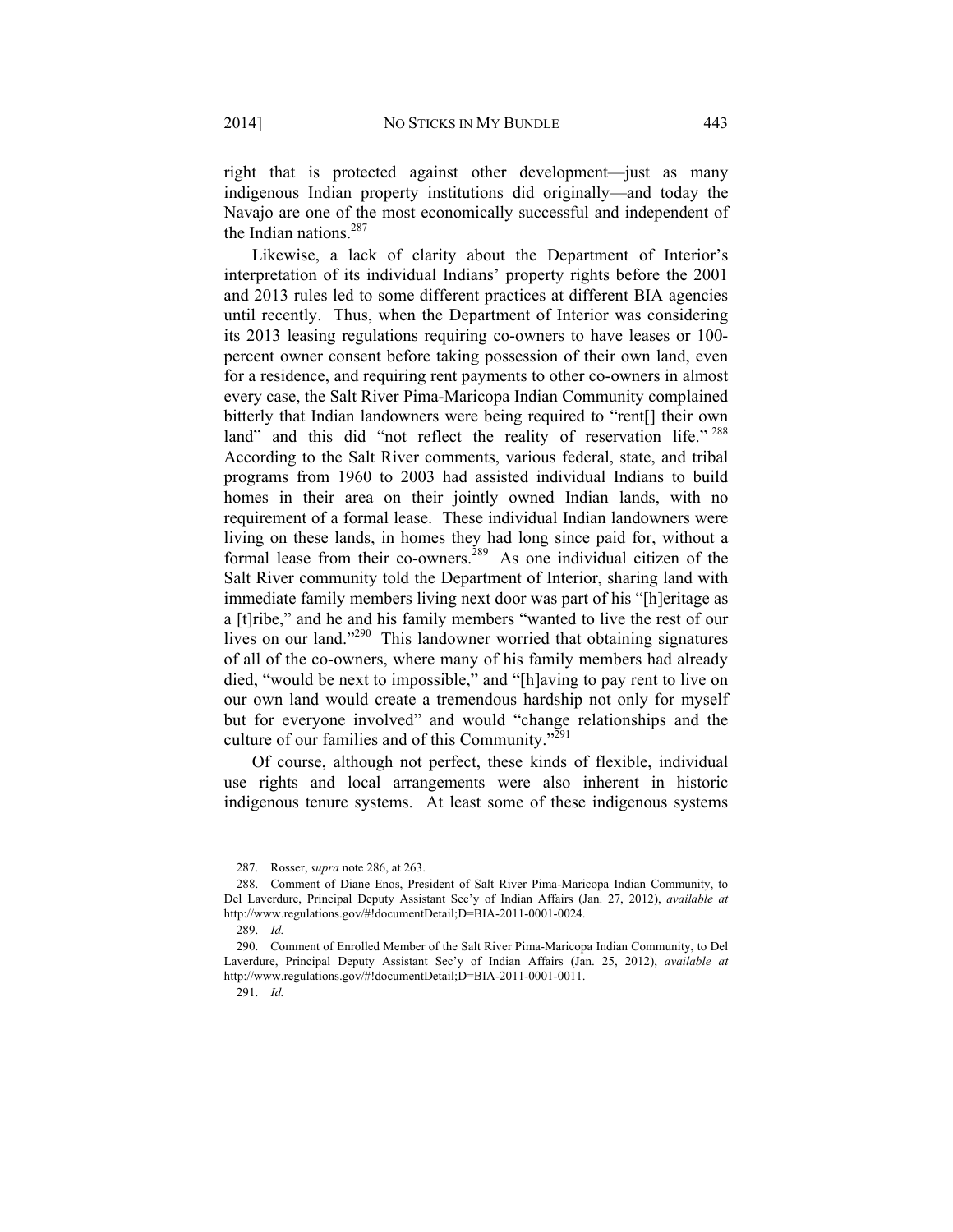included their own efficient mechanisms to prioritize management of jointly owned lands by active, present co-owners who maintained a physical connection to the land and also provided a seamless exit mechanism for departing landowners.<sup>292</sup> Indeed, as far back as 1934, when Congress and others were realizing the devastation that was being wrought by allotment, some voices in government were already looking longingly back at the kind of indigenous Indian land tenure systems in place before allotment. These government officials argued that the model for future land tenure decisions in Indian Country should be "derived from the example of those Indian reservations which had not been broken up and allotted, reservations in which all of the land remained in common ownership, hence was safe against loss, while the Indian had the right to use and occupy as much of the tribal land as he could beneficially employ."<sup>293</sup> Reintroducing these original indigenous systems of land tenure was already seen as difficult in 1934, with the new federal system having "taken deep root." 294 Of course those challenges persist, and are magnified, today.

Nonetheless, some renewed recognition of the potential for reinstating informal owner's use rights on Indian lands, in light of the expansive needs for housing, income, and development among Indian people, and the large chunks of unused land theoretically owned by these individuals, has exciting potential. Owner's use alone may not solve every land tenure problem. The combined factors of fractionation and the federal trust restrictions do limit the overall utility of land for individual owners, and issues like access to credit for development on these lands will remain.295 Indian landowners may also be limited by the relatively small size of some original allotments, general remoteness of some of these lands, or actual disagreements among co-owners.<sup>296</sup> Nonetheless, while the current federal trust status provides many protections against further land loss and also helps serve as a protective barrier between tribes, tribal citizens, and states seeking to assert greater

 <sup>292.</sup> *See, e.g.,* Leeds, *Burning*, *supra* note 10, at 496; *see also supra* notes 84–86 and accompanying text.

 <sup>293. 1935</sup> LAND PLANNING, *supra* note 110, at 4.

 <sup>294.</sup> *Id.* at 4, 20.

 <sup>295.</sup> Gilbert & Taylor, *supra* note 167, at 115, 124 (describing Pima Agency's position that within a working unit of consolidated allotment tracts "authority should be extended to the owners of said land to utilize the unit land base and/or otherwise dispose of some in part or all to owners in the unit or otherwise"); *see* Williams, *supra* note 167, at 712–13 (describing credit access issues).

 <sup>296.</sup> The small size of allotments was another issue; in many instances, many tracts of allotted land had to be combined to form an economical working unit. *See* Gilbert & Taylor, *supra* note 167, at 123.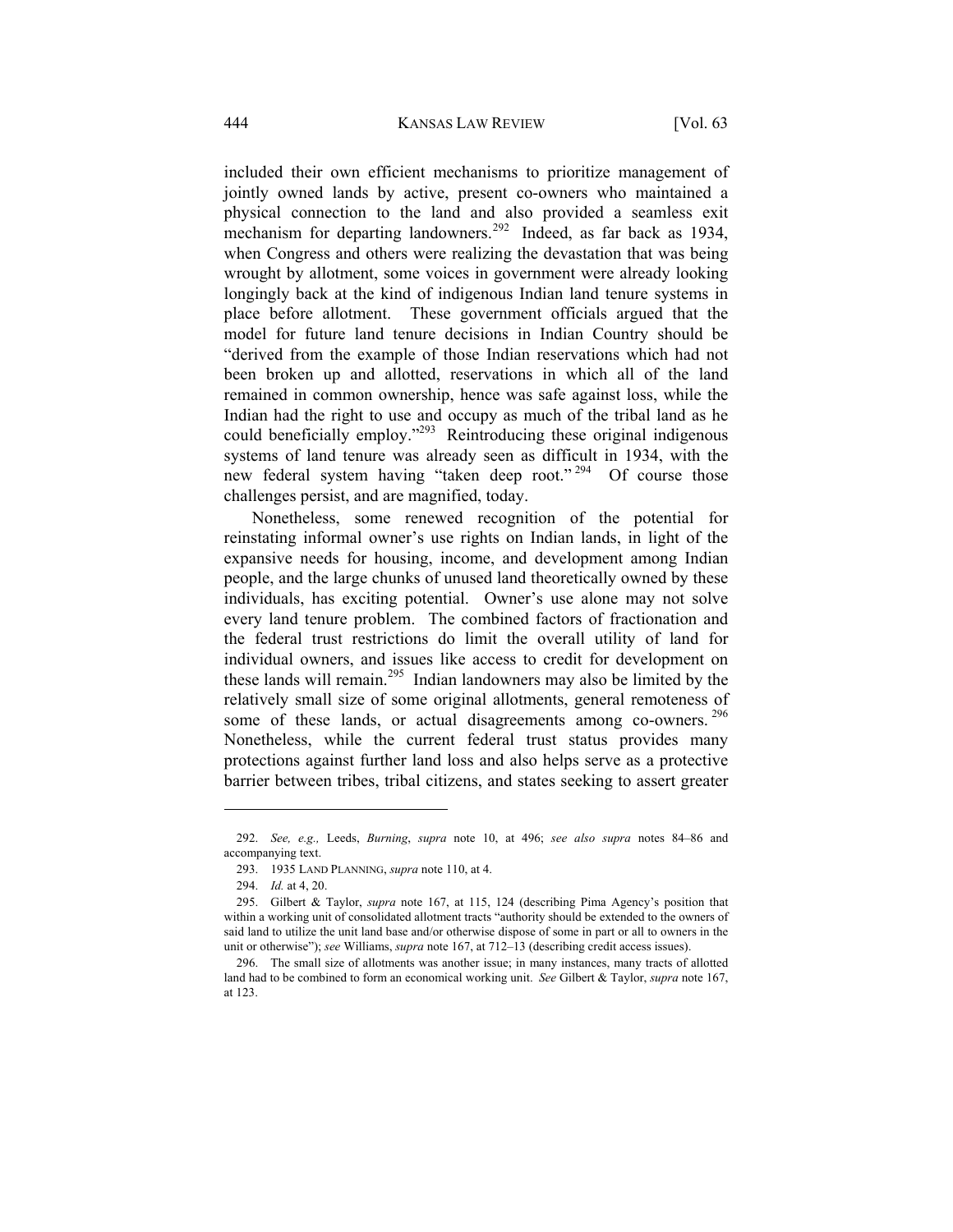jurisdiction within Indian Country,  $297$  an ideal co-ownership system would maintain the benefits of this trust status for Indian landowners while also maximizing flexibility for Indian use and determination of Indian lands for Indian futures.

Reforms could maximize the advantages of the trust status, including the federal record-keeping and administrative role that is essential and fair in light of the federal cause of the current fractionation challenges, while also enabling some more flexible owner's use arrangements and streamlining the paternalistic components of the federal trust status. For example, I have previously argued that the federal government must continue to act at least as an administrative trustee for these co-owners bearing the cost of maintaining these complex records, for example—and that the current fractionation problems cannot be resolved just by a simple removal of the federal trustee relationship.<sup>298</sup> However, carefully crafted trust reforms could help, including for example eliminating just the Secretary's approval requirements for transactions among tribal citizens where tribal laws could protect individuals from fraud or unfair dealings without cumbersome federal oversight of every transaction.<sup>299</sup> That possibility holds great promise; especially as the *Cobell* buy-back plan takes effect, and the average number of co-owners on individual tracts decreases, and the size of individual shares potentially increase.

In addition, the Department of Interior could make relatively modest changes to its leasing programs to start to better balance the interests of both local and distant absentee owners and avoid the perverse incentives of the current system, at least while simultaneously supporting tribes in implementing their own local tenure reforms. For example, while current laws theoretically seek to promote democratic decision-making among co-owners of an allotment by reducing the number of interests that must consent to a lease, the Department of Interior could revise the definition of "majority" for these purposes so that the agreement of a majority of the landowners who responded to the BIA's inquiry regarding any given land transaction would bind the other nonparticipating landowners. This would create some gentle pressure on otherwise remote or absent landowners to participate, and if they fail to do so, they should be bound by the decision of the participating co-

 <sup>297.</sup> Many individual Indians may also be reluctant for outright termination of the trust status because they see it as tied to benefits such as tax exemptions and their "eligibility to the various land management and other services rendered by the Bureau of Indian Affairs without charge or at relatively low fees." *Id.* at 116.

 <sup>298.</sup> *See* Shoemaker, *supra* note 6, at 762–63, 777.

 <sup>299.</sup> *Id.* at 781–82.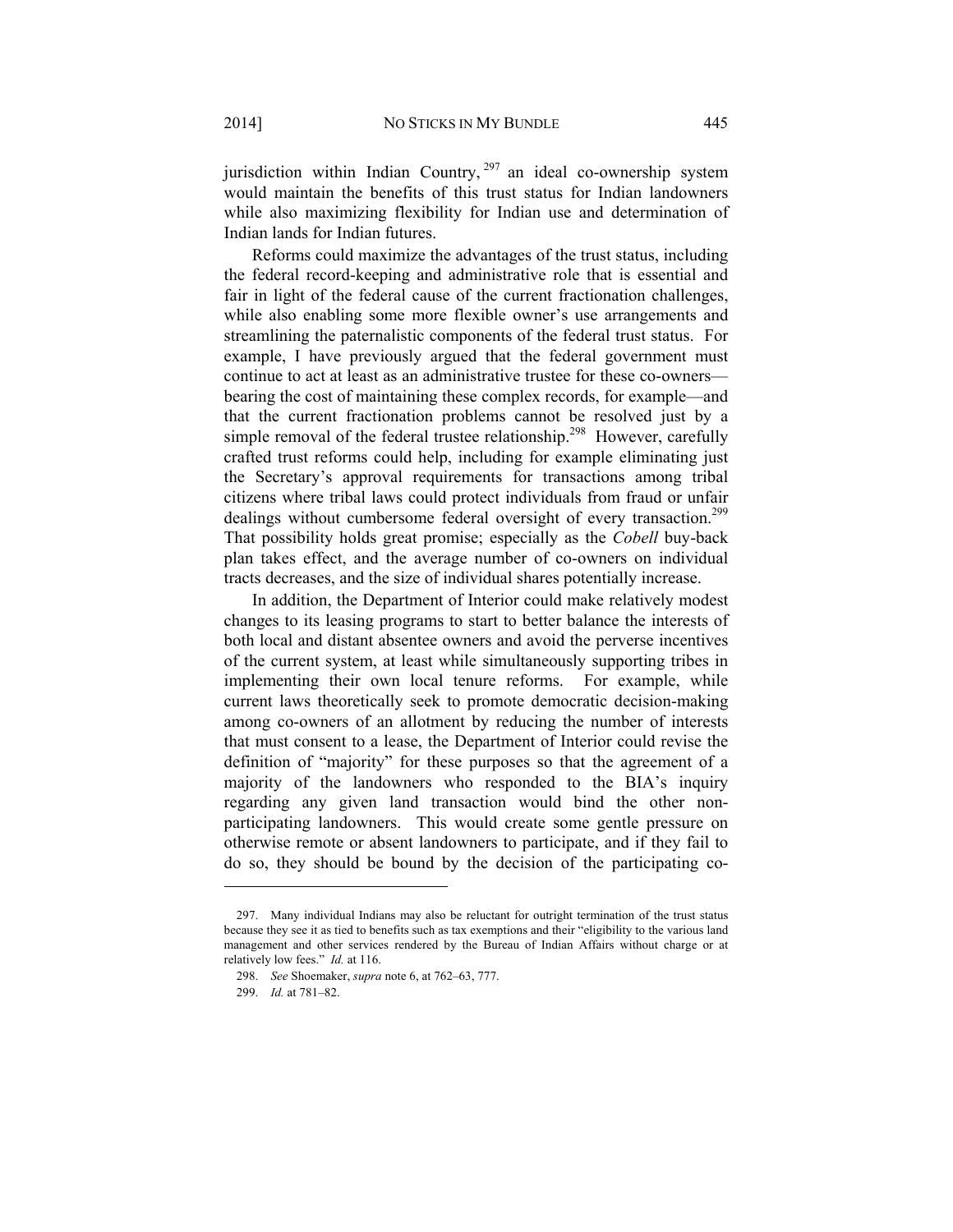owners, at least under a waiver or laches theory. In addition, Indian landowners should be permitted to match lease offers from third parties seeking to use their land in all cases, and tribal credit institutions for Indian landowners seeking to invest in use of their own land must be further developed. Finally, even if the Department of Interior's primary concern is financial return for absentee landowners, the Department must evaluate how its current owner's use policy is counter-productive—at least for the approximately one-half of jointly-owned lands that are presently sitting idle or not generating any income at all.

#### *B. Property Rights Matter*

Certainly, simply resolving to embrace a more flexible owner's use priority in the Indian land tenure system would quickly invite some difficult value-setting questions. Are only particular types of uses permitted by owners on the land? Are there eligibility requirements for an "owner" to qualify to take direct possession of the land? What if an outsider (perhaps an Indian citizen of another tribe) simply purchased a small interest of land from a distant heir and then sought to use the entire allotment at a discounted rate? What if a tribal member did that? Could she really claim a trumping owner's use right as against other heirs and owners? What if multiple co-owners disagree about how to share in use of the land? What if a lease has already been executed? Can the objecting co-owner use the land in cooperation with the lessee, or is she prohibited from making her own uses of the land until there is an opening or an actual vacancy on the land? Should a co-owner in possession have to pay rent for her possession? How will that rent amount be determined? Who pays for improvements?

How all of these questions are answered will inform which values the property rules promote and prioritize.<sup>300</sup> One of the certain lessons of allotment and the current Indian land tenure problem is that uniform, topdown federal property reforms do not work in Indian Country and have expansive unintended consequences. In addition, as evidenced by the lasting and widespread effects of allotment itself, property rules are significant and do matter on several social, political, cultural, and economic levels. Although both the federal government, and by extension the American taxpayer, have a stake in how this co-ownership form is defined to the extent it might result in federal liability or creates a

 <sup>300.</sup> *Cf.* Dagan & Heller, *supra* note 11, at 572–73 (outlining authors' view of the values a "liberal commons" model of co-ownership should promote).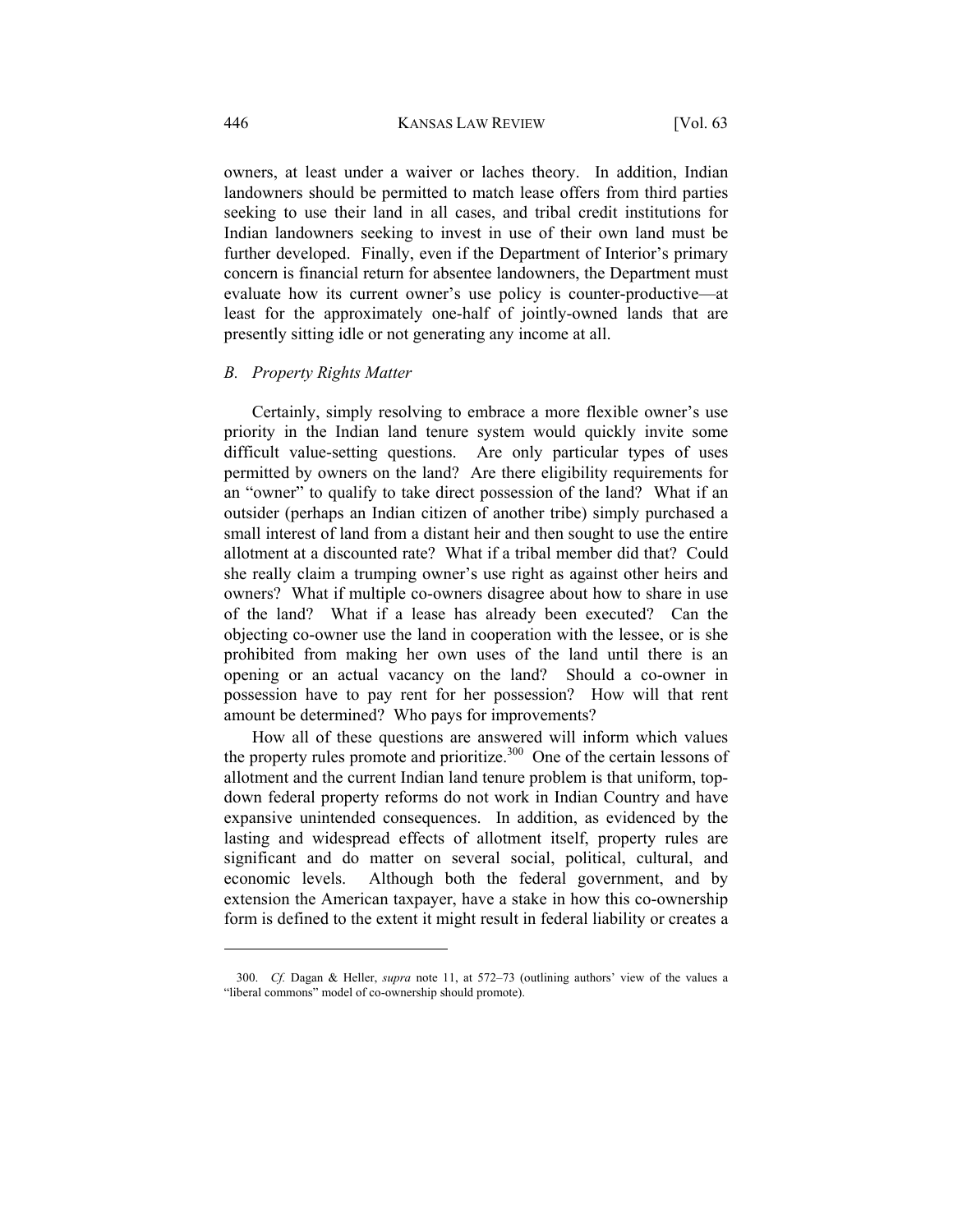federal expense in the continued administration of excessively fractionated land, it is the Indian people and Indian nations who must be allowed to assert ultimate control over their own tenure choices. Consistent with the current federal policy to encourage Indian selfdetermination in many spheres, there must be some tribal flexibility in the administration of a property system, and nearly every scholar or student to address any aspect of this issue agrees that solutions must be tribally chosen consistent with local objectives. $301$ 

The difficulty for tribes in creating, implementing, and securely establishing these new tenure systems must not be under-estimated. The federal government should act to clarify tribes' pre-existing sovereign authority to make these changes, in order to avoid dispute and encourage certainty in the process.<sup>302</sup> However, tribes must also take a significant political risk. There is no way to reform these tenure systems without displeasing someone. While there will be no solution that satisfies all co-owners, the fact that the *Cobell* settlement has provided significant consolidation funds to purchase small, undivided interests from willing sellers may make this change in property system more palatable right now. To the extent a remote owner feels prejudiced by the ability of a possessing owner to use the land, perhaps at lower than market rates, that owner could have a viable exit option at this unique moment in time by selling his or her interest to the tribe under the *Cobell* buy-back program.<sup>303</sup>

 <sup>301.</sup> *See, e.g.*, Bobroff, *supra* note 77, at 1622–23; Davidson, *supra* note 9, at 605–12, 617; Guzman, *supra* note 96, at 658–61; Hoelle, *supra* note 77, at 594; Leeds, *Burning*, *supra* note 10, at 496–97; Leeds, *Moving*, *supra* note 10, at 455–61; Monette, *supra* note 10, at 62–63; Sawers, *supra*  note 9, at 426–31; Shoemaker, *supra* note 6, at 730, 749. In addition, current federal policy seeks "to create the conditions for a new era in which the Indian future is determined by Indian acts and Indian decisions." Special Message to the Congress on Indian Affairs, 1 PUB. PAPERS 213 (July 8, 1970), *available at* http://www.epa. gov/tribalportal/pdf/president-nixon70.pdf.

 <sup>302.</sup> One should also not underestimate the difficulty in getting a federal agency like the BIA to abdicate its previously asserted authority over these issues. *See, e.g*., Felix S. Cohen, *The Erosion of Indian Rights, 1950–1953: A Case Study in Bureaucracy*, 62 YALE L.J. 348, 387–89 (1953) (describing "the problem of bureaucratic aggrandizement" in Indian law); *see also* Monette, *supra*  note 10, at 58–59 (describing the Department of Interior's objection to earlier version of AIARMA that would have expressly recognized obligation to abide by tribal laws, including with respect to use of allotments); Cadotte v. Acting Aberdeen Area Dir., Bureau of Indian Affairs, 31 I.B.I.A. 175, 176 (1997) (suggesting in dicta that tribes may already retain the right to make some modifications to authorized owner's use rights on allotments).

 <sup>303.</sup> *See supra* note 17 and accompanying text.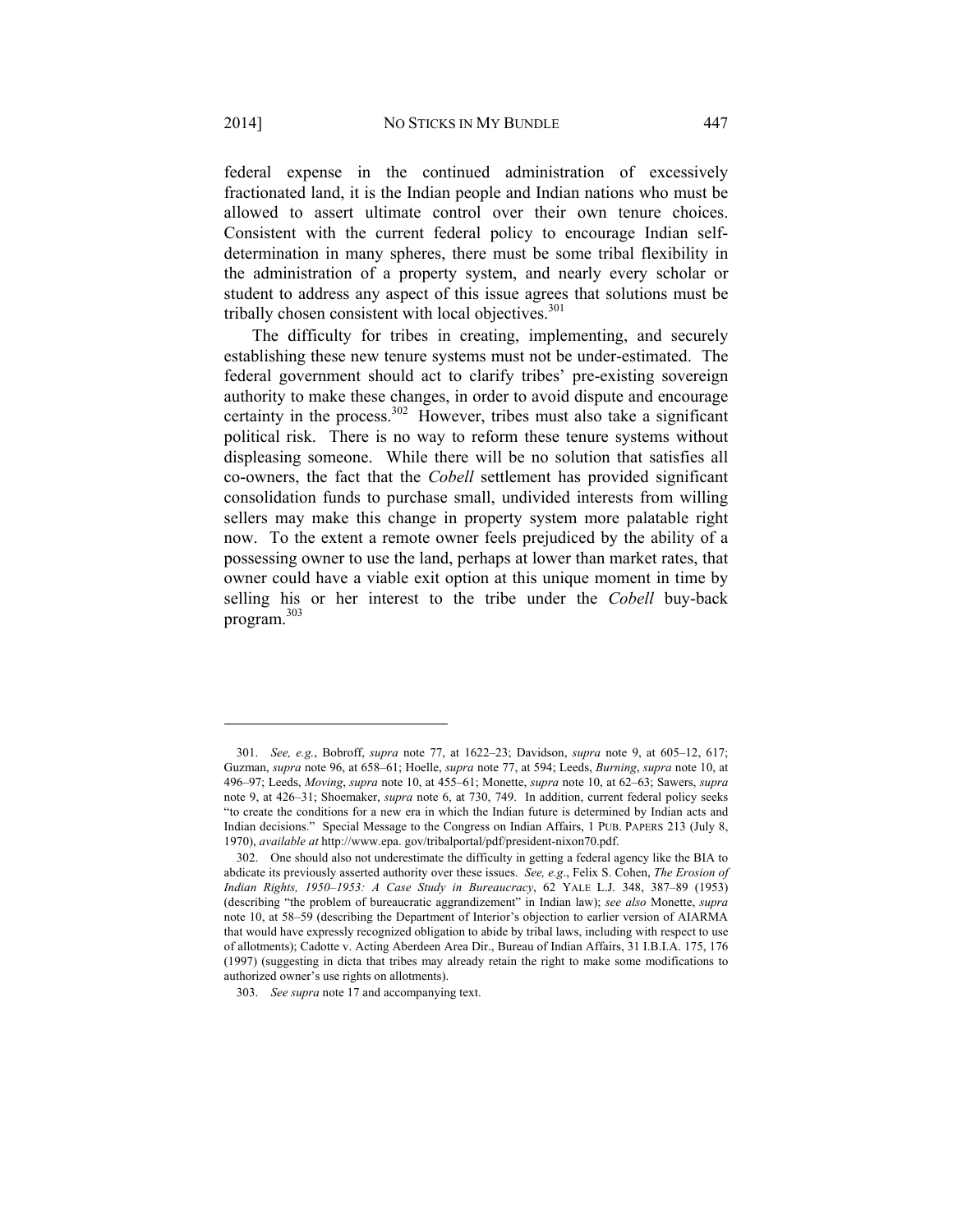#### *C. Trust Conflicts Must Be Further Resolved*

Finally, while it is true that any future property decisions must be designed by tribes as reflections of their own local priorities, values, and resource conditions, the federal government must also respond and strongly support this endeavor. This is true for many reasons. The current system may expose the federal government to legal liability and, simultaneously, is having the perverse effect of actually exacerbating the fractionation it is supposed to be ameliorating. In addition, the federal government has previously acknowledged that the fractionation issues that are flaming these challenges were created by federal law in the first place, and the federal government therefore has the obligation to support solutions and bear the burden of its mistakes as the solution is sought.

As for potential federal liability for continued inaction, the elimination of the "right to use" and "right to possession" sticks in the Indian landowners' property bundle may result in takings liability under the Fifth Amendment. It may be a violation of the federal trust responsibility to Indian landowners to burden use and possession so substantially, or it may constitute an *ultra vires* agency action in violation of the repeated federal laws intended, conversely, to promote Indian use of Indian land. All of these potential liabilities warrant their own, more detailed analysis beyond the scope of this article.<sup>304</sup> However, the legitimacy of the Department of Interior's current and future actions must be seriously evaluated.

More fundamentally, however, the trend to eliminate owner's use and possession rights reflects a larger identity crisis within the Department of Interior and within federal Indian law. The trust-based restrictions on these lands are growing rather than receding over time, and the foundations for this must be explored. Is the Department of Interior really a trustee for absentee landowners' "right to income," or for the "right to possession" of local landowners who would make direct use of the land? Or should the Department of Interior primarily support tribal governments in their own application of reemerging tribal property laws? These questions are not easy ones to answer as many Indian landowners have a reasonable and well-founded expectation that, after the federal government caused fractionation, it must do its best by the remaining owners of these tiny fractional interests.<sup>305</sup> Because of the

 <sup>304.</sup> The author intends to address these issues further in future work.

 <sup>305.</sup> *See, e.g.*, 2006 LEASING HANDBOOK, *supra* note 208, at 2 (stating the Department of Interior identifies leasing as one of the major ways it fulfills its trust responsibility).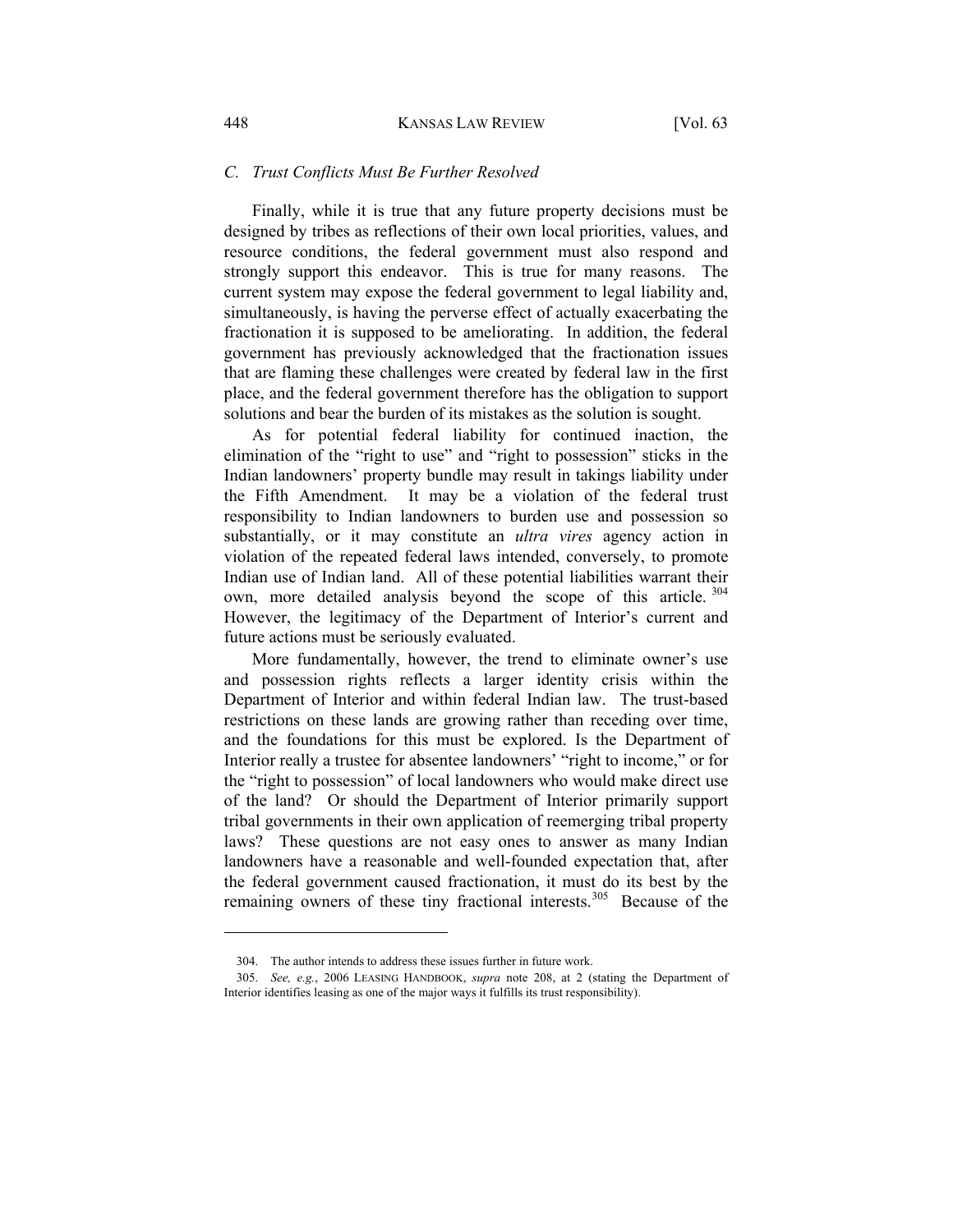extreme degree of fractionation, BIA leasing of the property for its highest rental value on behalf of the hundreds or thousands of co-owners may be the best and most fair result in many instances. However, the Department of Interior's decision-making seems increasingly to overlook the tension between the financial interests of absentee landowners and the property rights of landowners themselves. An exclusive emphasis on the financial return for absentee landownership, at the expense of landowners' own possession rights, is contrary to at least one primary purpose of the individual lands' trust status: to protect, promote, and enable Indian landowners, as citizens of functioning sovereign tribal governments, to make direct use of their own lands while preventing further land loss.<sup>306</sup>

## VII. CONCLUSION

l

Every other proposed Indian land tenure reform to date has failed to create tribal economies of enfranchised landowners making direct use of their own land. The modern structural design of individual Indian's property rights within co-ownership forms is now contributing to this problem. Current rules perversely prohibit Indian possession even if that land is currently not in use at all, and instead the rules incentivize landowner inaction by eliminating any costs of continued ownership and making it more profitable, because of the nature of BIA oversight, for landowners to do nothing rather than try to coordinate actively with other co-owners.

Although the original allotment proponents intended to create a pattern of self-supporting farming entrepreneurship throughout Indian Country by implementing a version of private property on top of existing indigenous land use arrangements, this effort failed. Today, Indians endure one of the most complicated land tenure systems ever designed, and the smoke and mirrors created by the complex bureaucratic system has, to date, obscured the fact that, more recently, Indian property systems have evolved into an unusual and highly unique form of "property" without any meaningful possession rights for many individual

 <sup>306.</sup> *See also* Reid Peyton Chambers, *Compatibility of the Federal Trust Responsibility with Self-Determination of Indian Tribes: Reflections on Development of the Federal Trust Responsibility in the Twenty-First Century,* ROCKY MTN. MIN. L. FOUND. 7–9 (2005), *available at*  http://www.doi.gov/cobell/commission/upload/5-2-Rocky-Mountain-Mineral-Law-Foundation-9-27- 05-Compatibility-of-the-Federal-Trust-Responsibility.PDF (framing federal trust responsibility as centrally aimed at protecting the status of tribes as distinct and self-governing political units); *see generally* Monette, *supra* note 10.